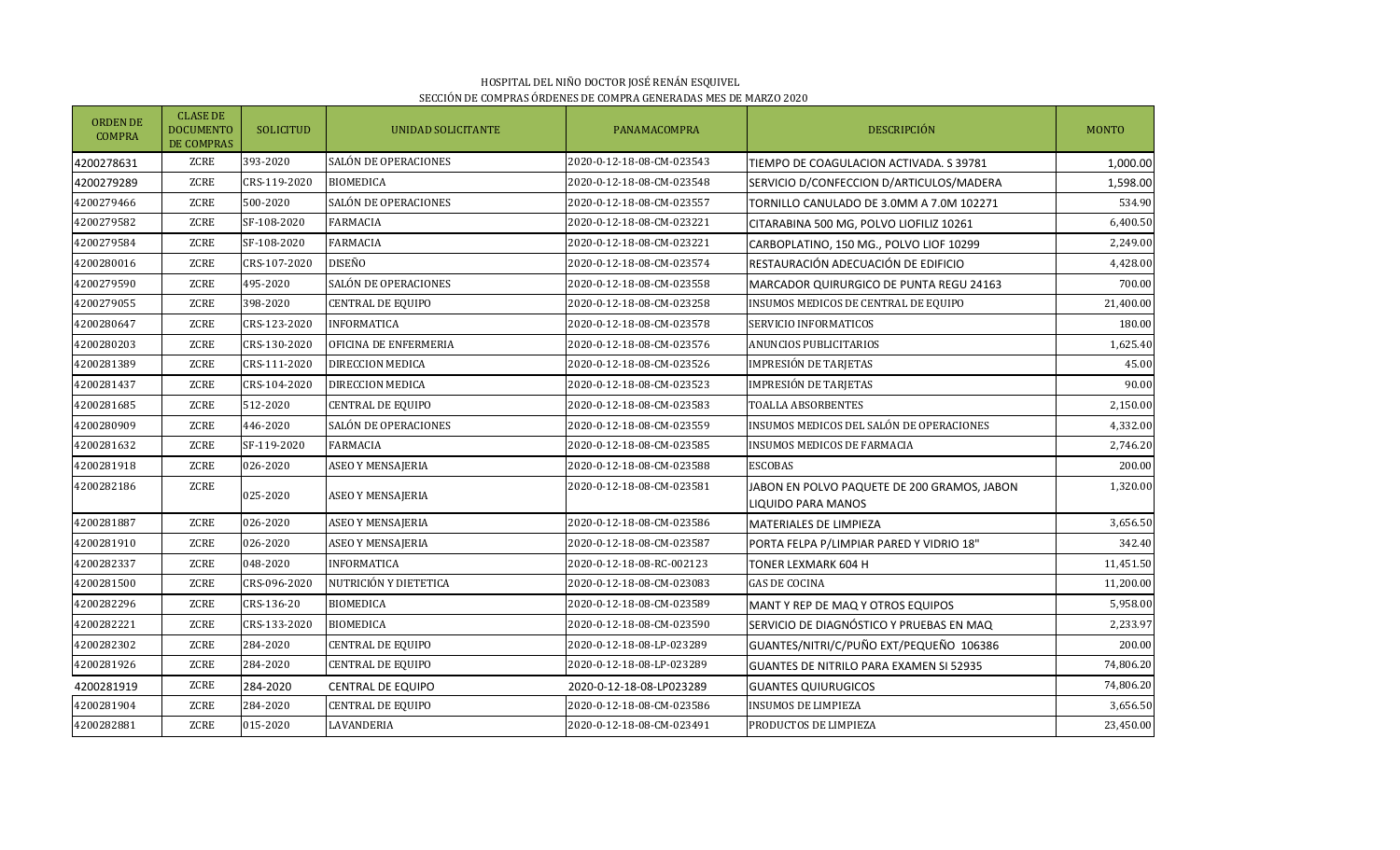| 4200282702 | ZCRE        | SF-104-2020 | <b>FARMACIA</b>   | 2020-0-12-18-08-CM-023318 | CICLOFOSFAMIDA, 0.5 G - 1 G, POLVO 10645 | 3,400.00  |
|------------|-------------|-------------|-------------------|---------------------------|------------------------------------------|-----------|
| 4200282690 | <b>ZCRE</b> | SF-204-20   | FARMACIA          | 2020-0-12-18-08-CM-023318 | IFOSFAMIDA, 1 G, POLVO LIOFILIZAD 10302  | 4,537.50  |
| 4200282754 | ZCRE        | 298-2020    | CENTRAL DE EQUIPO | 2020-0-12-18-08-CM-023271 | SENSOR NEONATAL HIDROG PAQ/60 102952-ACC | 30,235.00 |
| 4200282539 | ZCRE        | SF-091-2020 | <b>FARMACIA</b>   | 2020-0-12-18-08-CM-023456 | METRONIDAZOL, 500 MG, SOLUCIÓN AM 10795  | 423.00    |

| 4200282521 | ZCRE        | SF-091-2020  | <b>FARMACIA</b>            | 2020-0-12-18-08-CM-023456 | MEROPENEM 1G, POLVO LIOFILIZADO, 10303   | 9,675.00  |
|------------|-------------|--------------|----------------------------|---------------------------|------------------------------------------|-----------|
| 4200282560 | <b>ZCRE</b> | SF-091-2020  | <b>FARMACIA</b>            | 2020-0-12-18-08-CM-023456 | METILSULFATO DE NEOSTIGMINA, 0.5 10170   | 398.00    |
| 4200282825 | <b>ZCRE</b> | SF-064-2020  | <b>FARMACIA</b>            | 2020-0-12-18-08-CM-023295 | BESILATO DE AMLODIPINA EQUIVALENT 10656  | 1,380.00  |
| 4200282781 | ZCRE        | SF-064-2020  | <b>FARMACIA</b>            | 2020-0-12-18-08-CM-023295 | APREPITANT 125 MG Y 80 MG, CÁPSUL 12097  | 2,520.00  |
| 4200282799 | <b>ZCRE</b> | SF-064-2020  | <b>FARMACIA</b>            | 2020-0-12-18-08-CM-023295 | URSODEOXICOLICO ACIDO 300 MG. CÁP 11153  | 2,040.00  |
| 4200282757 | ZCRE        | SF-064-2020  | <b>FARMACIA</b>            | 2020-0-12-18-08-CM-023295 | TACROLIMUS 1 MG CÁPSULA, V.O. 11182      | 11,700.00 |
| 4200282868 | ZCRE        | SF-064-2020  | <b>FARMACIA</b>            | 2020-0-12-18-08-CM-023295 | ÁCIDO FOLICO 5 mg, compr/ v.o. C/U 10661 | 1,000.00  |
| 4200282845 | <b>ZCRE</b> | SF-064-2020  | <b>FARMACIA</b>            | 2020-0-12-18-08-CM-023295 | DIGOXINA, O.25 MG, COMPRIMIDO. VÍ 10522  | 690.00    |
| 4200282872 | ZCRE        | 516-2020     | <b>MANTENIMIENTO</b>       | 2020-0-12-18-08-CM-023592 | CLAVOS, TORNILLOS, PUERTAS               | 348.89    |
| 4200282375 | <b>ZCRE</b> | CRS-019-2020 | ADMINISTRACION             | 2020-0-12-18-08-CM-023600 | ALQUILER DE LOCAL                        | 3,228.00  |
| 4200282770 | <b>ZCRE</b> | 106-2020     | <b>INHALOTERAPIA</b>       | 2020-0-12-18-08-CM-023430 | JET NEBULIZADOR CON AJUSTE DE CON 22499  | 25,900.00 |
| 4200282409 | <b>ZCRE</b> | 009-2020     | LABORATORIO DE HEMATOLOGÍA | 2020-0-12-18-08-CM-023279 | PAQUETE PARA LA DET Y CUANTIF DE 104087  | 5,900.00  |
| 4200282506 | <b>ZCRE</b> | 009-2020     | LABORATORIO DE HEMATOLOGÍA | 2020-0-12-18-08-CM-023279 | CONTROL DE CALIDAD EXTERNO PARA 39952    | 10,165.00 |
| 4200282579 | <b>ZCRE</b> | 070-2020     | QUEMADOS                   | 2020-0-12-18-08-CM-023269 | MICROGRANULOS A BASE DE ALGINATO 104977  | 5,000.00  |
| 4200282749 | <b>ZCRE</b> | 235-2020     | SALÓN DE OPERACIONES       | 2020-0-12-18-08-LP-023241 | <b>GASES ARTERIALES</b>                  | 52,237.50 |
| 4200282711 | <b>ZCRE</b> | 086-2020     | <b>INHALOTERAPIA</b>       | 2020-0-12-18-08-CM-023273 | <b>INSUMOS DE INHALOTERAPIA</b>          | 41,350.00 |
| 4200282948 | ZCRE        | SF-099-2020  | <b>FARMACIA</b>            | 2020-0-12-18-08-CM-023613 | BROMURO/ROCU/50mg/5ml vial 5ML C/U 10353 | 400.00    |
| 4200282919 | <b>ZCRE</b> | SF-099-2020  | <b>FARMACIA</b>            | 2020-0-12-18-08-CM-023296 | SURFACTANTE PULMONAR : COLFOSCERI 10063  | 41,700.00 |
| 4200282934 | ZCRE        | SF-099-2020  | <b>FARMACIA</b>            | 2020-0-12-18-08-CM-023296 | LEUCOVORINA CÁLCICA (EXPRESADO CO 10151  | 1,680.00  |
| 4200283011 | ZCRE        | SF-090-2020  | <b>FARMACIA</b>            | 2020-0-12-18-08-CM-023316 | ENOXAPARINA 40 MG (EQUIVALENTE A 103647  | 6,650.00  |
| 4200282689 | <b>ZCRE</b> | SF-088-2020  | <b>FARMACIA</b>            | 2020-0-12-18-08-CM-023260 | SULFATO/GENTAMICIN/40mg/ml AMP/2ML 10142 | 2,150.00  |
| 4200282695 | ZCRE        | SF-088-2020  | <b>FARMACIA</b>            | 2020-0-12-18-08-CM-023260 | TRAMADOL CLORH/50MG/ML AMP/2ML C/U 10809 | 580.00    |
| 4200282707 | ZCRE        | SF-088-2020  | <b>FARMACIA</b>            | 2020-0-12-18-08-CM-023260 | TRIMETOPRIN 16 MG CON SULFAMETOXA 10788  | 3,585.00  |
| 4200282680 | <b>ZCRE</b> | SF-088-2020  | <b>FARMACIA</b>            | 2020-0-12-18-08-CM-023260 | FLUCONAZOL, 2 MG/ML, SOLUCIÓN, VI 10337  | 5,250.00  |
| 4200282699 | <b>ZCRE</b> | SF-088-2020  | <b>FARMACIA</b>            | 2020-0-12-18-08-CM-023260 | VASOPRESINA ACUOSA, 10 U.I./0.5 M 10298  | 1,200.00  |
| 4200283014 | ZCRE        | 303-2020     | <b>CENTRAL DE EQUIPO</b>   | 2020-0-12-18-08-CM-023437 | TUBO ENDOTRAQUELES                       | 402.00    |
| 4200283006 | ZCRE        | 303-2020     | <b>CENTRAL DE EQUIPO</b>   | 2020-0-12-18-08-CM-023437 | TUBO ENDOTRAQUELES                       | 7,060.00  |
| 4200282910 | ZCRE        | 020-2020     | <b>ASEO Y MENSAJERIA</b>   | 2020-0-12-18-08-CM-023612 | DESINFECTANTE                            | 769.60    |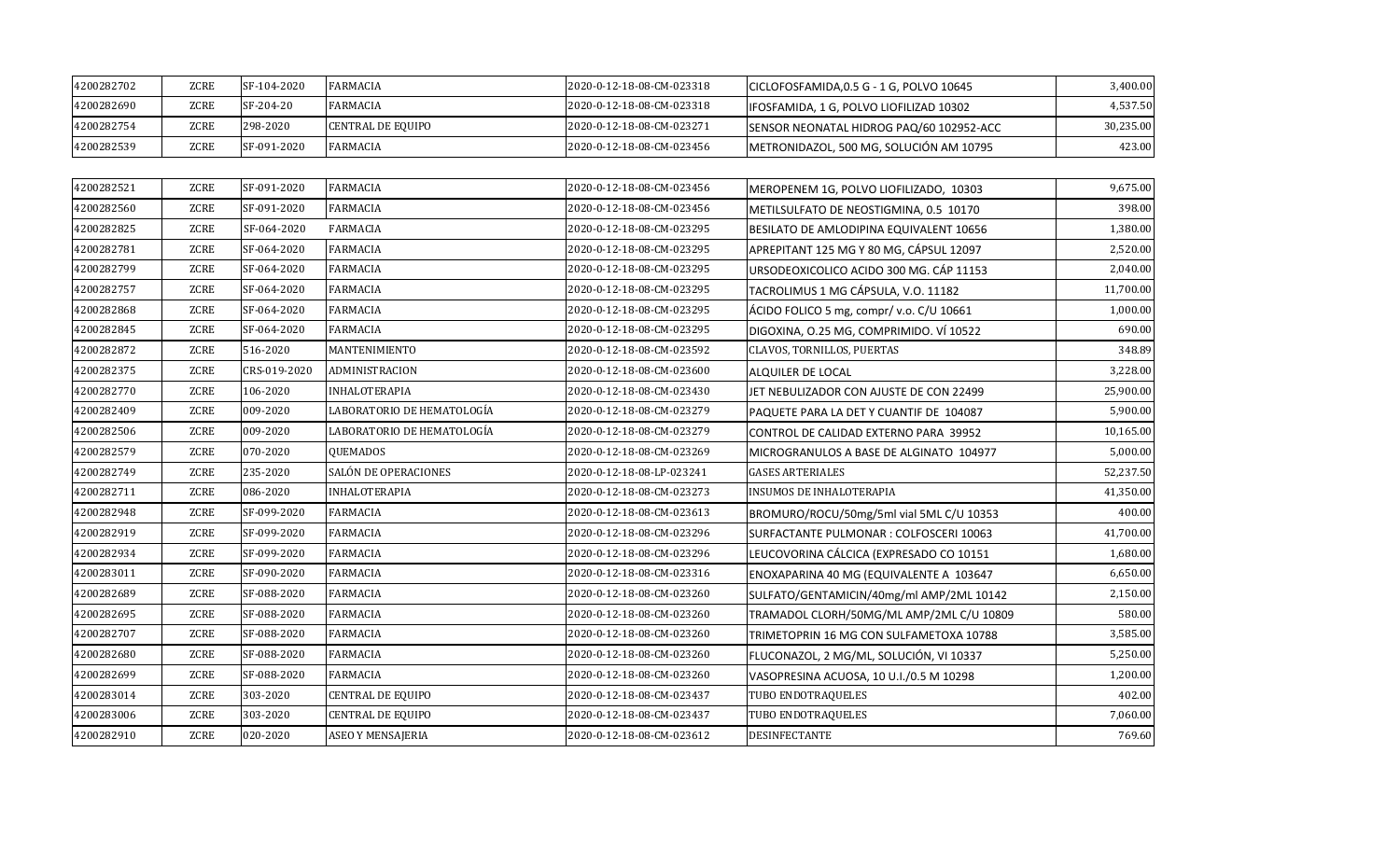| 4200282930 | ZCRE | 027-2020     | ASEO Y MENSAJERIA        | 2020-0-12-18-08-CM-023613 | DESINFECTANTE AROMATICO                   | 330.44    |
|------------|------|--------------|--------------------------|---------------------------|-------------------------------------------|-----------|
| 4200283060 | ZCRE | 301-2020     | <b>CENTRAL DE EQUIPO</b> | 2020-0-12-18-08-LP-023234 | SONDA/ALIMENTACION                        | 1,600.00  |
| 4200283057 | ZCRE | 301-2020     | <b>CENTRAL DE EQUIPO</b> | 2020-0-12-18-08-LP-023234 | <b>CATETER ESPIRAL</b>                    | 900.00    |
| 4200283068 | ZCRE | 301-2020     | <b>CENTRAL DE EQUIPO</b> | 2020-0-12-18-08-LP-023234 | <b>TUBOS</b>                              | 51,600.00 |
| 4200283406 | ZCRE | 533-2020     | <b>CENTRAL DE EQUIPO</b> | 2020-0-12-18-08-CM-023629 | <b>BATAS DESECHABLES</b>                  | 8,775.00  |
| 4200282916 | ZCRE | 252-2020     | <b>CENTRAL DE EQUIPO</b> | 2020-0-12-18-08-CM-023385 | ICINTA ADHESIVA DE MATERIAL SEDOSO 21880  | 33,600.00 |
| 4200283000 | ZCRE | CRS-134-2020 | <b>BIOMEDICA</b>         | 2020-0-12-18-08-CM-023614 | ISERVICIO DE DIAGNÓSTICO Y PRUEBAS EN MAQ | 8,455.20  |
| 4200282670 | ZCRE | CRS-135-2020 | <b>BIOMEDICA</b>         | 2020-0-12-18-08-CM-023598 | SERVICIO DE DIAGNÓSTICO Y PRUEBAS EN MAQ  | 2,490.00  |
| 4200283065 | ZCRE | 295-2020     | PATOLOGIA                | 2020-0-12-18-08-CM-023611 | PORTAOBJETOS PARA BIOLOGÍA MOLECU 40501   | 450.00    |
| 4200283070 | ZCRE | SF-117-2020  | <b>FARMACIA</b>          | 2020-0-12-18-08-LP-023233 | INMUNOGLOBULINA 5g/SOLU VIAL/100ML 10286  | 68,200.00 |
| 4200282897 | ZCRE | SF-100-2020  | <b>FARMACIA</b>          | 2020-0-12-18-08-CM-023303 | VANCOMICINA 500 mg, polvo liofil 10341    | 4,020.00  |
| 4200282373 | ZCRE | 260-2020     | <b>CENTRAL DE EQUIPO</b> | 2020-0-12-18-08-LP-023237 | <b>JERINGUILLA</b>                        | 15,600.00 |

| 4200282377 | ZCRE        | 260-2020     | <b>CENTRAL DE EQUIPO</b> | 2020-0-12-18-08-LP-023237 | <b>IERINGUILLA</b>                       | 33,000.00 |
|------------|-------------|--------------|--------------------------|---------------------------|------------------------------------------|-----------|
| 4200283111 | <b>ZCRE</b> | NUT-010-2020 | NUTRICIÓN Y DIETETICA    | 2020-0-12-18-08-CM-023308 | PIE DE MANZANA                           | 13,451.40 |
| 4200283131 | <b>ZCRE</b> | NUT-010-2020 | NUTRICIÓN Y DIETETICA    | 2020-0-12-18-08-CM-023308 | DULCE DE STRUDEL, BISCOCHO               | 15,168.60 |
| 4200283019 | ZCRE        | SF-073-2020  | <b>FARMACIA</b>          | 2020-0-12-18-08-CM-023459 | <b>AMPICILINA</b>                        | 13,550.00 |
| 4200282893 | ZCRE        | SF-053-2020  | <b>FARMACIA</b>          | 2020-0-12-18-08-LP-023198 | TAPON O CANDADO                          | 94,000.00 |
| 4200282923 | <b>ZCRE</b> | SF-119-2020  | <b>FARMACIA</b>          | 2020-0-12-18-08-CM-023374 | <b>FACTOR VIII</b>                       | 47,490.00 |
| 4200283185 | <b>ZCRE</b> | 256-2020     | <b>CENTRAL DE EQUIPO</b> | 2020-0-12-18-08-CM-023454 | <b>CATETERES</b>                         | 39,600.00 |
| 4200283092 | ZCRE        | SF-080-2020  | <b>FARMACIA</b>          | 2020-0-12-18-08-LP-023278 | FILGRASTIM 300                           | 52,500.00 |
| 4200282339 | ZCRE        | SF-153-2020  | <b>FARMACIA</b>          | 2020-0-12-18-08-CM-023507 | BEVACIZUMAB 25 MG/ML, CONCENTRADO 12095  | 20,280.00 |
| 4200283001 | <b>ZCRE</b> | 039-2020     | <b>PATOLOGIA</b>         | 2020-0-12-18-08-CM-023297 | HIERRO, TINCION, TINTE                   | 32,050.00 |
| 4200282383 | ZCRE        | SF-139-2020  | <b>FARMACIA</b>          | 2020-0-12-18-08-LP-023357 | ELTROMBOPAG OLAMINA 25MG, COMPRIM 103106 | 64,286.88 |
| 4200283114 | ZCRE        | SF-110-2020  | <b>FARMACIA</b>          | 2020-0-12-18-08-CM-023472 | MEDICAMENTO                              | 39,900.00 |
| 4200283260 | ZCRE        | 326-2020     | SALÓN DE OPERACIONES     | 2020-0-12-18-08-CM-023358 | SOLUCION DE ORTOFTALALDEHIDO AL 0 33364  | 2,400.00  |
| 4200283280 | ZCRE        | 326-2020     | SALÓN DE OPERACIONES     | 2020-0-12-18-08-CM-023358 | SOLUCIÓN/GLUCONATO/CLORHEXIDINA 2 103283 | 13,000.00 |
| 4200283306 | ZCRE        | 511-2020     | <b>BIOMEDICA</b>         | 2020-0-12-18-08-CM-023621 | Sistema contrabalan/baranda 105233-REP   | 9,972.96  |
| 4200283168 | <b>ZCRE</b> | CRS-006-2020 | RELACIONES PUBLICAS      | 2020-0-12-18-08-CM-023620 | SUSCRIPCIÓN ANUAL A PERIÓDICOS/DÍA A DÍA | 255.00    |
| 4200283055 | <b>ZCRE</b> | CRS-007-2020 | RELACIONES PUBLICAS      | 2020-0-12-18-08-CM-023618 | <b>PERIODICOS</b>                        | 80.00     |
| 4200283249 | ZCRE        | CRS-008-2020 | RELACIONES PUBLICAS      | 2020-0-12-18-08-CM-023619 | <b>SUSCRIPCION PERIODICOS</b>            | 153.00    |
| 4200282563 | <b>ZCRE</b> | SF-107-2020  | <b>FARMACIA</b>          | 2020-0-12-18-08-LP-023240 | DEXTROSA EN AGUA AL 5% / SOLUCIÓ 10272   | 4,250.00  |
| 4200282520 | ZCRE        | SF-107-2020  | <b>FARMACIA</b>          | 2020-0-12-18-08-LP-023240 | MEDICAMENTO                              | 57,650.00 |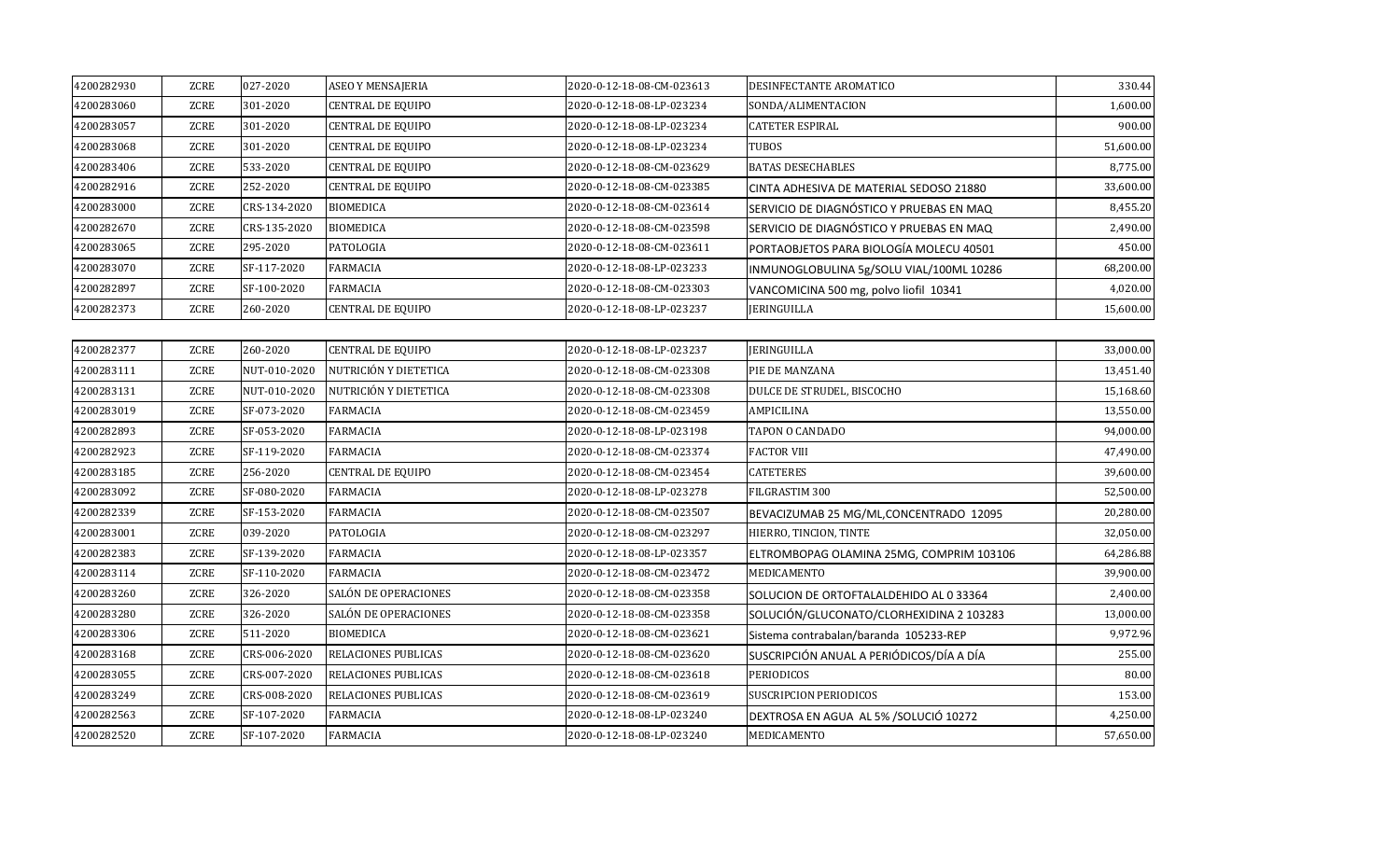| 4200283156 | ZCRE        | 194-2020    | LABORATORIO CLINICO      | 2020-0-12-18-08-CM-023617 | <b>SOBRES</b>                            | 240.00     |
|------------|-------------|-------------|--------------------------|---------------------------|------------------------------------------|------------|
| 4200283094 | ZCRE        | 194-2020    | LABORATORIO CLINICO      | 2020-0-12-18-08-CM-023616 | <b>EXAMENES</b>                          | 1,326.00   |
| 4200283044 | <b>ZCRE</b> | 194-2020    | LABORATORIO CLINICO      | 2020-0-12-18-08-CM-023615 | <b>EXAMENES</b>                          | 1,527.00   |
| 4200283220 | <b>ZCRE</b> | SF-062-2020 | <b>FARMACIA</b>          | 2020-0-12-18-08-CM-023622 | AZITROMICINA, 500 MG, CÁPSULA O CO 10630 | 750.00     |
| 4200283103 | ZCRE        | SF-062-2020 | <b>FARMACIA</b>          | 2020-0-12-18-08-CM-023432 | MEDICAMENTO                              | 4,171.48   |
| 4200283160 | ZCRE        | SF-062-2020 | <b>FARMACIA</b>          | 2020-0-12-18-08-CM-023432 | PARACETAMOL (ACETAMINOFEN), 500 M 10637  | 600.00     |
| 4200283180 | <b>ZCRE</b> | SF-062-2020 | <b>FARMACIA</b>          | 2020-0-12-18-08-CM-023432 | FENOBARBITAL 64 MG, COMPRIMIDO, V 10677  | 2,550.00   |
| 4200283080 | ZCRE        | SF-062-2020 | <b>FARMACIA</b>          | 2020-0-12-18-08-CM-023432 | MEDICAMENTO                              | 12,555.50  |
| 4200283658 | <b>ZCRE</b> | 544-2020    | <b>BIOMEDICA</b>         | 2020-0-12-18-08-CM-023624 | TRAJE DE PROTECCIÓN PERSONAL T/M 104726  | 520.00     |
| 4200282307 | <b>ZCRE</b> | SF-158-2020 | <b>FARMACIA</b>          | 2020-0-12-18-08-CM-023498 | ASPARAGINASA, 10,000 UI, POLVO LI 10232  | 29,547.00  |
| 4200283546 | ZCRE        | 231-2020    | LABORATORIO CLINICO      | 2020-0-12-18-08-LP-023222 | PANEL RESPIRATORIO MULTIPLEX POR 105210  | 60,056.00  |
| 4200283612 | ZCRE        | 278-20      | CENTRAL DE EQUIPO        | 2020-0-12-18-08-LP-023207 | MASCARA DE ANESTESIA PEDIÁTRICO # 22847  | 1,338.00   |
| 4200283579 | <b>ZCRE</b> | 278-2020    | <b>CENTRAL DE EQUIPO</b> | 2020-0-12-18-08-LP-023207 | CINTA ADHES/MICRO/COLOR PIEL 1/2" 23386  | 2,460.00   |
| 4200283732 | <b>ZCRE</b> | 278-2020    | <b>CENTRAL DE EQUIPO</b> | 2020-0-12-18-08-LP-023207 | MASCARA FACIAL DE ANESTESIA PARA 22846   | 11,588.00  |
| 4200282854 | <b>ZCRE</b> | SF-083-2020 | <b>FARMACIA</b>          | 2020-0-12-18-08-CM-023426 | BICARBONATO/SOD/7.5%/vial 50ml 10334     | 4,500.00   |
|            |             |             |                          |                           |                                          |            |
| 4200282842 | ZCRE        | SF-083-2020 | <b>FARMACIA</b>          | 2020-0-12-18-08-CM-023426 | BUDESONIDE 0.5 MG/ML 11143               | 27,000.00  |
| 4200282864 | ZCRE        | 325-2020    | SALON DE OPERACIONES     | 2020-0-12-18-08-LP-023440 | CATETER DE SUCCION NASO-FARINGEA 102294  | 90,000.00  |
| 4200282795 | <b>ZCRE</b> | SF-060-2020 | FARMACIA                 | 2020-0-12-18-08-CM-023314 | TRAMADOL CLORH/50MG/ML AMP/2ML C/U 10809 | 1,000.00   |
| 4200282914 | <b>ZCRE</b> | 184-2020    | <b>INHALOTERAPIA</b>     | 2020-0-12-18-08-LP-023274 | CILINDROS ÓXIDO NÍTRICO DE 10 102719-ACC | 136,000.00 |
| 4200282863 | <b>ZCRE</b> | 153-2020    | <b>INHALOTERAPIA</b>     | 2020-0-12-18-08-CM-023434 | <b>INSUMOS MEDICOS DE INHALOTERAPIA</b>  | 41,300.00  |
| 4200282455 | ZCRE        | SF-072-2020 | <b>FARMACIA</b>          | 2020-0-12-18-08-LP-023428 | LACTATO DE RINGER, SOLUCIÓN, ENVA 10269  | 13,800.00  |
| 4200282502 | ZCRE        | SF-072-2020 | <b>FARMACIA</b>          | 2020-0-12-18-08-LP-023428 | BESILATO DE ATRACURIO, 10 MG/ML, 10212   | 36,750.00  |
| 4200283322 | <b>ZCRE</b> | 045-2020    | PATOLOGIA                | 2020-0-12-18-08-CM-023610 | NEUTRALIZADOR SÓLIDO PARA FORMALI 103707 | 1,750.00   |
| 4200283377 | <b>ZCRE</b> | 150-2020    | <b>BIOMEDICA</b>         | 2020-0-12-18-08-CM-023627 | INSUMOS DE BIOMEDICA                     | 5,720.00   |
| 4200283530 | <b>ZCRE</b> | SF-079-2020 | <b>FARMACIA</b>          | 2020-0-12-18-08-LP-023356 | ALBÚMINA HUMANA POBRE EN SODIO, 10 10277 | 48,740.00  |
| 4200283368 | ZCRE        | SF-031-2020 | FARMACIA                 | 2020-0-12-18-08-CM-023470 | BOLS/SOL/DIAL/2.5%/SOD/132 5000ML 107067 | 15,500.00  |
| 4200283489 | ZCRE        | 042-2020    | PATOLOGIA                | 2020-0-12-18-08-CM-023595 | BATAS DES. CORTAS L/JACKET BATAS TALLA L | 1,800.00   |
| 4200283550 | <b>ZCRE</b> | 299-2020    | <b>CENTRAL DE EQUIPO</b> | 2020-0-12-18-08-CM-023272 | CATETER DE SUCCION NASO-FARINGEA 102294  | 11,128.00  |
| 4200283540 | ZCRE        | 299-2020    | <b>CENTRAL DE EQUIPO</b> | 2020-0-12-18-08-LP-023272 | CATETER DE SUCCION NASO-FARINGEA 102294  | 750.00     |
| 4200283848 | ZCRE        | 299-20      | CENTRAL DE EQUIPO        | 2020-0-12-18-08-LP-023272 | CATETER O TUBO/DREN/10FRX19CM 22523      | 19,700.00  |
| 4200283216 | ZCRE        | 222-2020    | LABORATORIO CLINICO      | 2020-0-12-18-08-CM-023293 | TRIAGE RESPIRACIÓN ENTR 25 pruebas 61645 | 17,580.00  |
| 4200283437 | ZCRE        | SF-121-2020 | <b>FARMACIA</b>          | 2020-0-12-18-08-LP-023370 | FENTANILO 0.05 mg/ml solu AMP/2ML 10115  | 40,000.00  |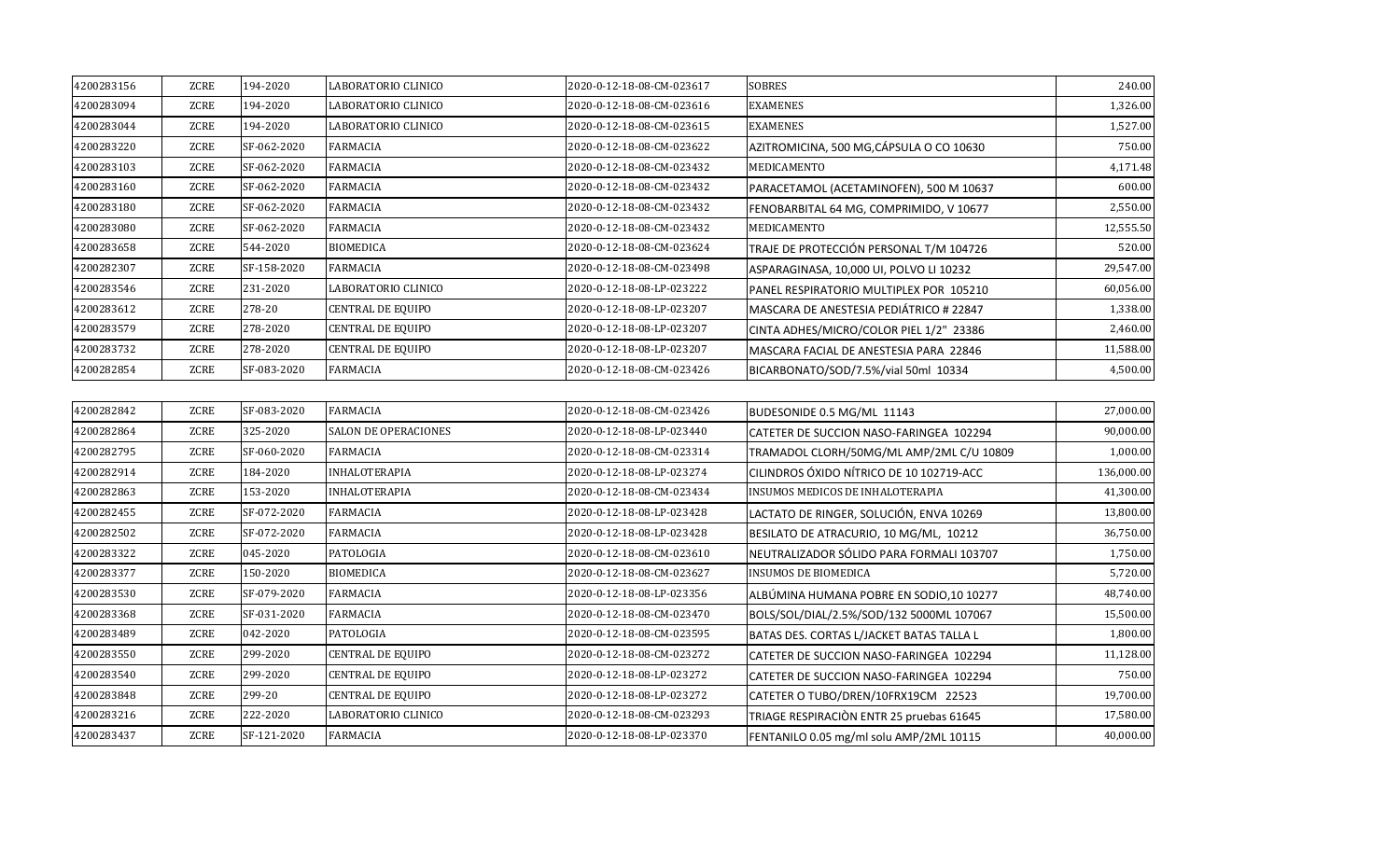| 4200283448 | ZCRE        | 127-2020     | <b>BIOMEDICA</b>         | 2020-0-12-18-08-CM-023275 | <b>INSUMOS DE BIOMEDICA</b>              | 21,770.00  |
|------------|-------------|--------------|--------------------------|---------------------------|------------------------------------------|------------|
| 4200283787 | ZCRE        | SF-105-2020  | <b>FARMACIA</b>          | 2020-0-12-18-08-LP-023339 | BOLSA VACIA/LIBRE/DEPH 3000ML 102820     | 83,115.00  |
| 4200283228 | <b>ZCRE</b> | SF-106-2020  | <b>FARMACIA</b>          | 2020-0-12-18-08-LP-023301 | INSUMOS MEDICOS DE FARMACIA              | 63,970.00  |
| 4200283527 | ZCRE        | SF-118.2020  | <b>FARMACIA</b>          | 2020-0-12-18-08-LP-023398 | <b>FACTOR VIII</b>                       | 35,152.00  |
| 4200283369 | ZCRE        | SF-101-2020  | <b>FARMACIA</b>          | 2020-0-12-18-08-CM-023441 | MESNA 100 MG/ML, SOLUCIÓN, AMPOLL 10222  | 8,274.00   |
| 4200283370 | ZCRE        | SF-101-2020  | <b>FARMACIA</b>          | 2020-0-12-18-08-CM-023441 | OMEPRAZOL 40 MG, POLVO LIOFILIZAD 10312  | 725.00     |
| 4200283371 | ZCRE        | SF-101-2020  | FARMACIA                 | 2020-0-12-18-08-CM-023626 | HIDROXICARBAMIDA (HIDROXIUREA) 50 10427  | 3,750.00   |
| 4200283647 | ZCRE        | 228-2020     | LABORATORIO CLINICO      | 2020-0-12-18-08-LP-023277 | MYCOBACTERIUM TUBERCULOSIS MTB/RI 102401 | 73,800.00  |
| 4200283234 | ZCRE        | 213-2020     | LABORATORIO CLINICO      | 2020-0-12-18-08-CM-023239 | <b>REACTIVOS</b>                         | 17,843.00  |
| 4200283919 | <b>ZCRE</b> | 286-2020     | CENTRAL DE EQUIPO        | 2020-0-12-18-08-LP-023199 | SOSTENEDOR DE CANULA                     | 19,610.00  |
| 4200283918 | ZCRE        | 286-2020     | <b>CENTRAL DE EQUIPO</b> | 2020-0-12-18-08-LP-023199 | TUBO EXTENSIONN                          | 21,500.00  |
| 4200283698 | ZCRE        | 159-2020     | <b>BANCO DE SANGRE</b>   | 2020-0-12-18-08-CM-023294 | INSUMOS DE BANCO DE SANGRE               | 10,740.00  |
| 4200283251 | ZCRE        | CRS-142-2020 | ADMINISTRACION           | 2020-0-12-18-08-CM-021333 | DEDUCIBLE DE PAGO DE SEGURO              | 7,943.04   |
| 4200283264 | ZCRE        | CRS-140-2020 | ADMINISTRACION           | 2020-0-12-18-08-CM-023604 | DEDUCIBLE DE PAGO DE SEGURO              | 2,399.56   |
| 4200283196 | ZCRE        | CRS-139-2020 | ADMINISTRACION           | 2020-0-12-18-08-CM-023606 | DEDUCIBLE DE PAGO DE SEGURO              | 156.03     |
| 4200283200 | ZCRE        | CRS-140-2020 | ADMINISTRACION           | 2020-0-12-18-08-CM-023607 | DEDUCIBLE DE PAGO DE SEGURO              | 13.23      |
| 4200283241 | ZCRE        | CRS-131-2020 | ADMINISTRACION           | 2020-0-12-18-08-CM-023609 | DEDUCIBLE DE PAGO DE SEGURO              | 13.23      |
| 4200283257 | ZCRE        | CRS-141-2020 | ADMINISTRACION           | 2020-0-12-18-08-CM-023603 | DEDUCIBLE DE PAGO DE SEGURO              | 31.19      |
| 4200283267 | ZCRE        | 045-2020     | PATOLOGÍA                | 2020-0-12-18-08-CM-023601 | <b>CUBREOBJETOS</b>                      | 3,840.00   |
| 4200283755 | ZCRE        | CRS-127-2020 | <b>INFORMATICA</b>       | 2020-0-12-18-08-RC-002124 | ENLACE DE COMUNICACIÓN DE 50 MBPS        | 1,004.00   |
| 4200283724 | ZCRE        | CRS-030-2020 | <b>INFORMATICA</b>       | 2020-0-12-18-08-RC-002125 | ENLACE DE COMUNICACIÓN DE 100 MBPS       | 21,109.00  |
| 4200283570 | ZCRE        | SF-120-2020  | <b>FARMACIA</b>          | 2020-0-12-18-08-LP-023402 | FACTOR VII RECOMBINANTE (EPTACOG 103067  | 155,000.00 |
| 4200283803 | ZCRE        | 164-2020     | <b>BANCO DE SANGRE</b>   | 2020-0-12-18-08-LP-023206 | BOLSAS/SANGRE, EQUIPO TRANSFUSION        | 83,572.00  |
|            |             |              |                          |                           |                                          |            |
| 4200283646 | ZCRE        | NUT-007-2020 | NUTRICION Y DIETETICA    | 2020-0-12-18-08-CM-023246 | PESCADO                                  | 20,619.77  |
| 4200283349 | ZCRE        | SF-061-2020  | <b>FARMACIA</b>          | 2020-0-12-18-08-CM-023458 | SULFADIAZIN/PLATA 1%/CRE POTE/400G 10639 | 31,200.00  |
| 4200283352 | ZCRE        | SF-061-2020  | <b>FARMACIA</b>          | 2020-0-12-18-08-CM-023458 | SULFATO DE GENTAMICINA 0.3 %, UNG 10404  | 1,600.00   |
| 4200283357 | ZCRE        | SF-061-2020  | <b>FARMACIA</b>          | 2020-0-12-18-08-CM-023458 | CORTICOIDE/HIDROCOR/1.0% TUBO/30G 10027  | 740.00     |
| 4200283362 | ZCRE        | SF-061-2020  | <b>FARMACIA</b>          | 2020-0-12-18-08-CM-023625 | KETANSERINA 2% TUBO 78G GEL TOPIC 10883  | 1,810.00   |
| 4200284172 | ZCRE        | 306-2020     | <b>CENTRAL DE EQUIPO</b> | 2020-0-12-18-08-CM-023236 | INTEGRADOR PARA VAPOR (CLASE V) 102625   | 4,600.00   |
| 4200284174 | ZCRE        | 306-2020     | CENTRAL DE EQUIPO        | 2020-0-12-18-08-CM-023236 | PAPEL PARA ESTERILIZAR                   | 900.00     |
| 4200284177 | ZCRE        | 306-2020     | <b>CENTRAL DE EQUIPO</b> | 2020-0-12-18-08-CM-023236 | PAPEL PARA ESTERILIZAR GRADO MÉDI 101983 | 9,346.00   |
| 4200284178 | ZCRE        | 306-2020     | <b>CENTRAL DE EQUIPO</b> | 2020-0-12-18-08-CM-023236 | INDICADOR/TEMPERATURA/LAVADO 106213-ACC  | 10,000.00  |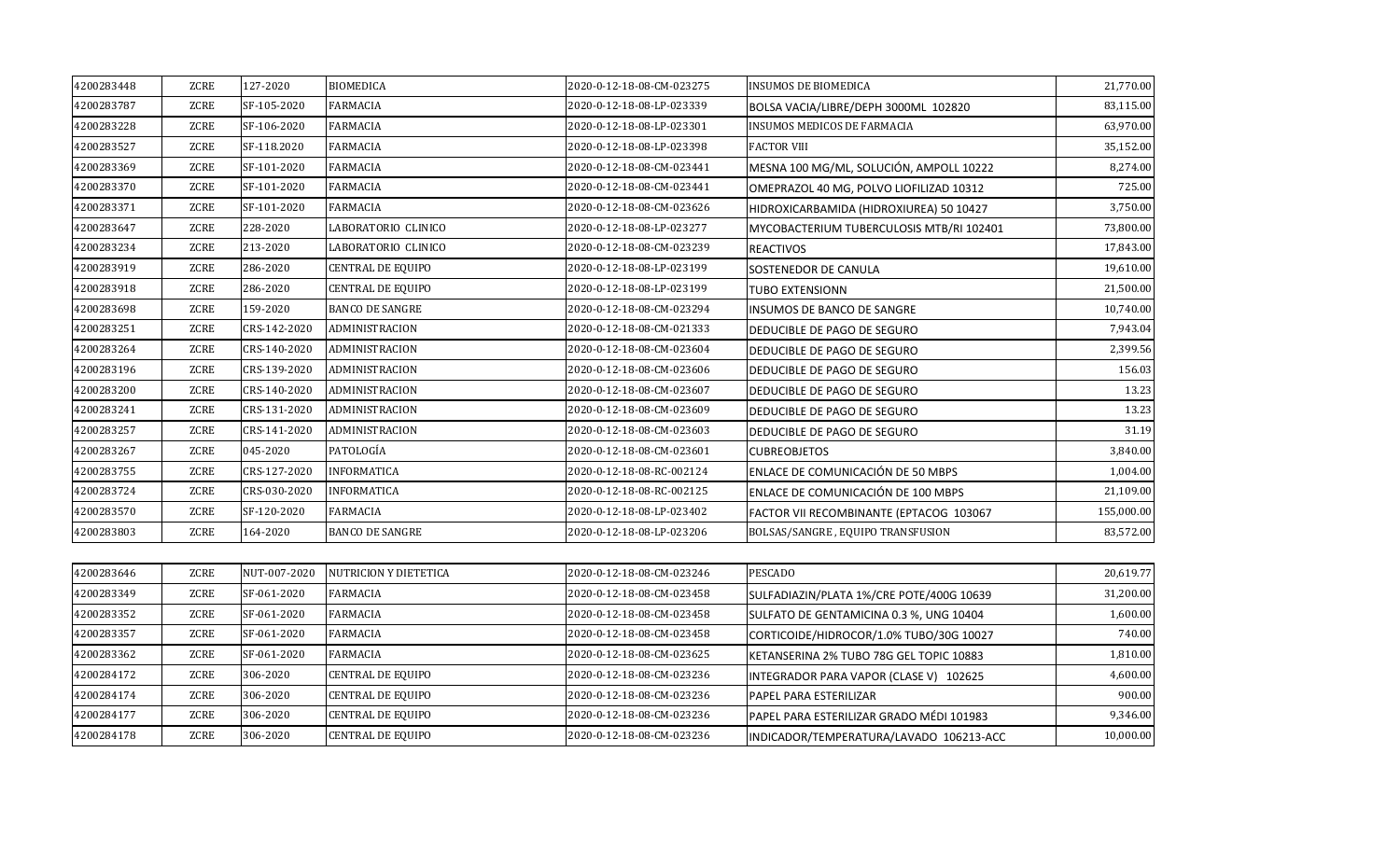| 4200284179 | <b>ZCRE</b> | 306-2020   | <b>CENTRAL DE EQUIPO</b>            | 2020-0-12-18-08-CM-023236 | INDICADOR BIOLOGICO A VAPOR 3 HO 102630  | 6,909.00   |
|------------|-------------|------------|-------------------------------------|---------------------------|------------------------------------------|------------|
| 4200283712 | ZCRE        | 132-2020   | <b>BIOMEDICA</b>                    | 2020-0-12-18-08-CM-023259 | CAMPANA PARA ESTETOSCOPIO (CHESTPIECES)  | 8,868.00   |
| 4200283894 | ZCRE        | 258-2020   | <b>CENTRAL DE EQUIPO</b>            | 2020-0-12-18-08-CM-023353 | AGUJA HIPODERMICA/ACERO INOXIDAB 21708   | 360.00     |
| 4200283895 | ZCRE        | 258-2020   | <b>CENTRAL DE EQUIPO</b>            | 2020-0-12-18-08-CM-023353 | SONDA LISA DE POLICLORURO DE VINI 23395  | 8,149.00   |
| 4200283896 | ZCRE        | 258-2020   | <b>CENTRAL DE EQUIPO</b>            | 2020-0-12-18-08-CM-023353 | AGUJA HIPODERMICA/ACERO INOXIDAB 21708   | 1,148.10   |
| 4200284173 | ZCRE        | 330-2020   | <b>SALON DE OPERACIONES</b>         | 2020-0-12-18-08-CM-023457 | TRAMPA DE AGUA                           | 39,600.00  |
| 4200284030 | <b>ZCRE</b> | 170-2020   | <b>BANCO DE SANGRE</b>              | 2020-0-12-18-08-LP-023309 | INSUMOS DE BANCO DE SANGRE               | 103,955.00 |
| 4200283002 | ZCRE        | 085-2020   | <b>INHALOTERAPIA</b>                | 2020-0-12-18-08-LP-023309 | <b>INSUMOS MEDICOS</b>                   | 78,000.00  |
| 4200282999 | <b>ZCRE</b> | 108-2020   | <b>INHALOTERAPIA</b>                | 2020-0-12-18-08-LP-023313 | FUELLE DE TRAMPA DE AGUA 101132-ACC      | 108,200.00 |
| 4200283374 | <b>ZCRE</b> | 058-2020   | RADIOLOGIA                          | 2020-0-12-18-08-CM-023628 | PROTECTOR AUDITIVO PARA USO EN RE 81222  | 1,068.00   |
| 4200283284 | ZCRE        | 058-2020   | RADIOLOGIA                          | 2020-0-12-18-08-CM-023214 | <b>INSUMOS MEDICOS</b>                   | 6,013.00   |
| 4200284078 | ZCRE        | 178-2020   | CARDIOLOGIA                         | 2020-0-12-18-08-CM-023871 | INDICADOR/TEMPERATURA/LAVADO 106213-ACC  | 8,750.00   |
| 4200284203 | <b>ZCRE</b> | 198-2020   | LABORATORIO CLINICO                 | 2020-0-12-18-08-LP-023243 | PRUEBAS PARA HEMOGRAMA. C/U 103360       | 63,360.00  |
| 4200284235 | ZCRE        | 008-2020   | LABORATORIO DE HEMATOLOGIA ESPECIAL | 2020-0-12-18-08-CM-023300 | SOLUCION LISANTE 1L 103851               | 10,728.00  |
| 4200284269 | ZCRE        | 008-2020   | LABORATORIO DE HEMATOLOGIA ESPECIAL | 2020-0-12-18-08-CM-023300 | SOLUBILIDAD DE LA HEMOGLOBINA JUE 33594  | 90.00      |
| 4200283431 | <b>ZCRE</b> | 057-2020   | RADIOLOGIA                          | 2020-0-12-18-08-CM-023310 | GEL PARA ELECTRODOS 22554                | 704.40     |
| 4200283901 | ZCRE        | 004-2020   | TERAPIAS Y REHABILITACIÓN           | 2020-0-12-18-08-CM-023310 | <b>INSUMOS MEDICOS</b>                   | 11,295.00  |
| 4200283982 | <b>ZCRE</b> | 004-2020   | TERAPIAS Y REHABILITACIÓN           | 2020-0-12-18-08-CM-023400 | GEL PARA ELECTRODOS 22554                | 710.00     |
| 4200283965 | ZCRE        | 004-2020   | TERAPIAS Y REHABILITACIÓN           | 2020-0-12-18-08-CM-023400 | ELECTRODOS, TUBS, MASILLAS               | 2,453.00   |
| 4200284163 | ZCRE        | 004-2020   | TERAPIAS Y REHABILITACIÓN           | 2020-0-12-18-08-CM-023400 | TERMOPLAST NO PERFOR/0.125X45X60 107382  | 24,000.00  |
| 4200284020 | ZCRE        | 004-2020   | TERAPIAS Y REHABILITACIÓN           | 2020-0-12-18-08-CM-023400 | BANDA PARA SUJETAR EMPAQUES Y/O E 102656 | 270.00     |
| 4200283948 | ZCRE        | 004-2020   | TERAPIAS Y REHABILITACIÓN           | 2020-0-12-18-08-CM-023400 | VENDA ELASTICA AUTOADHESIVA NO ES 23121  | 3,725.00   |
| 4200284011 | ZCRE        | 004-2020   | TERAPIAS Y REHABILITACIÓN           | 2020-0-12-18-08-CM-023400 | CAJA DE VENDAJE NEUROMUSCULAR 5MX 102111 | 727.50     |
| 4200284016 | ZCRE        | 046-2020   | PATOLOGIA                           | 2020-0-12-18-08-CM-023635 | HEMATOXILINA DE HARRIS FRC 1L 100892     | 694.00     |
| 4200284051 | ZCRE        | 046-2020   | PATOLOGIA                           | 2020-0-12-18-08-CM-023634 | EOSINA ""Y"" PREPARADO 3.8 LITRO 103386  | 880.00     |
| 4200284061 | ZCRE        | 044-2020   | PATOLOGIA                           | 2020-0-12-18-08-LP-023313 | JUEGO PARA SISTEMA DE DETECCION C 102220 | 58,450.00  |
| 4200284421 | ZCRE        | CRS-102-20 | <b>BIOMEDICA</b>                    | 2020-0-12-18-08-CM-023171 | SERVICIO DE DIAGNOSTICO                  | 18,488.28  |
| 4800056359 | ZCRF        | ADM-N-002  | ADMINISTRACION                      | 2020-0-12-18-08-CM-023245 | EXAMEN ESPECIAL                          | 39.00      |
| 4800056361 | <b>ZCRF</b> | ADM-N-003  | ADMINISTRACION                      | 2020-0-12-18-08-CM-023247 | <b>EXAMEN ESPECIAL</b>                   | 27.00      |
| 4800056366 | ZCRF        | ADM-N-004  | ADMINISTRACION                      | 2020-0-12-18-08-CM-023248 | EXAMEN ESPECIAL                          | 40.00      |
| 4800056368 | ZCRF        | ADM-N-005  | ADMINISTRACION                      | 2020-0-12-18-08-CM-023249 | <b>EXAMEN ESPECIAL</b>                   | 650.00     |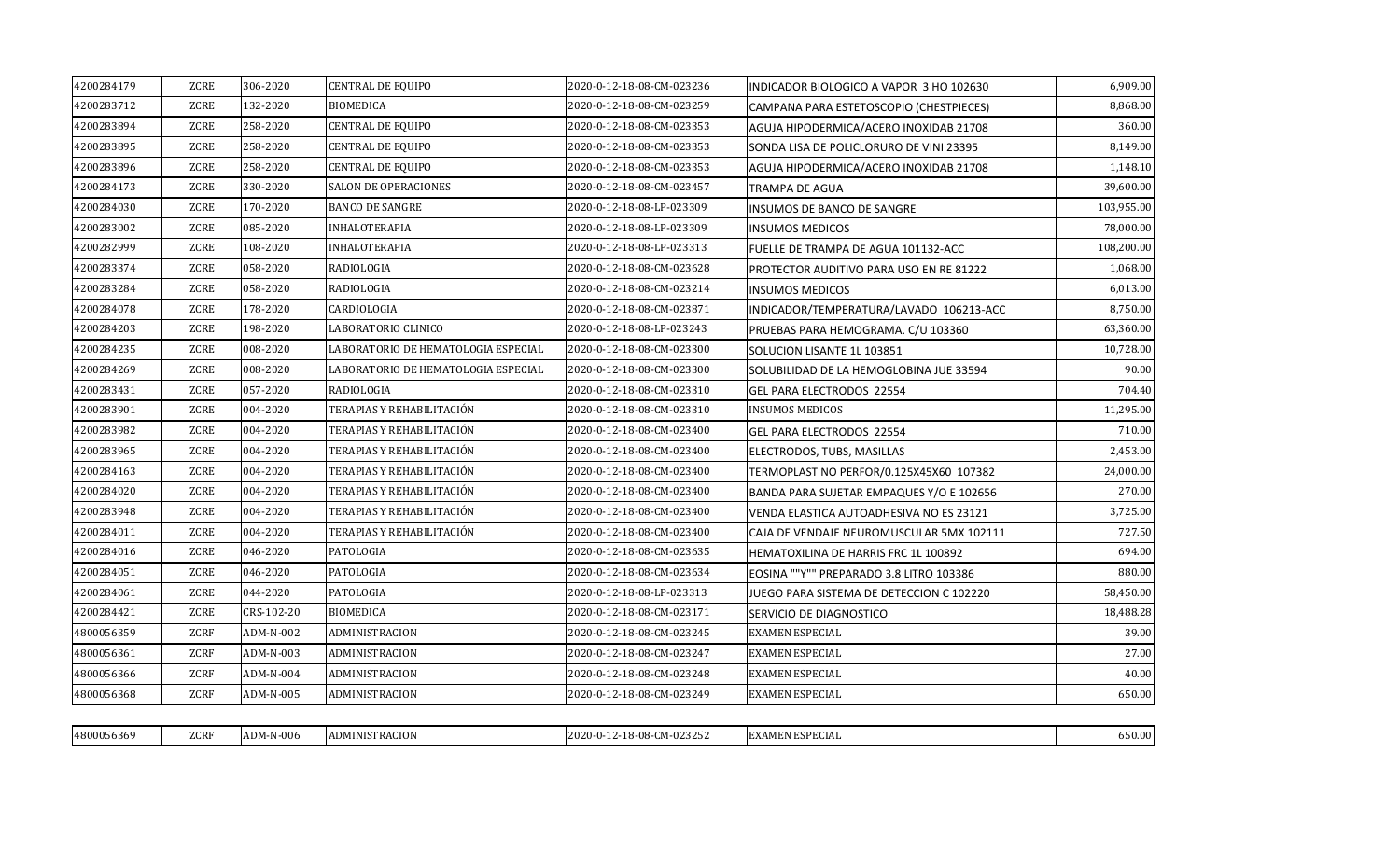| 4800056374 | ZCRF        | ADM-N-007 | ADMINISTRACION | 2020-0-12-18-08-CM-023253  | <b>EXAMEN ESPECIAL</b> | 200.00   |
|------------|-------------|-----------|----------------|----------------------------|------------------------|----------|
| 4800056393 | ZCRF        | ADM-N-019 | ADMINISTRACION | 2020-0-12-18-08-CM-023350  | <b>EXAMEN ESPECIAL</b> | 650.00   |
| 4800056394 | ZCRF        | ADM-N-015 | ADMINISTRACION | 2020-0-12-18-08-CM-023341  | <b>EXAMEN ESPECIAL</b> | 21.00    |
| 4800056395 | ZCRF        | ADM-N-008 | ADMINISTRACION | 2020-0-12-18-08-CM-023261  | <b>EXAMEN ESPECIAL</b> | 650.00   |
| 4800056396 | ZCRF        | ADM-N-009 | ADMINISTRACION | 2020-0-12-18-08-CM-023263  | <b>EXAMEN ESPECIAL</b> | 420.00   |
| 4800056398 | ZCRF        | ADM-N-010 | ADMINISTRACION | 2020-0-12-18-08-CM-023264  | <b>EXAMEN ESPECIAL</b> | 650.00   |
| 4800056400 | ZCRF        | ADM-N-017 | ADMINISTRACION | 2020-0-12-18-08-CM-023342  | <b>EXAMEN ESPECIAL</b> | 53.00    |
| 4800056402 | ZCRF        | ADM-N-011 | ADMINISTRACION | 2020-0-12-18-08-CM-023265  | <b>EXAMEN ESPECIAL</b> | 32.00    |
| 4800056403 | ZCRF        | ADM-N-012 | ADMINISTRACION | 2020-0-12-18-08-CM-023266  | <b>EXAMEN ESPECIAL</b> | 420.00   |
| 4800056406 | ZCRF        | ADM-N-018 | ADMINISTRACION | 2020-0-12-18-08-CM-023343  | <b>EXAMEN ESPECIAL</b> | 21.00    |
| 4800056407 | ZCRF        | ADM-N-013 | ADMINISTRACION | 2020-0-12-18-0-8-CM-023267 | <b>EXAMEN ESPECIAL</b> | 420.00   |
| 4800056408 | ZCRF        | ADM-N-020 | ADMINISTRACION | 2020-0-12-18-08-CM-023351  | <b>EXAMEN ESPECIAL</b> | 650.00   |
| 4800056410 | ZCRF        | ADM-N-021 | ADMINISTRACION | 2020-0-12-18-08-CM-023352  | <b>EXAMEN ESPECIAL</b> | 650.00   |
| 4800056411 | ZCRF        | ADM-N-014 | ADMINISTRACION | 2020-0-12-18-08-CM-023268  | <b>EXAMEN ESPECIAL</b> | 650.00   |
| 4800056431 | ZCRF        | ADM-N-022 | ADMINISTRACION | 2020-0-12-18-80-CM-023359  | <b>EXAMEN ESPECIAL</b> | 420.00   |
| 4800056432 | ZCRF        | ADM-N-023 | ADMINISTRACION | 2020-0-12-18-08-CM-023360  | <b>EXAMEN ESPECIAL</b> | 64.00    |
| 4800056434 | <b>ZCRF</b> | ADM-N-024 | ADMINISTRACION | 2020-0-12-18-08-CM-023361  | <b>EXAMEN ESPECIAL</b> | 32.00    |
| 4800056435 | ZCRF        | ADM-N-025 | ADMINISTRACION | 2020-0-12-18-08-CM-023362  | <b>EXAMEN ESPECIAL</b> | 89.00    |
| 4800056436 | ZCRF        | ADM-N-026 | ADMINISTRACION | 2020-0-12-18-08-CM-023363  | <b>EXAMEN ESPECIAL</b> | 1,047.60 |
| 4800056437 | ZCRF        | ADM-N-028 | ADMINISTRACION | 2020-0-12-18-08-CM-023364  | <b>EXAMEN ESPECIAL</b> | 64.00    |
| 4800056438 | ZCRF        | ADM-N-029 | ADMINISTRACION | 2020-0-12-18-08-CM-023365  | <b>EXAMEN ESPECIAL</b> | 271.00   |
| 4800056439 | ZCRF        | ADM-N-030 | ADMINISTRACION | 2020-0-12-18-08-CM-023367  | <b>EXAMEN ESPECIAL</b> | 12.00    |
| 4800056440 | ZCRF        | ADM-N-031 | ADMINISTRACION | 2020-0-12-18-08-CM-023368  | <b>EXAMEN ESPECIAL</b> | 420.00   |
| 4800056443 | ZCRF        | ADM-N-032 | ADMINISTRACION | 2020-0-12-18-08-CM-023386  | <b>EXAMÉN ESPECIAL</b> | 380.00   |
| 4800056445 | ZCRF        | ADM-N-033 | ADMINISTRACION | 2020-0-12-18-08-CM-023388  | <b>EXAMEN ESPECIAL</b> | 124.00   |
| 4800056446 | ZCRF        | ADM-N-034 | ADMINISTRACION | 2020-0-12-18-08-CM-023389  | <b>EXAMEN ESPECIAL</b> | 420.00   |
| 4800056448 | ZCRF        | ADM-N-036 | ADMINISTRACION | 2020-0-12-18-08-CM-023391  | <b>EXAMEN ESPECIAL</b> | 650.00   |
| 4800056449 | ZCRF        | ADM-N-037 | ADMINISTRACION | 2020-0-12-18-08-CM-023393  | <b>EXAMEN ESPECIAL</b> | 124.00   |
| 4800056471 | ZCRF        | ADM-N-038 | ADMINISTRACION | 2020-0-12-18-08-CM-023394  | <b>EXAMEN ESPECIAL</b> | 650.00   |
| 4800056474 | ZCRF        | ADM-N-039 | ADMINISTRACION | 2020-0-12-18-08-CM-023395  | <b>EXAMEN ESPECIAL</b> | 380.00   |
| 4800056475 | ZCRF        | ADM-N-040 | ADMINISTRACION | 2020-0-12-18-08-CM-023396  | <b>EXAMEN ESPECIAL</b> | 650.00   |
| 4800056477 | ZCRF        | ADM-N-041 | ADMINISTRACION | 2020-0-12-18-08-CM-023397  | <b>EXAMEN ESPECIAL</b> | 850.00   |
| 4800056485 | <b>ZCRF</b> | ADM-N-042 | ADMINISTRACION | 2020-0-12-18-08-CM-023403  | <b>EXAMEN ESPECIAL</b> | 40.00    |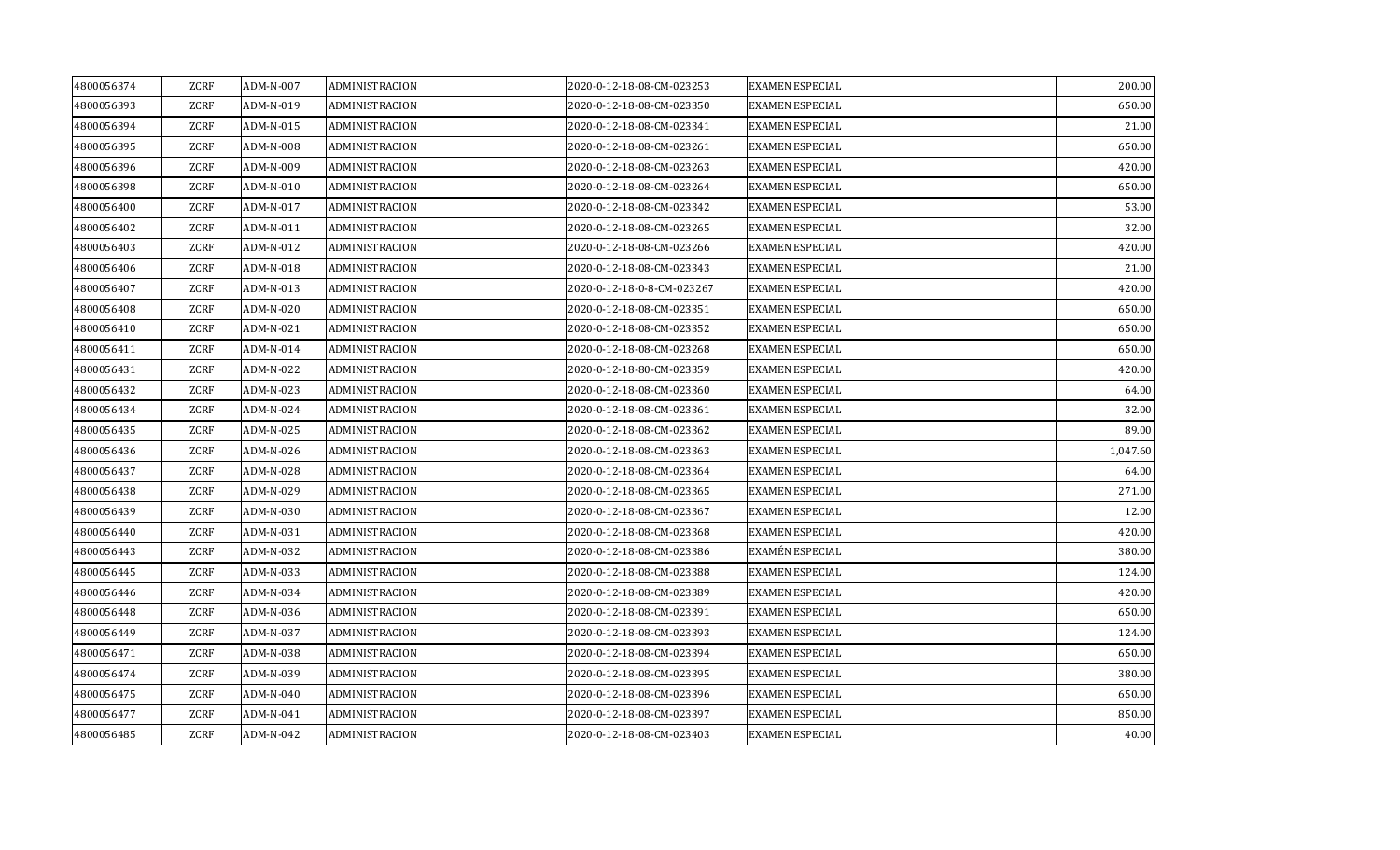| 4800056486 | ZCRF        | AMD-N-043 | ADMINISTRACION           | 2020-0-12-18-08-CM-023404 | <b>EXAMEN ESPECIAL</b> | 64.00    |
|------------|-------------|-----------|--------------------------|---------------------------|------------------------|----------|
| 4800056487 | <b>ZCRF</b> | ADM-N-044 | ADMINISTRACION           | 2020-0-12-18-08-CM-023405 | <b>EXAMEN ESPECIAL</b> | 38.00    |
| 4800056488 | ZCRF        | ADM-N-045 | ADMINISTRACION           | 2020-0-12-18-08-CM-023406 | EXAMEN ESPECIAL        | 102.00   |
| 4800056489 | ZCRF        | ADM-N-046 | ADMINISTRACION           | 2020-0-12-18-08-CM-023407 | <b>EXAMEN ESPECIAL</b> | 20.00    |
| 4800056492 | ZCRF        | ADM-N-047 | ADMINISTRACION           | 2020-0-12-18-08-CM-023412 | <b>EXAMEN ESPECIAL</b> | 65.00    |
| 4800056493 | <b>ZCRF</b> | ADM-N-049 | ADMINISTRACION           | 2020-0-12-18-08-CM-023414 | EXAMEN ESPECIAL        | 380.00   |
|            |             |           |                          |                           |                        |          |
| 4800056494 | <b>ZCRF</b> | ADM-N-050 | ADMINISTRACION           | 2020-0-12-18-08-CM-023415 | <b>EXAMEN ESPECIAL</b> | 21.00    |
| 4800056495 | ZCRF        | ADM-N-051 | ADMINISTRACION           | 2020-0-12-18-08-CM-023417 | <b>EXAMEN ESPECIAL</b> | 420.00   |
| 4800056496 | ZCRF        | ADM-N-052 | ADMINISTRACION           | 2020-0-12-18-08-CM-023418 | <b>EXAMEN ESPECIAL</b> | 21.00    |
| 4800056504 | ZCRF        | ADM-N-053 | ADMINISTRACION           | 2020-0-12-18-08-CM-023420 | EXAMEN ESPECIAL        | 531.45   |
| 4800056509 | ZCRF        | ADM-N-054 | ADMINISTRACION           | 2020-0-12-18-08-CM-023422 | <b>EXAMEN ESPECIAL</b> | 531.45   |
| 4800056544 | ZCRF        | ADM-N-055 | ADMINISTRACION           | 2020-0-12-18-08-CM-023438 | EXAMEN ESPECIAL        | 48.00    |
| 4800056546 | ZCRF        | ADM-N-056 | ADMINSTRACION            | 2020-0-12-18-08-CM-023439 | EXAMEN ESPECIAL        | 1,178.10 |
| 4800056547 | ZCRF        | ADM-N-057 | ADMINSTRACION            | 2020-0-12-18-08-CM-023442 | EXAMEN ESPECIAL        | 420.00   |
| 4800056551 | ZCRF        | ADM-N-058 | ADMINSTRACION            | 2020-0-12-18-08-CM-023443 | <b>EXAMEN ESPECIAL</b> | 1,178.10 |
| 4800056552 | ZCRF        | ADM-N-059 | ADMINSTRACION            | 2020-0-12-18-08-CM-023444 | <b>EXAMEN ESPECIAL</b> | 380.00   |
| 4800056555 | ZCRF        | ADM-N-060 | ADMINSTRACION            | 2020-0-12-18-08-CM-023445 | <b>EXAMEN ESPECIAL</b> | 420.00   |
| 4800056558 | ZCRF        | ADM-N-061 | ADMINSTRACION            | 2020-0-12-18-08-CM-023446 | EXAMEN ESPECIAL        | 89.00    |
| 4800056564 | ZCRF        | ADM-N-062 | ADMINSTRACION            | 2020-0-12-18-08-CM-023447 | <b>EXAMEN ESPECIAL</b> | 64.00    |
| 4800056566 | ZCRF        | ADM-N-063 | ADMINSTRACION            | 2020-0-12-18-08-CM-023448 | <b>EXAMEN ESPECIAL</b> | 426.60   |
| 4800056567 | ZCRF        | ADM-N-064 | ADMINSTRACION            | 2020-0-12-18-08-CM-023449 | EXAMEN ESPECIAL        | 370.00   |
| 4800056568 | ZCRF        | ADM-N-065 | ADMINSTRACION            | 2020-0-12-18-08-CM-023450 | EXAMEN ESPECIAL        | 370.00   |
| 4800056569 | ZCRF        | ADM-N-066 | ADMINSTRACION            | 2020-0-12-18-08-CM-023451 | EXAMEN ESPECIAL        | 64.00    |
| 4800056622 | ZCRF        | ADM-N-067 | ADMINSTRACION            | 2020-0-12-18-08-CM-023486 | <b>EXAMEN ESPECIAL</b> | 420.00   |
| 4800056623 | ZCRF        | ADM-N-068 | ADMINSTRACION            | 2020-0-12-18-08-CM-023487 | EXAMEN ESPECIAL        | 24.00    |
| 4800056628 | ZCRF        | ADM-N-069 | ADMINSTRACION            | 2020-0-12-18-08-CM-023488 | EXAMEN ESPECIAL        | 32.00    |
| 4800056630 | ZCRF        | ADM-N-070 | ADMINSTRACION            | 2020-0-12-18-08-CM-023489 | EXAMEN ESPECIAL        | 420.00   |
| 4800056631 | ZCRF        | ADM-N-072 | ADMINSTRACION            | 2020-0-12-18-08-CM-023490 | <b>EXAMEN ESPECIAL</b> | 28.00    |
| 4800056632 | ZCRF        | ADM-N-073 | ADMINSTRACION            | 2020-0-12-18-08-CM-023492 | EXAMEN ESPECIAL        | 32.00    |
| 4800056633 | ZCRF        | ADM-N-074 | ADMINSTRACION            | 2020-0-12-18-08-CM-023493 | EXAMEN ESPECIAL        | 380.00   |
| 4800056665 | ZCRF        | 513-2020  | MANTENIMIENTO            | 2020-0-12-18-08-CM-023580 | LLAVE DE PEDAL DE PISO | 680.00   |
| 4800056676 | <b>ZCRF</b> | 407-2020  | <b>CENTRAL DE EQUIPO</b> | 2020-0-12-18-08-CM-023582 | LENTES DE SEGURIDAD    | 487.50   |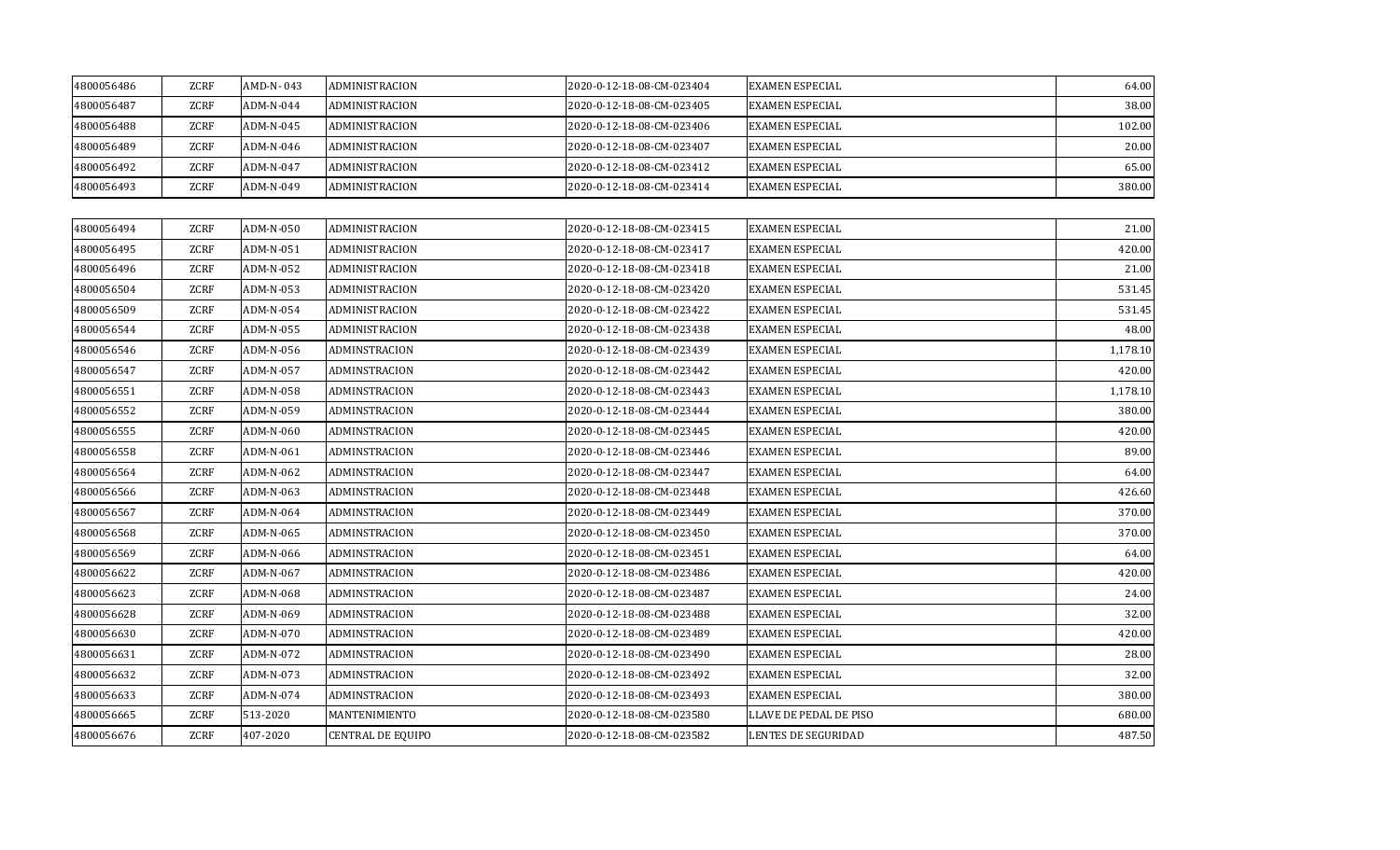| 4800056681 | <b>ZCRF</b> | 443-2020     | CENTRAL DE EQUIPO            | 2020-0-12-18-08-CM-023584  | MOTAS DE ALGODÓN GRANDE (0.7 G 103046    | 1,271.40  |
|------------|-------------|--------------|------------------------------|----------------------------|------------------------------------------|-----------|
| 4800056734 | ZCRF        | 531-2020     | <b>CENTRAL DE EQUIPO</b>     | 2020-0-12-18-08-CM-023591  | TERMOMETRO DIGITAL SIN CONTACTO, 103698  | 1,999.90  |
| 4800056752 | ZCRF        | CRS-029-2020 | <b>INFORMATICA</b>           | 2020-0-12-18-08-RC-002122  | ENLACE DE COMUNICACIÓN DE 50 MBPS        | 12,048.00 |
| 4800056763 | ZCRF        | 509-2020     | <b>SALON DE OPERACONES</b>   | 2020-0-12-18-08-CM-023596  | IMPLANTE PARA REPARACIONES CAPSUL 103805 | 1,600.00  |
| 4800056770 | ZCRF        | 510-2020     | <b>SALON DE OPERACONES</b>   | 2020-0-12-18-08-CM-023594  | SUST/ODTEO/HUE/EST/PRES/JER/2.8CC 50437  | 4,410.00  |
| 4800056809 | <b>ZCRF</b> | 508-2020     | <b>ISALON DE OPERACIONES</b> | 2020-0-12-18--08-CM-023595 | SISTEMA/PLACA BLOQ/ ORTO/TITANIO 106948  | 2,250.00  |
| 4800056863 | <b>ZCRF</b> | 532-2020     | <b>CENTRAL DE EQUIPO</b>     | 2020-0-12-18-08-CM-023623  | SONDA/TUBO/ALIMENT/14FRX125CM 24304      | 980.00    |
| 4800056915 | ZCRF        | SF-177-2020  | FARMACIA                     | 2020-0-12-18-08-CM-023636  | DEXTROSA EN AGUA, AL 10%, ENVASE 10271   | 9,000.00  |
| 4800056933 | ZCRF        | SF-020-2020  | <b>FARMACIA</b>              | 2020-0-12-18-08-CM-023307  | SEVOFLURANO 100%/FRASCO 250 ML C/U 10183 | 59,640.00 |
| 4800056956 | ZCRF        | SF-176-2020  | <b>FARMACIA</b>              | 2020-0-12-18-08-CM-023632  | GLUCONATO DE CLORHEXIDINA AL 2% E 102971 | 3,600.00  |
| 4800056960 | <b>ZCRF</b> | SF-049-2020  | <b>FARMACIA</b>              | 2020-0-12-18-08-CM-023633  | AMOXICILINA 400 MG + ÁCIDO CLAVUL 12165  | 2,860.00  |
| 4300018543 | ZCTR        | CRS-078-2020 | <b>BIOMÉDICA</b>             | 2019-0-12-18-08-CM-023182  | SERVICIO DE DIAGNÓSTICO Y PRUEBAS EN MAQ | 2,400.00  |
| 4300018702 | ZCTR        | CRS-050-2019 | <b>BIOMÉDICA</b>             | 2018-0-12-18-08-CM-020870  | SERVICIO DE DIAGNÓSTICO Y PRUEBAS EN MAQ | 16,500.00 |
| 4300018708 | ZCTR        | CRS-049-2020 | <b>BIOMÉDICA</b>             | 2019-0-12-18-08-LP-021069  | SERVICIO DE DIAGNÓSTICO Y PRUEBAS EN MAQ | 37,000.00 |

| 4300018583          | ZCTR | ADENDA-3   | MANTENIMIENTO  | 2017-0-12-18-08-LA-019185 | M.DE EQ. DE REFRIGERACIÓN                | 66,867.18    |
|---------------------|------|------------|----------------|---------------------------|------------------------------------------|--------------|
| 4300018723          | ZCTR | ADENDA-2   | ADMINISTRACIÓN | 2017-0-12-18-08-LM-001713 | <b>DIESEL</b>                            | 45,000.00    |
| 4300018705          | ZCTR | CRS-075-19 | BIOMÉDICA      | 2018-0-12-18-08-LP-020882 | SERVICIO DE DIAGNÓSTICO Y PRUEBAS EN MAQ | 25,500.00    |
| 4300018759          | ZCTR | CRS-089-20 | BIOMÉDICA      | 2019-0-12-18-08-LP-023043 | SERVICIO DE DIAGNÓSTICO Y PRUEBAS EN MAQ | 46,400.04    |
| $\overline{OC=271}$ |      |            |                |                           | TOTAL B/.                                | 3,583,973.87 |
|                     |      |            |                |                           |                                          |              |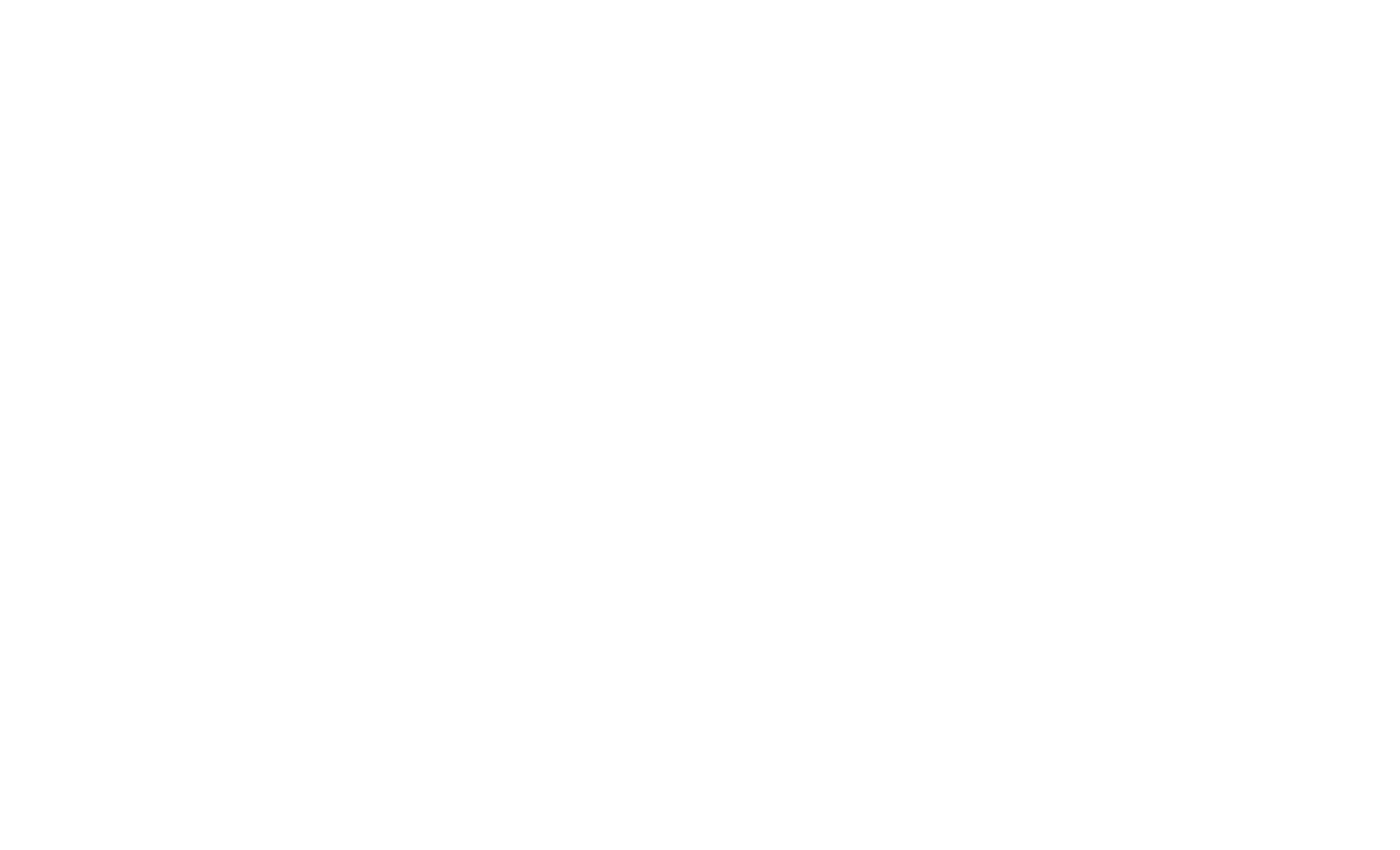#### HOSPITAL DEL NIÑO DOCTOR JOSÉ RENÁN ESQUIVEL SECCIÓN DE COMPRAS ÓRDENES DE COMPRA PRESUPUESTARIAS GENERADAS MES DE MARZO 2020

ORDEN DE COMPRA CLASE DE DOCUMENTO DE COMPRAS SOLICITUD NUNIDAD SOLICITANTE NANAMACOMPRA DESCRIPCIÓN DESCRIPCIÓN DESCRIPCIÓN DESCRIPCIÓN 4200278631 4200279289 ZCRE 393-2020 SALÓN DE OPERACIONES 2020-0-12-18-08-CM-023543 TIEMPO DE COAGULACION ACTIVADA. S 39781 1,000.00 ZCRE CRS-119-2020 BIOMEDICA 2020-0-12-18-08-CM-023548 SERVICIO D/CONFECCION D/ARTICULOS/MADERA 1,598.00 4200279466 ZCRE 500-2020 SALÓN DE OPERACIONES 2020-0-12-18-08-CM-023557 TORNILLO CANULADO DE 3.0MM A 7.0M 102271 534.90 4200279582 ZCRE SF-108-2020 FARMACIA 2020-0-12-18-08-CM-023221 CITARABINA 500 MG, POLVO LIOFILIZ 10261 6,400.50 4200279584 ZCRE SF-108-2020 FARMACIA 2020-0-12-18-08-CM-023221 CARBOPLATINO, 150 MG., POLVO LIOF 10299 2,249.00 4200280016 | ZCRE |CRS-107-2020 |DISEÑO 2020-0-12-18-08-CM-023574 |RESTAURACIÓN ADECUACIÓN DE EDIFICIO 4,428.00 4200279590 ZCRE 495-2020 SALÓN DE OPERACIONES 2020-0-12-18-08-CM-023558 MARCADOR QUIRURGICO DE PUNTA REGU 24163 700.00 4200279055 | ZCRE |398-2020 |CENTRAL DE EQUIPO | 2020-0-12-18-08-CM-023258 |INSUMOS MEDICOS DE CENTRAL DE EQUIPO | 21,400.00 4200280647 ZCRE CRS-123-2020 INFORMATICA 2020-0-12-18-08-CM-023578 SERVICIO INFORMATICOS 180.00 4200280203 CRE CRS-130-2020 OFICINA DE ENFERMERIA 2020-0-12-18-08-CM-023576 ANUNCIOS PUBLICITARIOS 1,625.40 ANUNCIOS 4200281389 ZCRE CRS-111-2020 DIRECCION MEDICA 2020-0-12-18-08-CM-023526 IMPRESIÓN DE TARJETAS 45.00 4200281437 | ZCRE |CRS-104-2020 |DIRECCION MEDICA | 2020-0-12-18-08-CM-023523 |IMPRESIÓN DE TARJETAS | ZORE | 90.00 4200281685 ZCRE 512-2020 CENTRAL DE EQUIPO 2020-0-12-18-08-CM-023583 TOALLA ABSORBENTES 2,150.00 4200280909 ZCRE 446-2020 SALÓN DE OPERACIONES 2020-0-12-18-08-CM-023559 INSUMOS MEDICOS DEL SALÓN DE OPERACIONES 4,332.00 4200281632 | ZCRE |SF-119-2020 |FARMACIA | 2020-0-12-18-08-CM-023585 |INSUMOS MEDICOS DE FARMACIA | ZT46.20 4200281918 | ZCRE |026-2020 |ASEO Y MENSAJERIA | 2020-0-12-18-08-CM-023588 |ESCOBAS | 2000-0-12-18-08-CM-02358 4200282186 ZCRE 025-2020 **ASEO Y MENSAJERIA** 2020-0-12-18-08-CM-023581 JABON EN POLVO PAQUETE DE 200 GRAMOS, JABON LIQUIDO PARA **MANOS** 1,320.00 4200281887 | ZCRE |026-2020 |ASEO Y MENSAJERIA | 2020-0-12-18-08-CM-023586 |MATERIALES DE LIMPIEZA | ZCRE | 3,656.50 4200281910 ZCRE 026-2020 ASEO Y MENSAJERIA 2020-0-12-18-08-CM-023587 PORTA FELPA P/LIMPIAR PARED Y VIDRIO 18" 342.40 4200282337 | ZCRE |048-2020 |INFORMATICA | 2020-0-12-18-08-RC-002123 | TONER LEXMARK 604 H | | 11,451.50 4200281500 ZCRE CRS-096-2020 NUTRICIÓN Y DIETETICA 2020-0-12-18-08-CM-023083 GAS DE COCINA 11,200.00 4200282296 ZCRE CRS-136-20 BIOMEDICA 2020-0-12-18-08-CM-023589 MANT Y REP DE MAQ Y OTROS EQUIPOS 5,958.00 4200282221 ZCRE CRS-133-2020 BIOMEDICA 2020-0-12-18-08-CM-023590 SERVICIO DE DIAGNÓSTICO Y PRUEBAS EN MAQ 2,233.97 4200282302 ZCRE 284-2020 CENTRAL DE EQUIPO 2020-0-12-18-08-LP-023289 GUANTES/NITRI/C/PUÑO EXT/PEQUEÑO 106386 200.00 4200281926 ZCRE 284-2020 CENTRAL DE EQUIPO 2020-0-12-18-08-LP-023289 GUANTES DE NITRILO PARA EXAMEN SI 52935 74,806.20

4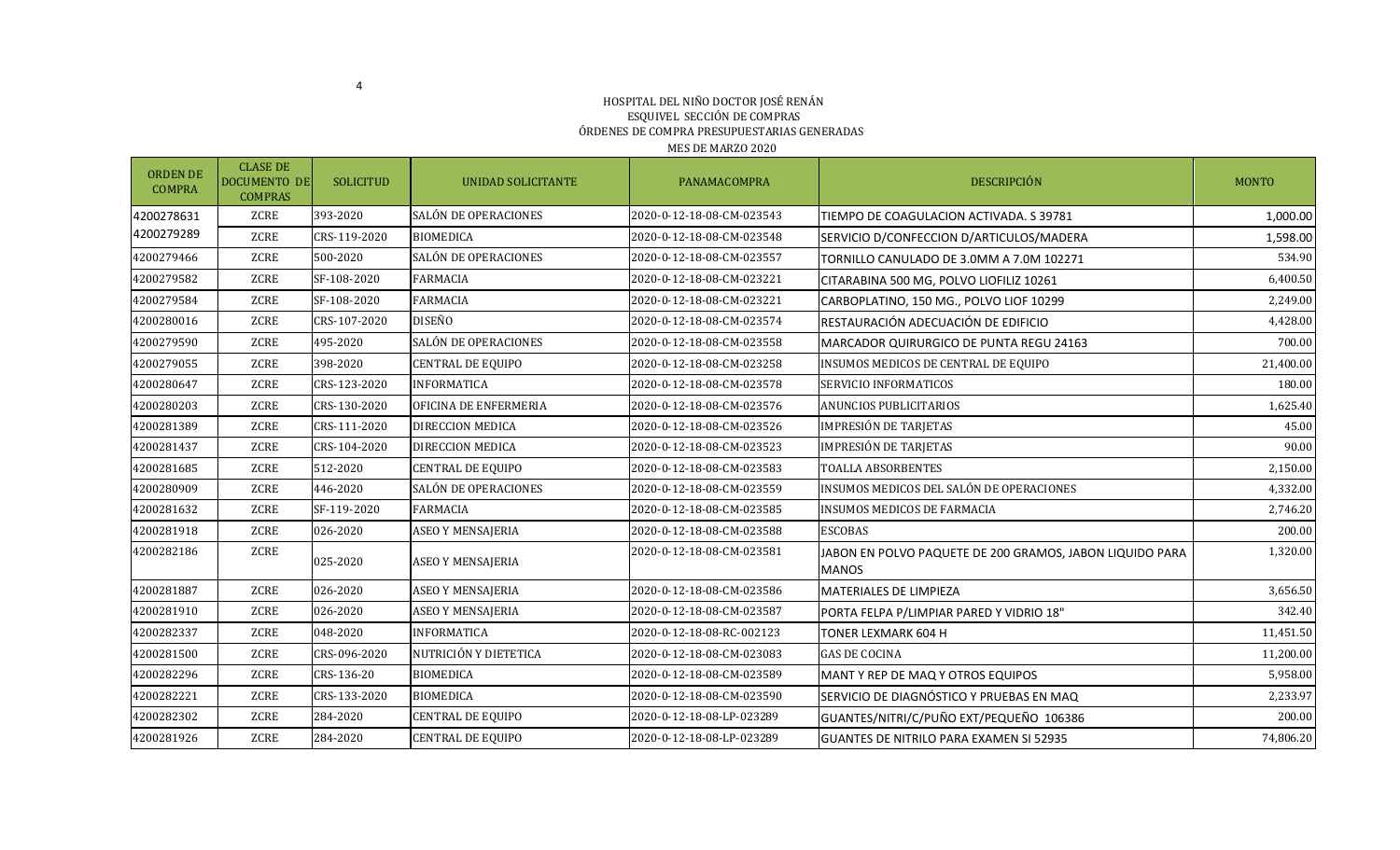| <b>OC:25</b> |  |  | <b>SURTOTAL</b> | <u>. Оли</u> |
|--------------|--|--|-----------------|--------------|
|              |  |  |                 |              |

SECCIÓN DE COMPRAS

ÓRDENES DE COMPRA PRESUPUESTARIAS GENERADAS

| <b>ORDEN DE</b><br><b>COMPRA</b> | <b>CLASE DE</b><br><b>DOCUMENTO DE</b><br><b>COMPRAS</b> | <b>SOLICITUD</b> | UNIDAD SOLICITANTE         | PANAMACOMPRA              | <b>DESCRIPCIÓN</b>                       | <b>MONTO</b> |
|----------------------------------|----------------------------------------------------------|------------------|----------------------------|---------------------------|------------------------------------------|--------------|
| 4200281919                       | ZCRE                                                     | 284-2020         | <b>CENTRAL DE EQUIPO</b>   | 2020-0-12-18-08-LP023289  | <b>GUANTES QUIURUGICOS</b>               | 74,806.20    |
| 4200281904                       | <b>ZCRE</b>                                              | 284-2020         | <b>CENTRAL DE EQUIPO</b>   | 2020-0-12-18-08-CM-023586 | <b>INSUMOS DE LIMPIEZA</b>               | 3,656.50     |
| 4200282881                       | ZCRE                                                     | 015-2020         | <b>LAVANDERIA</b>          | 2020-0-12-18-08-CM-023491 | PRODUCTOS DE LIMPIEZA                    | 23,450.00    |
| 4200282702                       | ZCRE                                                     | SF-104-2020      | <b>FARMACIA</b>            | 2020-0-12-18-08-CM-023318 | CICLOFOSFAMIDA, 0.5 G - 1 G, POLVO 10645 | 3,400.00     |
| 4200282690                       | ZCRE                                                     | SF-204-20        | <b>FARMACIA</b>            | 2020-0-12-18-08-CM-023318 | IFOSFAMIDA, 1 G, POLVO LIOFILIZAD 10302  | 4,537.50     |
| 4200282754                       | ZCRE                                                     | 298-2020         | <b>CENTRAL DE EQUIPO</b>   | 2020-0-12-18-08-CM-023271 | SENSOR NEONATAL HIDROG PAQ/60 102952-ACC | 30,235.00    |
| 4200282539                       | ZCRE                                                     | SF-091-2020      | <b>FARMACIA</b>            | 2020-0-12-18-08-CM-023456 | METRONIDAZOL, 500 MG, SOLUCIÓN AM 10795  | 423.00       |
| 4200282521                       | ZCRE                                                     | SF-091-2020      | <b>FARMACIA</b>            | 2020-0-12-18-08-CM-023456 | MEROPENEM 1G, POLVO LIOFILIZADO, 10303   | 9,675.00     |
| 4200282560                       | ZCRE                                                     | SF-091-2020      | <b>FARMACIA</b>            | 2020-0-12-18-08-CM-023456 | METILSULFATO DE NEOSTIGMINA, 0.5 10170   | 398.00       |
| 4200282825                       | ZCRE                                                     | SF-064-2020      | FARMACIA                   | 2020-0-12-18-08-CM-023295 | BESILATO DE AMLODIPINA EQUIVALENT 10656  | 1,380.00     |
| 4200282781                       | ZCRE                                                     | SF-064-2020      | <b>FARMACIA</b>            | 2020-0-12-18-08-CM-023295 | APREPITANT 125 MG Y 80 MG, CÁPSUL 12097  | 2,520.00     |
| 4200282799                       | ZCRE                                                     | SF-064-2020      | <b>FARMACIA</b>            | 2020-0-12-18-08-CM-023295 | URSODEOXICOLICO ACIDO 300 MG. CÁP 11153  | 2,040.00     |
| 4200282757                       | ZCRE                                                     | SF-064-2020      | <b>FARMACIA</b>            | 2020-0-12-18-08-CM-023295 | TACROLIMUS 1 MG CÁPSULA, V.O. 11182      | 11,700.00    |
| 4200282868                       | ZCRE                                                     | SF-064-2020      | <b>FARMACIA</b>            | 2020-0-12-18-08-CM-023295 | ÁCIDO FOLICO 5 mg, compr/ v.o. C/U 10661 | 1,000.00     |
| 4200282845                       | ZCRE                                                     | SF-064-2020      | <b>FARMACIA</b>            | 2020-0-12-18-08-CM-023295 | DIGOXINA, O.25 MG, COMPRIMIDO. VÍ 10522  | 690.00       |
| 4200282872                       | ZCRE                                                     | 516-2020         | MANTENIMIENTO              | 2020-0-12-18-08-CM-023592 | CLAVOS, TORNILLOS, PUERTAS               | 348.89       |
| 4200282375                       | ZCRE                                                     | CRS-019-2020     | <b>ADMINISTRACION</b>      | 2020-0-12-18-08-CM-023600 | ALQUILER DE LOCAL                        | 3,228.00     |
| 4200282770                       | ZCRE                                                     | 106-2020         | <b>INHALOTERAPIA</b>       | 2020-0-12-18-08-CM-023430 | JET NEBULIZADOR CON AJUSTE DE CON 22499  | 25,900.00    |
| 4200282409                       | ZCRE                                                     | 009-2020         | LABORATORIO DE HEMATOLOGÍA | 2020-0-12-18-08-CM-023279 | PAQUETE PARA LA DET Y CUANTIF DE 104087  | 5,900.00     |
| 4200282506                       | ZCRE                                                     | 009-2020         | LABORATORIO DE HEMATOLOGÍA | 2020-0-12-18-08-CM-023279 | CONTROL DE CALIDAD EXTERNO PARA 39952    | 10,165.00    |
| 4200282579                       | ZCRE                                                     | 070-2020         | <b>QUEMADOS</b>            | 2020-0-12-18-08-CM-023269 | MICROGRANULOS A BASE DE ALGINATO 104977  | 5,000.00     |
| 4200282749                       | ZCRE                                                     | 235-2020         | SALÓN DE OPERACIONES       | 2020-0-12-18-08-LP-023241 | <b>GASES ARTERIALES</b>                  | 52,237.50    |
| 4200282711                       | ZCRE                                                     | 086-2020         | <b>INHALOTERAPIA</b>       | 2020-0-12-18-08-CM-023273 | <b>INSUMOS DE INHALOTERAPIA</b>          | 41,350.00    |
| 4200282948                       | ZCRE                                                     | SF-099-2020      | <b>FARMACIA</b>            | 2020-0-12-18-08-CM-023613 | BROMURO/ROCU/50mg/5ml vial 5ML C/U 10353 | 400.00       |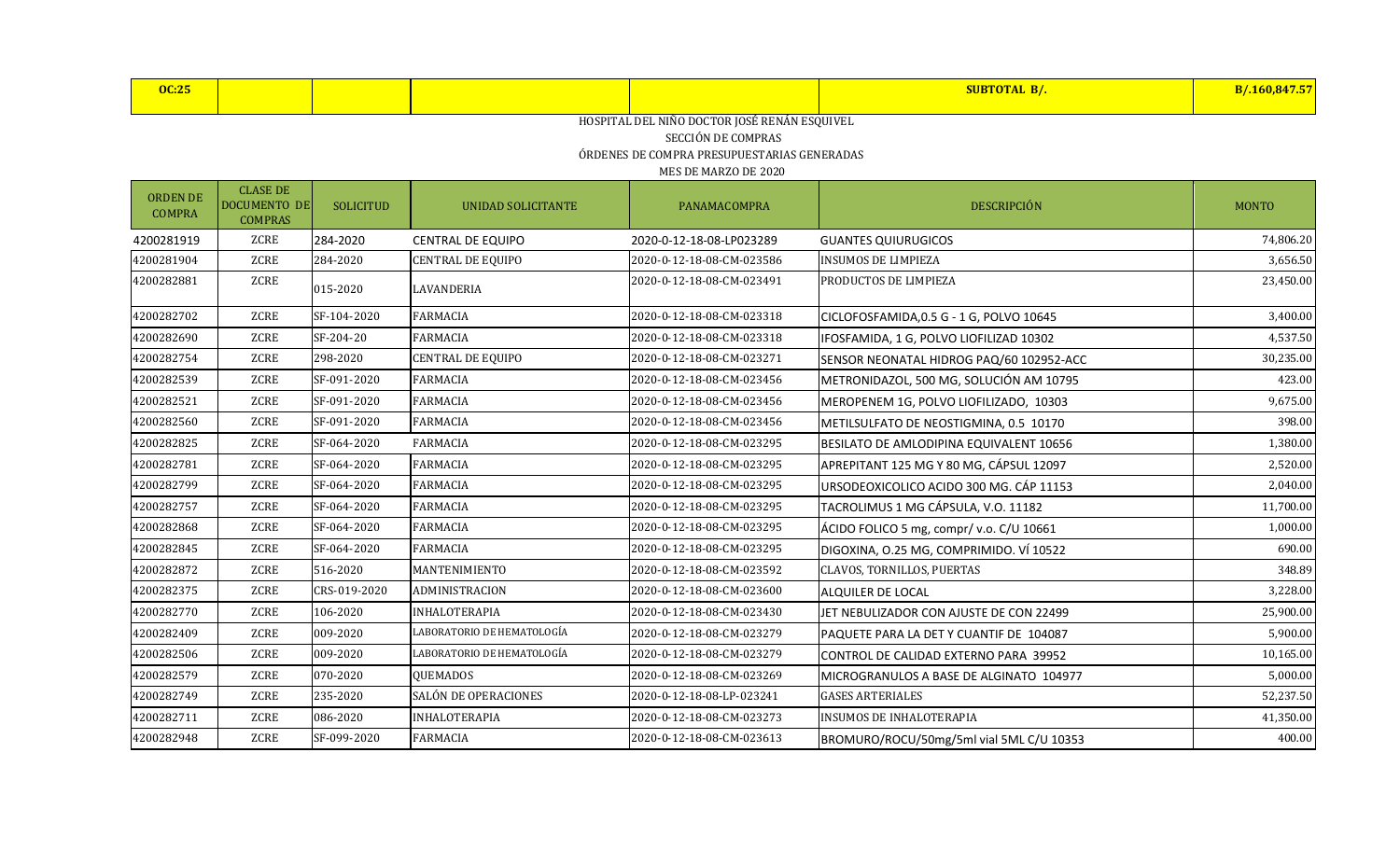| 4200282919                       | ZCRE                                              | SF-099-2020      | <b>FARMACIA</b>          | 2020-0-12-18-08-CM-023296                   | SURFACTANTE PULMONAR : COLFOSCERI 10063  | 41,700.00     |
|----------------------------------|---------------------------------------------------|------------------|--------------------------|---------------------------------------------|------------------------------------------|---------------|
| <b>OC:25</b>                     |                                                   |                  |                          |                                             | <b>SUBTOTAL B/.</b>                      | B/.356,140.59 |
|                                  |                                                   |                  |                          | HOSPITAL DEL NIÑO DOCTOR JOSÉ RENÁN         |                                          |               |
|                                  |                                                   |                  |                          | ESQUIVEL SECCIÓN DE COMPRAS                 |                                          |               |
|                                  |                                                   |                  |                          | ÓRDENES DE COMPRA PRESUPUESTARIAS GENERADAS |                                          |               |
|                                  |                                                   |                  |                          | MES DE MARZO DE 2020                        |                                          |               |
| <b>ORDEN DE</b><br><b>COMPRA</b> | <b>CLASE DE</b><br>DOCUMENTO DE<br><b>COMPRAS</b> | <b>SOLICITUD</b> | UNIDAD SOLICITANTE       | PANAMACOMPRA                                | DESCRIPCIÓN                              | <b>MONTO</b>  |
| 4200282934                       | ZCRE                                              | SF-099-2020      | <b>FARMACIA</b>          | 2020-0-12-18-08-CM-023296                   | LEUCOVORINA CÁLCICA (EXPRESADO CO 10151  | 1,680.00      |
| 4200283011                       | ZCRE                                              | SF-090-2020      | <b>FARMACIA</b>          | 2020-0-12-18-08-CM-023316                   | ENOXAPARINA 40 MG (EQUIVALENTE A 103647  | 6,650.00      |
| 4200282689                       | ZCRE                                              | SF-088-2020      | <b>FARMACIA</b>          | 2020-0-12-18-08-CM-023260                   | SULFATO/GENTAMICIN/40mg/ml AMP/2ML 10142 | 2,150.00      |
| 4200282695                       | ZCRE                                              | SF-088-2020      | <b>FARMACIA</b>          | 2020-0-12-18-08-CM-023260                   | TRAMADOL CLORH/50MG/ML AMP/2ML C/U 10809 | 580.00        |
| 4200282707                       | ZCRE                                              | SF-088-2020      | <b>FARMACIA</b>          | 2020-0-12-18-08-CM-023260                   | TRIMETOPRIN 16 MG CON SULFAMETOXA 10788  | 3,585.00      |
| 4200282680                       | ZCRE                                              | SF-088-2020      | <b>FARMACIA</b>          | 2020-0-12-18-08-CM-023260                   | FLUCONAZOL, 2 MG/ML, SOLUCIÓN, VI 10337  | 5,250.00      |
| 4200282699                       | ZCRE                                              | SF-088-2020      | <b>FARMACIA</b>          | 2020-0-12-18-08-CM-023260                   | VASOPRESINA ACUOSA, 10 U.I./0.5 M 10298  | 1,200.00      |
| 4200283014                       | ZCRE                                              | 303-2020         | <b>CENTRAL DE EQUIPO</b> | 2020-0-12-18-08-CM-023437                   | TUBO ENDOTRAQUELES                       | 402.00        |
| 4200283006                       | ZCRE                                              | 303-2020         | <b>CENTRAL DE EQUIPO</b> | 2020-0-12-18-08-CM-023437                   | TUBO ENDOTRAQUELES                       | 7,060.00      |
| 4200282910                       | ZCRE                                              | 020-2020         | <b>ASEO Y MENSAJERIA</b> | 2020-0-12-18-08-CM-023612                   | <b>DESINFECTANTE</b>                     | 769.60        |
| 4200282930                       | ZCRE                                              | 027-2020         | <b>ASEO Y MENSAJERIA</b> | 2020-0-12-18-08-CM-023613                   | DESINFECTANTE AROMATICO                  | 330.44        |
| 4200283060                       | ZCRE                                              | 301-2020         | <b>CENTRAL DE EQUIPO</b> | 2020-0-12-18-08-LP-023234                   | SONDA/ALIMENTACION                       | 1,600.00      |
| 4200283057                       | ZCRE                                              | 301-2020         | <b>CENTRAL DE EQUIPO</b> | 2020-0-12-18-08-LP-023234                   | <b>CATETER ESPIRAL</b>                   | 900.00        |
| 4200283068                       | ZCRE                                              | 301-2020         | <b>CENTRAL DE EQUIPO</b> | 2020-0-12-18-08-LP-023234                   | <b>TUBOS</b>                             | 51,600.00     |
| 4200283406                       | ZCRE                                              | 533-2020         | <b>CENTRAL DE EQUIPO</b> | 2020-0-12-18-08-CM-023629                   | <b>BATAS DESECHABLES</b>                 | 8,775.00      |
| 4200282916                       | ZCRE                                              | 252-2020         | CENTRAL DE EQUIPO        | 2020-0-12-18-08-CM-023385                   | CINTA ADHESIVA DE MATERIAL SEDOSO 21880  | 33,600.00     |
| 4200283000                       | ZCRE                                              | CRS-134-2020     | <b>BIOMEDICA</b>         | 2020-0-12-18-08-CM-023614                   | SERVICIO DE DIAGNÓSTICO Y PRUEBAS EN MAQ | 8,455.20      |
| 4200282670                       | ZCRE                                              | CRS-135-2020     | <b>BIOMEDICA</b>         | 2020-0-12-18-08-CM-023598                   | SERVICIO DE DIAGNÓSTICO Y PRUEBAS EN MAQ | 2,490.00      |
| 4200283065                       | ZCRE                                              | 295-2020         | PATOLOGIA                | 2020-0-12-18-08-CM-023611                   | PORTAOBJETOS PARA BIOLOGÍA MOLECU 40501  | 450.00        |
| 4200283070                       | ZCRE                                              | SF-117-2020      | <b>FARMACIA</b>          | 2020-0-12-18-08-LP-023233                   | INMUNOGLOBULINA 5g/SOLU VIAL/100ML 10286 | 68,200.00     |
| 4200282897                       | ZCRE                                              | SF-100-2020      | <b>FARMACIA</b>          | 2020-0-12-18-08-CM-023303                   | VANCOMICINA 500 mg, polvo liofil 10341   | 4,020.00      |
| 4200282373                       | ZCRE                                              | 260-2020         | CENTRAL DE EQUIPO        | 2020-0-12-18-08-LP-023237                   | <b>JERINGUILLA</b>                       | 15,600.00     |
| 4200282377                       | ZCRE                                              | 260-2020         | <b>CENTRAL DE EQUIPO</b> | 2020-0-12-18-08-LP-023237                   | <b>JERINGUILLA</b>                       | 33,000.00     |
| 4200283111                       | ZCRE                                              | NUT-010-2020     | NUTRICIÓN Y DIETETICA    | 2020-0-12-18-08-CM-023308                   | PIE DE MANZANA                           | 13,451.40     |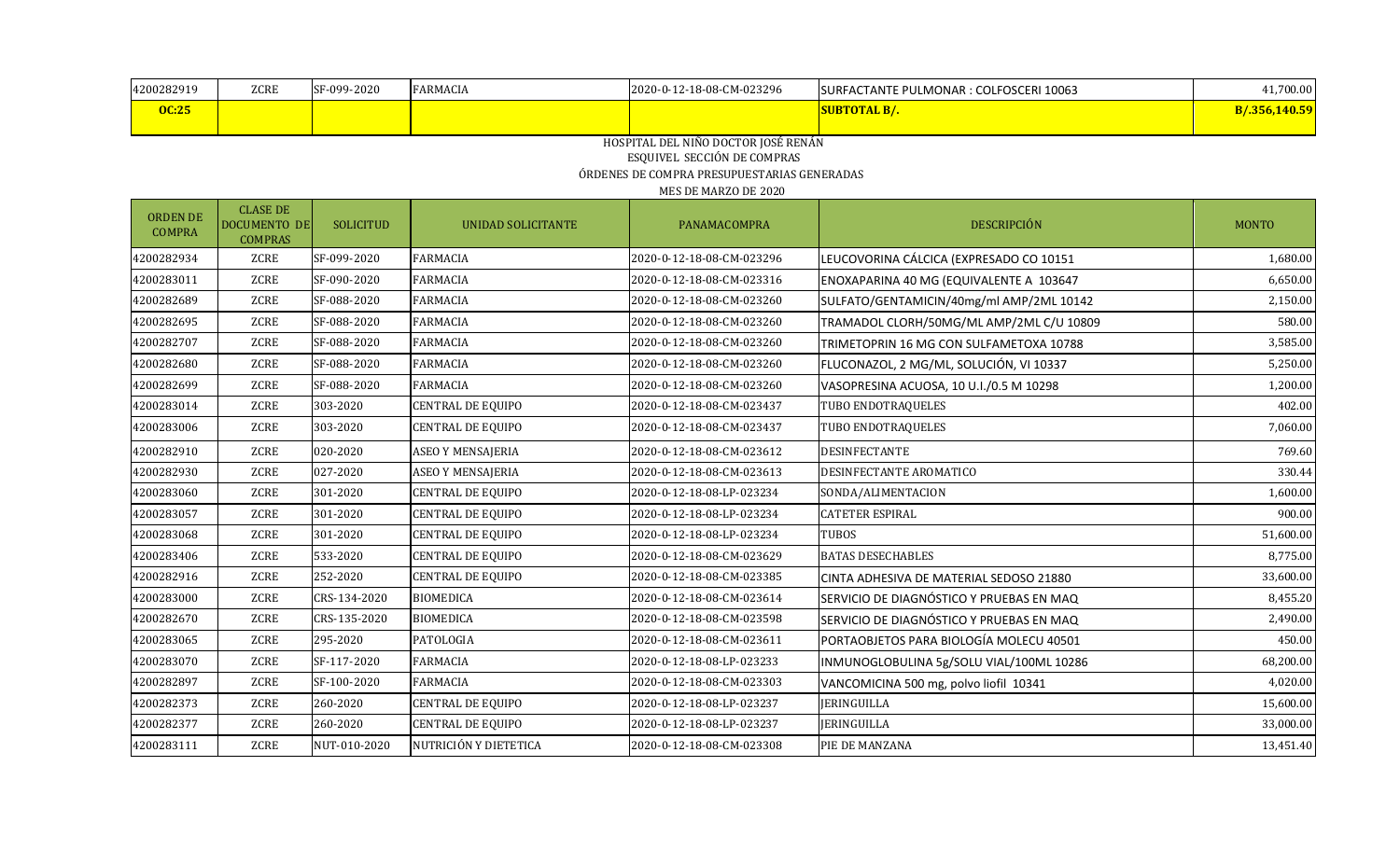| 4200283131   | ZCRE | NUT-010-2020 | INUTRICIÓN Y DIETETICA | 2020-0-12-18-08-CM-023308 | DULCE DE STRUDEL, BISCOCHO | $-5,168.60$  |
|--------------|------|--------------|------------------------|---------------------------|----------------------------|--------------|
| <b>OC:25</b> |      |              |                        |                           | SUBTOTAL B/.               | 7.286,967.24 |

## SECCIÓN DE COMPRAS

ÓRDENES DE COMPRA PRESUPUESTARIAS GENERADAS

| <b>ORDEN DE</b><br><b>COMPRA</b> | <b>CLASE DE</b><br><b>DOCUMENTO DE</b><br><b>COMPRAS</b> | <b>SOLICITUD</b> | UNIDAD SOLICITANTE         | PANAMACOMPRA              | <b>DESCRIPCIÓN</b>                       | <b>MONTO</b> |
|----------------------------------|----------------------------------------------------------|------------------|----------------------------|---------------------------|------------------------------------------|--------------|
| 4200283019                       | <b>ZCRE</b>                                              | SF-073-2020      | <b>FARMACIA</b>            | 2020-0-12-18-08-CM-023459 | <b>AMPICILINA</b>                        | 13,550.00    |
| 4200282893                       | ZCRE                                                     | SF-053-2020      | <b>FARMACIA</b>            | 2020-0-12-18-08-LP-023198 | <b>TAPON O CANDADO</b>                   | 94,000.00    |
| 4200282923                       | ZCRE                                                     | SF-119-2020      | <b>FARMACIA</b>            | 2020-0-12-18-08-CM-023374 | <b>FACTOR VIII</b>                       | 47,490.00    |
| 4200283185                       | <b>ZCRE</b>                                              | 256-2020         | <b>CENTRAL DE EQUIPO</b>   | 2020-0-12-18-08-CM-023454 | <b>CATETERES</b>                         | 39,600.00    |
| 4200283092                       | <b>ZCRE</b>                                              | SF-080-2020      | <b>FARMACIA</b>            | 2020-0-12-18-08-LP-023278 | FILGRASTIM 300                           | 52,500.00    |
| 4200282339                       | <b>ZCRE</b>                                              | SF-153-2020      | <b>FARMACIA</b>            | 2020-0-12-18-08-CM-023507 | BEVACIZUMAB 25 MG/ML, CONCENTRADO 12095  | 20,280.00    |
| 4200283001                       | <b>ZCRE</b>                                              | 039-2020         | PATOLOGIA                  | 2020-0-12-18-08-CM-023297 | HIERRO, TINCION, TINTE                   | 32,050.00    |
| 4200282383                       | ZCRE                                                     | SF-139-2020      | <b>FARMACIA</b>            | 2020-0-12-18-08-LP-023357 | ELTROMBOPAG OLAMINA 25MG, COMPRIM 103106 | 64,286.88    |
| 4200283114                       | ZCRE                                                     | SF-110-2020      | <b>FARMACIA</b>            | 2020-0-12-18-08-CM-023472 | MEDICAMENTO                              | 39,900.00    |
| 4200283260                       | ZCRE                                                     | 326-2020         | SALÓN DE OPERACIONES       | 2020-0-12-18-08-CM-023358 | SOLUCION DE ORTOFTALALDEHIDO AL 0 33364  | 2,400.00     |
| 4200283280                       | ZCRE                                                     | 326-2020         | SALÓN DE OPERACIONES       | 2020-0-12-18-08-CM-023358 | SOLUCIÓN/GLUCONATO/CLORHEXIDINA 2 103283 | 13,000.00    |
| 4200283306                       | ZCRE                                                     | 511-2020         | <b>BIOMEDICA</b>           | 2020-0-12-18-08-CM-023621 | Sistema contrabalan/baranda 105233-REP   | 9,972.96     |
| 4200283168                       | ZCRE                                                     | CRS-006-2020     | RELACIONES PUBLICAS        | 2020-0-12-18-08-CM-023620 | SUSCRIPCIÓN ANUAL A PERIÓDICOS/DÍA A DÍA | 255.00       |
| 4200283055                       | <b>ZCRE</b>                                              | CRS-007-2020     | <b>RELACIONES PUBLICAS</b> | 2020-0-12-18-08-CM-023618 | <b>PERIODICOS</b>                        | 80.00        |
| 4200283249                       | ZCRE                                                     | CRS-008-2020     | RELACIONES PUBLICAS        | 2020-0-12-18-08-CM-023619 | <b>SUSCRIPCION PERIODICOS</b>            | 153.00       |
| 4200282563                       | ZCRE                                                     | SF-107-2020      | <b>FARMACIA</b>            | 2020-0-12-18-08-LP-023240 | DEXTROSA EN AGUA AL 5% / SOLUCIÓ 10272   | 4,250.00     |
| 4200282520                       | ZCRE                                                     | SF-107-2020      | <b>FARMACIA</b>            | 2020-0-12-18-08-LP-023240 | MEDICAMENTO                              | 57,650.00    |
| 4200283156                       | <b>ZCRE</b>                                              | 194-2020         | LABORATORIO CLINICO        | 2020-0-12-18-08-CM-023617 | <b>SOBRES</b>                            | 240.00       |
| 4200283094                       | <b>ZCRE</b>                                              | 194-2020         | LABORATORIO CLINICO        | 2020-0-12-18-08-CM-023616 | <b>EXAMENES</b>                          | 1,326.00     |
| 4200283044                       | <b>ZCRE</b>                                              | 194-2020         | LABORATORIO CLINICO        | 2020-0-12-18-08-CM-023615 | <b>EXAMENES</b>                          | 1,527.00     |
| 4200283220                       | ZCRE                                                     | SF-062-2020      | <b>FARMACIA</b>            | 2020-0-12-18-08-CM-023622 | AZITROMICINA, 500 MG, CÁPSULA O CO 10630 | 750.00       |
| 4200283103                       | <b>ZCRE</b>                                              | SF-062-2020      | <b>FARMACIA</b>            | 2020-0-12-18-08-CM-023432 | MEDICAMENTO                              | 4,171.48     |
| 4200283160                       | <b>ZCRE</b>                                              | SF-062-2020      | <b>FARMACIA</b>            | 2020-0-12-18-08-CM-023432 | PARACETAMOL (ACETAMINOFEN), 500 M 10637  | 600.00       |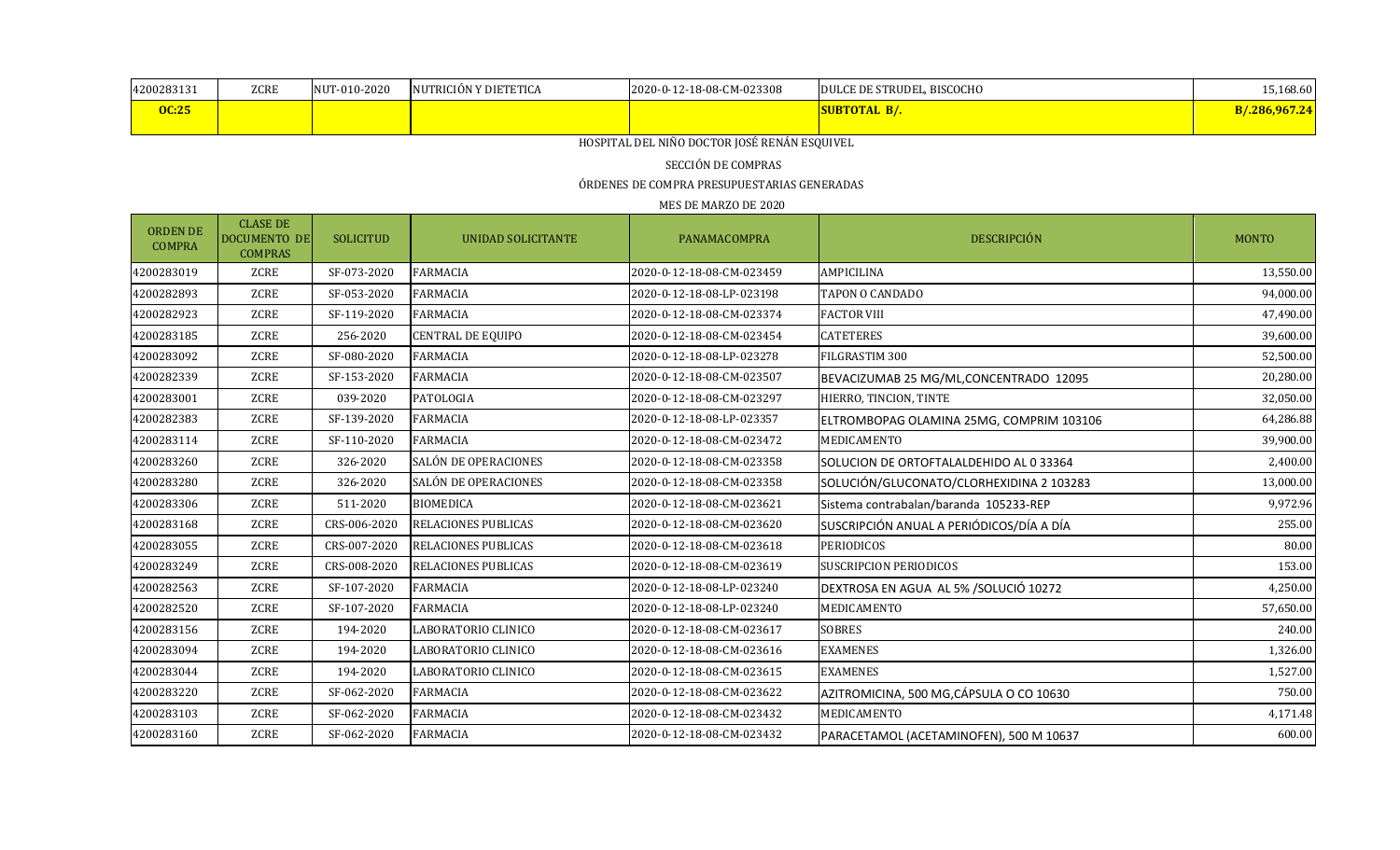| 4200283180   | ZCRE        | SF-062-2020 | <b>FARMACIA</b> | 2020-0-12-18-08-CM-023432 | FENOBARBITAL 64 MG, COMPRIMIDO, V 10677 | 2.550.00      |
|--------------|-------------|-------------|-----------------|---------------------------|-----------------------------------------|---------------|
| 4200283080   | <b>ZCRE</b> | SF-062-2020 | <b>FARMACIA</b> | 2020-0-12-18-08-CM-023432 | MEDICAMENTO                             | 12,555.50     |
| <b>OC:25</b> |             |             |                 |                           | SUBTOTAL B/.                            | B/.515,137.82 |
|              |             |             |                 |                           |                                         |               |

#### HOSPITAL DEL NIÑO DOCTOR JOSÉ RENÁN ESQUIVEL SECCIÓN DE COMPRAS ÓRDENES DE COMPRA PRESUPUESTARIAS GENERADAS MES DE MARZO 2020

| <b>ORDEN DE</b><br><b>COMPRA</b> | <b>CLASE DE</b><br><b>DOCUMENTO DE</b><br><b>COMPRAS</b> | <b>SOLICITUD</b> | UNIDAD SOLICITANTE          | PANAMACOMPRA              | DESCRIPCIÓN                              | <b>MONTO</b> |
|----------------------------------|----------------------------------------------------------|------------------|-----------------------------|---------------------------|------------------------------------------|--------------|
| 4200283658                       | ZCRE                                                     | 544-2020         | <b>BIOMEDICA</b>            | 2020-0-12-18-08-CM-023624 | TRAJE DE PROTECCIÓN PERSONAL T/M 104726  | 520.00       |
| 4200282307                       | ZCRE                                                     | SF-158-2020      | <b>FARMACIA</b>             | 2020-0-12-18-08-CM-023498 | ASPARAGINASA, 10,000 UI, POLVO LI 10232  | 29,547.00    |
| 4200283546                       | ZCRE                                                     | 231-2020         | LABORATORIO CLINICO         | 2020-0-12-18-08-LP-023222 | PANEL RESPIRATORIO MULTIPLEX POR 105210  | 60,056.00    |
| 4200283612                       | <b>ZCRE</b>                                              | 278-20           | CENTRAL DE EQUIPO           | 2020-0-12-18-08-LP-023207 | MASCARA DE ANESTESIA PEDIÁTRICO # 22847  | 1,338.00     |
| 4200283579                       | <b>ZCRE</b>                                              | 278-2020         | CENTRAL DE EQUIPO           | 2020-0-12-18-08-LP-023207 | CINTA ADHES/MICRO/COLOR PIEL 1/2" 23386  | 2,460.00     |
| 4200283732                       | <b>ZCRE</b>                                              | 278-2020         | CENTRAL DE EQUIPO           | 2020-0-12-18-08-LP-023207 | MASCARA FACIAL DE ANESTESIA PARA 22846   | 11,588.00    |
| 4200282854                       | <b>ZCRE</b>                                              | SF-083-2020      | <b>FARMACIA</b>             | 2020-0-12-18-08-CM-023426 | BICARBONATO/SOD/7.5%/vial 50ml 10334     | 4,500.00     |
| 4200282842                       | <b>ZCRE</b>                                              | SF-083-2020      | <b>FARMACIA</b>             | 2020-0-12-18-08-CM-023426 | BUDESONIDE 0.5 MG/ML 11143               | 27,000.00    |
| 4200282864                       | <b>ZCRE</b>                                              | 325-2020         | <b>SALON DE OPERACIONES</b> | 2020-0-12-18-08-LP-023440 | CATETER DE SUCCION NASO-FARINGEA 102294  | 90,000.00    |
| 4200282795                       | <b>ZCRE</b>                                              | SF-060-2020      | <b>FARMACIA</b>             | 2020-0-12-18-08-CM-023314 | TRAMADOL CLORH/50MG/ML AMP/2ML C/U 10809 | 1,000.00     |
| 4200282914                       | <b>ZCRE</b>                                              | 184-2020         | INHALOTERAPIA               | 2020-0-12-18-08-LP-023274 | CILINDROS ÓXIDO NÍTRICO DE 10 102719-ACC | 136,000.00   |
| 4200282863                       | ZCRE                                                     | 153-2020         | INHALOTERAPIA               | 2020-0-12-18-08-CM-023434 | INSUMOS MEDICOS DE INHALOTERAPIA         | 41,300.00    |
| 4200282455                       | ZCRE                                                     | SF-072-2020      | <b>FARMACIA</b>             | 2020-0-12-18-08-LP-023428 | LACTATO DE RINGER, SOLUCIÓN, ENVA 10269  | 13,800.00    |
| 4200282502                       | <b>ZCRE</b>                                              | SF-072-2020      | <b>FARMACIA</b>             | 2020-0-12-18-08-LP-023428 | BESILATO DE ATRACURIO, 10 MG/ML, 10212   | 36,750.00    |
| 4200283322                       | <b>ZCRE</b>                                              | 045-2020         | PATOLOGIA                   | 2020-0-12-18-08-CM-023610 | NEUTRALIZADOR SÓLIDO PARA FORMALI 103707 | 1,750.00     |
| 4200283377                       | <b>ZCRE</b>                                              | 150-2020         | <b>BIOMEDICA</b>            | 2020-0-12-18-08-CM-023627 | INSUMOS DE BIOMEDICA                     | 5,720.00     |
| 4200283530                       | <b>ZCRE</b>                                              | SF-079-2020      | <b>FARMACIA</b>             | 2020-0-12-18-08-LP-023356 | ALBÚMINA HUMANA POBRE EN SODIO, 10 10277 | 48,740.00    |
| 4200283368                       | <b>ZCRE</b>                                              | SF-031-2020      | <b>FARMACIA</b>             | 2020-0-12-18-08-CM-023470 | BOLS/SOL/DIAL/2.5%/SOD/132 5000ML 107067 | 15,500.00    |
| 4200283489                       | <b>ZCRE</b>                                              | 042-2020         | PATOLOGIA                   | 2020-0-12-18-08-CM-023595 | BATAS DES. CORTAS L/JACKET BATAS TALLA L | 1,800.00     |
| 4200283550                       | <b>ZCRE</b>                                              | 299-2020         | CENTRAL DE EQUIPO           | 2020-0-12-18-08-CM-023272 | CATETER DE SUCCION NASO-FARINGEA 102294  | 11,128.00    |
| 4200283540                       | <b>ZCRE</b>                                              | 299-2020         | CENTRAL DE EQUIPO           | 2020-0-12-18-08-LP-023272 | CATETER DE SUCCION NASO-FARINGEA 102294  | 750.00       |
| 4200283848                       | ZCRE                                                     | 299-20           | CENTRAL DE EQUIPO           | 2020-0-12-18-08-LP-023272 | CATETER O TUBO/DREN/10FRX19CM 22523      | 19,700.00    |
| 4200283216                       | <b>ZCRE</b>                                              | 222-2020         | LABORATORIO CLINICO         | 2020-0-12-18-08-CM-023293 | TRIAGE RESPIRACIÒN ENTR 25 pruebas 61645 | 17,580.00    |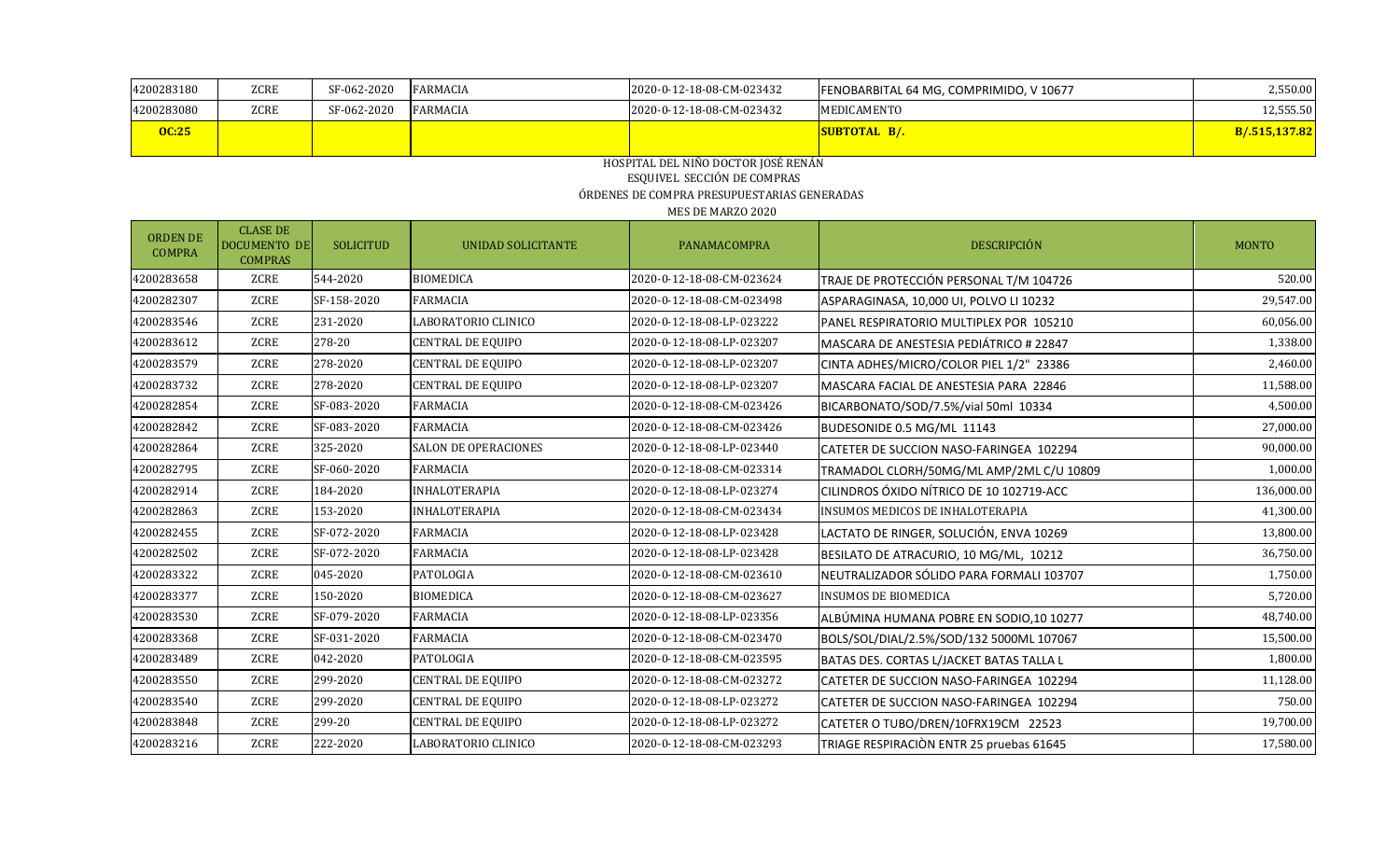| 4200283437   | <b>ZCRE</b> | SF-121-2020 | <b>FARMACIA</b>  | 2020-0-12-18-08-LP-023370 | FENTANILO 0.05 mg/ml solu AMP/2ML 10115 | 40,000.00     |
|--------------|-------------|-------------|------------------|---------------------------|-----------------------------------------|---------------|
| 4200283448   | <b>ZCRE</b> | 127-2020    | <b>BIOMEDICA</b> | 2020-0-12-18-08-CM-023275 | INSUMOS DE BIOMEDICA                    | 21,770.00     |
| <b>OC:25</b> |             |             |                  |                           | <b>SUBTOTAL B/.</b>                     | B/.640,297.00 |
|              |             |             |                  |                           |                                         |               |

### HOSPITAL DEL NIÑO DOCTOR JOSÉ RENÁN ESQUIVEL SECCIÓN DE COMPRAS ÓRDENES DE COMPRA PRESUPUESTARIAS GENERADAS

| <b>ORDEN DE</b><br><b>COMPRA</b> | <b>CLASE DE</b><br><b>DOCUMENTO DE</b><br><b>COMPRAS</b> | <b>SOLICITUD</b> | <b>UNIDAD SOLICITANTE</b>    | PANAMACOMPRA              | DESCRIPCIÓN                                     | <b>MONTO</b> |
|----------------------------------|----------------------------------------------------------|------------------|------------------------------|---------------------------|-------------------------------------------------|--------------|
| 4200283787                       | ZCRE                                                     | SF-105-2020      | <b>FARMACIA</b>              | 2020-0-12-18-08-LP-023339 | BOLSA VACIA/LIBRE/DEPH 3000ML 102820            | 83,115.00    |
| 4200283228                       | ZCRE                                                     | SF-106-2020      | <b>FARMACIA</b>              | 2020-0-12-18-08-LP-023301 | <b>INSUMOS MEDICOS DE FARMACIA</b>              | 63,970.00    |
| 4200283527                       | ZCRE                                                     | SF-118.2020      | <b>FARMACIA</b>              | 2020-0-12-18-08-LP-023398 | <b>FACTOR VIII</b>                              | 35,152.00    |
| 4200283369                       | ZCRE                                                     | SF-101-2020      | <b>FARMACIA</b>              | 2020-0-12-18-08-CM-023441 | MESNA 100 MG/ML, SOLUCIÓN, AMPOLL 10222         | 8,274.00     |
| 4200283370                       | ZCRE                                                     | SF-101-2020      | <b>FARMACIA</b>              | 2020-0-12-18-08-CM-023441 | OMEPRAZOL 40 MG, POLVO LIOFILIZAD 10312         | 725.00       |
| 4200283371                       | ZCRE                                                     | SF-101-2020      | <b>FARMACIA</b>              | 2020-0-12-18-08-CM-023626 | HIDROXICARBAMIDA (HIDROXIUREA) 50 10427         | 3,750.00     |
| 4200283647                       | ZCRE                                                     | 228-2020         | LABORATORIO CLINICO          | 2020-0-12-18-08-LP-023277 | <b>MYCOBACTERIUM TUBERCULOSIS MTB/RI 102401</b> | 73,800.00    |
| 4200283234                       | ZCRE                                                     | 213-2020         | LABORATORIO CLINICO          | 2020-0-12-18-08-CM-023239 | <b>REACTIVOS</b>                                | 17,843.00    |
| 4200283919                       | ZCRE                                                     | 286-2020         | CENTRAL DE EQUIPO            | 2020-0-12-18-08-LP-023199 | <b>SOSTENEDOR DE CANULA</b>                     | 19,610.00    |
| 4200283918                       | ZCRE                                                     | 286-2020         | CENTRAL DE EQUIPO            | 2020-0-12-18-08-LP-023199 | <b>TUBO EXTENSIONN</b>                          | 21,500.00    |
| 4200283698                       | ZCRE                                                     | 159-2020         | <b>BANCO DE SANGRE</b>       | 2020-0-12-18-08-CM-023294 | <b>IINSUMOS DE BANCO DE SANGRE</b>              | 10,740.00    |
| 4200283251                       | ZCRE                                                     | CRS-142-2020     | ADMINISTRACION               | 2020-0-12-18-08-CM-021333 | <b>DEDUCIBLE DE PAGO DE SEGURO</b>              | 7,943.04     |
| 4200283264                       | ZCRE                                                     | CRS-140-2020     | ADMINISTRACION               | 2020-0-12-18-08-CM-023604 | <b>DEDUCIBLE DE PAGO DE SEGURO</b>              | 2,399.56     |
| 4200283196                       | ZCRE                                                     | CRS-139-2020     | ADMINISTRACION               | 2020-0-12-18-08-CM-023606 | <b>DEDUCIBLE DE PAGO DE SEGURO</b>              | 156.03       |
| 4200283200                       | ZCRE                                                     | CRS-140-2020     | <b>ADMINISTRACION</b>        | 2020-0-12-18-08-CM-023607 | <b>DEDUCIBLE DE PAGO DE SEGURO</b>              | 13.23        |
| 4200283241                       | ZCRE                                                     | CRS-131-2020     | ADMINISTRACION               | 2020-0-12-18-08-CM-023609 | DEDUCIBLE DE PAGO DE SEGURO                     | 13.23        |
| 4200283257                       | ZCRE                                                     | CRS-141-2020     | ADMINISTRACION               | 2020-0-12-18-08-CM-023603 | DEDUCIBLE DE PAGO DE SEGURO                     | 31.19        |
| 4200283267                       | ZCRE                                                     | 045-2020         | PATOLOGÍA                    | 2020-0-12-18-08-CM-023601 | <b>CUBREOBJETOS</b>                             | 3,840.00     |
| 4200283755                       | ZCRE                                                     | CRS-127-2020     | <b>INFORMATICA</b>           | 2020-0-12-18-08-RC-002124 | ENLACE DE COMUNICACIÓN DE 50 MBPS               | 1,004.00     |
| 4200283724                       | ZCRE                                                     | CRS-030-2020     | <b>INFORMATICA</b>           | 2020-0-12-18-08-RC-002125 | ENLACE DE COMUNICACIÓN DE 100 MBPS              | 21,109.00    |
| 4200283570                       | ZCRE                                                     | SF-120-2020      | <b>FARMACIA</b>              | 2020-0-12-18-08-LP-023402 | FACTOR VII RECOMBINANTE (EPTACOG 103067         | 155,000.00   |
| 4200283803                       | ZCRE                                                     | 164-2020         | <b>BANCO DE SANGRE</b>       | 2020-0-12-18-08-LP-023206 | BOLSAS/SANGRE, EQUIPO TRANSFUSION               | 83,572.00    |
| 4200283646                       | ZCRE                                                     | NUT-007-2020     | <b>NUTRICION Y DIETETICA</b> | 2020-0-12-18-08-CM-023246 | <b>PESCADO</b>                                  | 20,619.77    |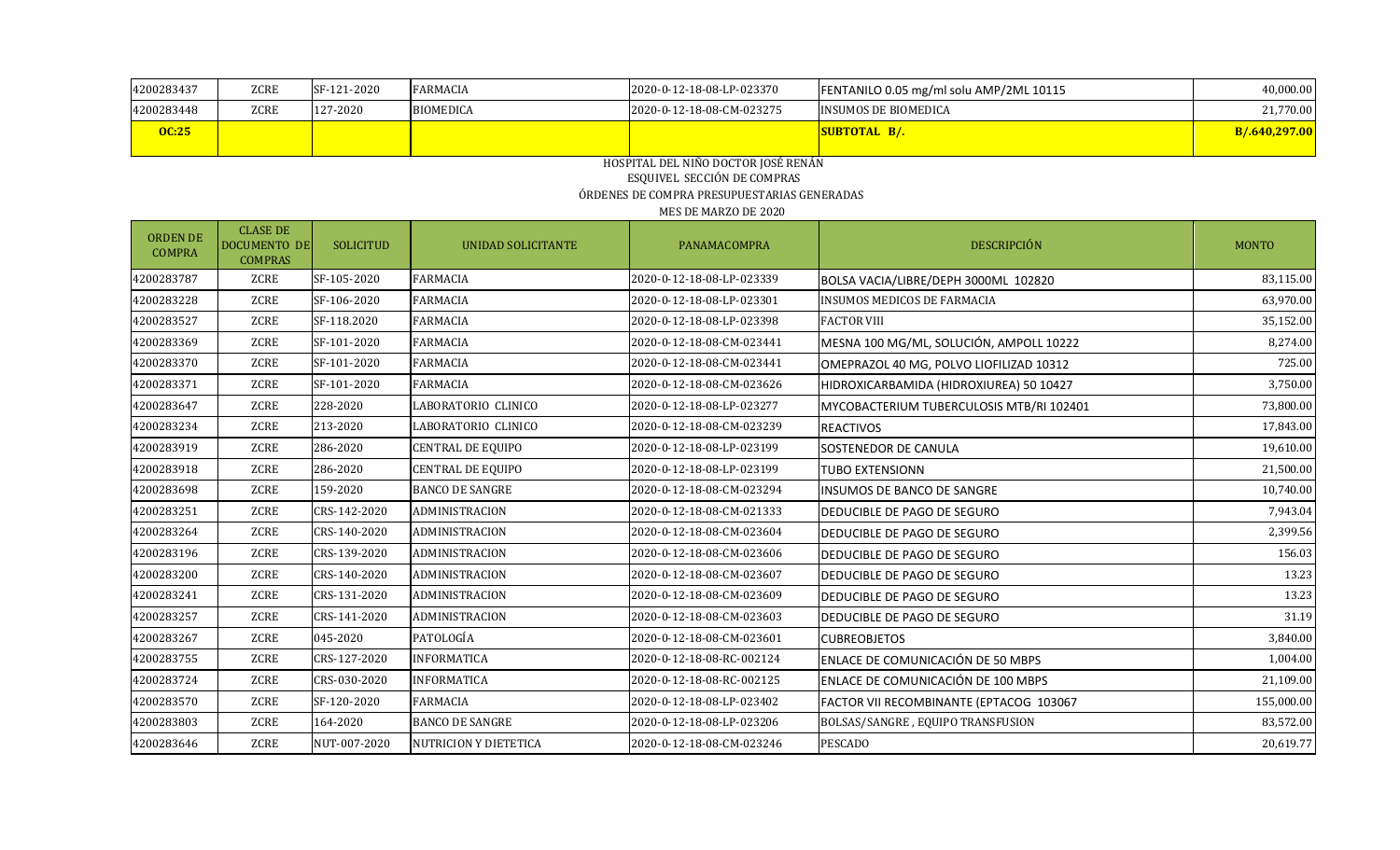| 4200283349 | ZCRE        | SF-061-2020 | FARMACIA        | 2020-0-12-18-08-CM-023458 | SULFADIAZIN/PLATA 1%/CRE POTE/400G 10639 | 31,200.00     |
|------------|-------------|-------------|-----------------|---------------------------|------------------------------------------|---------------|
| 4200283352 | <b>ZCRE</b> | SF-061-2020 | <b>FARMACIA</b> | 2020-0-12-18-08-CM-023458 | SULFATO DE GENTAMICINA 0.3 %, UNG 10404  | L,600.00      |
| $OC=25$    |             |             |                 |                           | <b>SUBTOTAL B/.</b>                      | B/.666,980.05 |
|            |             |             |                 |                           |                                          |               |

#### HOSPITAL DEL NIÑO DOCTOR JOSÉ RENÁN ESQUIVEL SECCIÓN DE COMPRAS ÓRDENES DE COMPRA PRESUPUESTARIAS GENERADAS MES DE MARZO DE 2020

| <b>ORDEN DE</b><br><b>COMPRA</b> | <b>CLASE DE</b><br><b>DOCUMENTO DE</b><br><b>COMPRAS</b> | <b>SOLICITUD</b> | UNIDAD SOLICITANTE                                          | PANAMACOMPRA              | DESCRIPCIÓN                              | <b>MONTO</b> |
|----------------------------------|----------------------------------------------------------|------------------|-------------------------------------------------------------|---------------------------|------------------------------------------|--------------|
| 4200283357                       | ZCRE                                                     | SF-061-2020      | <b>FARMACIA</b>                                             | 2020-0-12-18-08-CM-023458 | CORTICOIDE/HIDROCOR/1.0% TUBO/30G 10027  | 740.00       |
| 4200283362                       | ZCRE                                                     | SF-061-2020      | <b>FARMACIA</b>                                             | 2020-0-12-18-08-CM-023625 | KETANSERINA 2% TUBO 78G GEL TOPIC 10883  | 1,810.00     |
| 4200284172                       | ZCRE                                                     | 306-2020         | CENTRAL DE EQUIPO                                           | 2020-0-12-18-08-CM-023236 | INTEGRADOR PARA VAPOR (CLASE V) 102625   | 4,600.00     |
| 4200284174                       | ZCRE                                                     | 306-2020         | <b>CENTRAL DE EQUIPO</b>                                    | 2020-0-12-18-08-CM-023236 | PAPEL PARA ESTERILIZAR                   | 900.00       |
| 4200284177                       | ZCRE                                                     | 306-2020         | <b>CENTRAL DE EQUIPO</b>                                    | 2020-0-12-18-08-CM-023236 | PAPEL PARA ESTERILIZAR GRADO MÉDI 101983 | 9,346.00     |
| 4200284178                       | ZCRE                                                     | 306-2020         | <b>CENTRAL DE EQUIPO</b>                                    | 2020-0-12-18-08-CM-023236 | INDICADOR/TEMPERATURA/LAVADO 106213-ACC  | 10,000.00    |
| 4200284179                       | ZCRE                                                     | 306-2020         | <b>CENTRAL DE EQUIPO</b>                                    | 2020-0-12-18-08-CM-023236 | INDICADOR BIOLOGICO A VAPOR 3 HO 102630  | 6,909.00     |
| 4200283712                       | <b>ZCRE</b>                                              | 132-2020         | <b>BIOMEDICA</b>                                            | 2020-0-12-18-08-CM-023259 | CAMPANA PARA ESTETOSCOPIO (CHESTPIECES)  | 8,868.00     |
| 4200283894                       | ZCRE                                                     | 258-2020         | <b>CENTRAL DE EQUIPO</b>                                    | 2020-0-12-18-08-CM-023353 | AGUJA HIPODERMICA/ACERO INOXIDAB 21708   | 360.00       |
| 4200283895                       | ZCRE                                                     | 258-2020         | CENTRAL DE EQUIPO                                           | 2020-0-12-18-08-CM-023353 | SONDA LISA DE POLICLORURO DE VINI 23395  | 8,149.00     |
| 4200283896                       | ZCRE                                                     | 258-2020         | <b>CENTRAL DE EQUIPO</b>                                    | 2020-0-12-18-08-CM-023353 | AGUJA HIPODERMICA/ACERO INOXIDAB 21708   | 1,148.10     |
| 4200284173                       | ZCRE                                                     | 330-2020         | <b>SALON DE OPERACIONES</b>                                 | 2020-0-12-18-08-CM-023457 | <b>TRAMPA DE AGUA</b>                    | 39,600.00    |
| 4200284030                       | ZCRE                                                     | 170-2020         | <b>BANCO DE SANGRE</b>                                      | 2020-0-12-18-08-LP-023309 | <b>INSUMOS DE BANCO DE SANGRE</b>        | 103,955.00   |
| 4200283002                       | ZCRE                                                     | 085-2020         | <b>INHALOTERAPIA</b>                                        | 2020-0-12-18-08-LP-023309 | <b>INSUMOS MEDICOS</b>                   | 78,000.00    |
| 4200282999                       | ZCRE                                                     | 108-2020         | <b>INHALOTERAPIA</b>                                        | 2020-0-12-18-08-LP-023313 | FUELLE DE TRAMPA DE AGUA 101132-ACC      | 108,200.00   |
| 4200283374                       | ZCRE                                                     | 058-2020         | <b>RADIOLOGIA</b>                                           | 2020-0-12-18-08-CM-023628 | PROTECTOR AUDITIVO PARA USO EN RE 81222  | 1,068.00     |
| 4200283284                       | ZCRE                                                     | 058-2020         | <b>RADIOLOGIA</b>                                           | 2020-0-12-18-08-CM-023214 | <b>INSUMOS MEDICOS</b>                   | 6,013.00     |
| 4200284078                       | <b>ZCRE</b>                                              | 178-2020         | CARDIOLOGIA                                                 | 2020-0-12-18-08-CM-023871 | INDICADOR/TEMPERATURA/LAVADO 106213-ACC  | 8,750.00     |
| 4200284203                       | ZCRE                                                     | 198-2020         | LABORATORIO CLINICO                                         | 2020-0-12-18-08-LP-023243 | PRUEBAS PARA HEMOGRAMA. C/U 103360       | 63,360.00    |
| 4200284235                       | ZCRE                                                     | 008-2020         | LABORATORIO DE HEMATOLOGIA ESPECIA2020-0-12-18-08-CM-023300 |                           | SOLUCION LISANTE 1L 103851               | 10,728.00    |
| 4200284269                       | ZCRE                                                     | 008-2020         | LABORATORIO DE HEMATOLOGIA ESPECIA2020-0-12-18-08-CM-023300 |                           | SOLUBILIDAD DE LA HEMOGLOBINA JUE 33594  | 90.00        |
| 4200283431                       | ZCRE                                                     | 057-2020         | RADIOLOGIA                                                  | 2020-0-12-18-08-CM-023310 | GEL PARA ELECTRODOS 22554                | 704.40       |
| 4200283901                       | <b>ZCRE</b>                                              | 004-2020         | TERAPIAS Y REHABILITACIÓN                                   | 2020-0-12-18-08-CM-023310 | <b>INSUMOS MEDICOS</b>                   | 11,295.00    |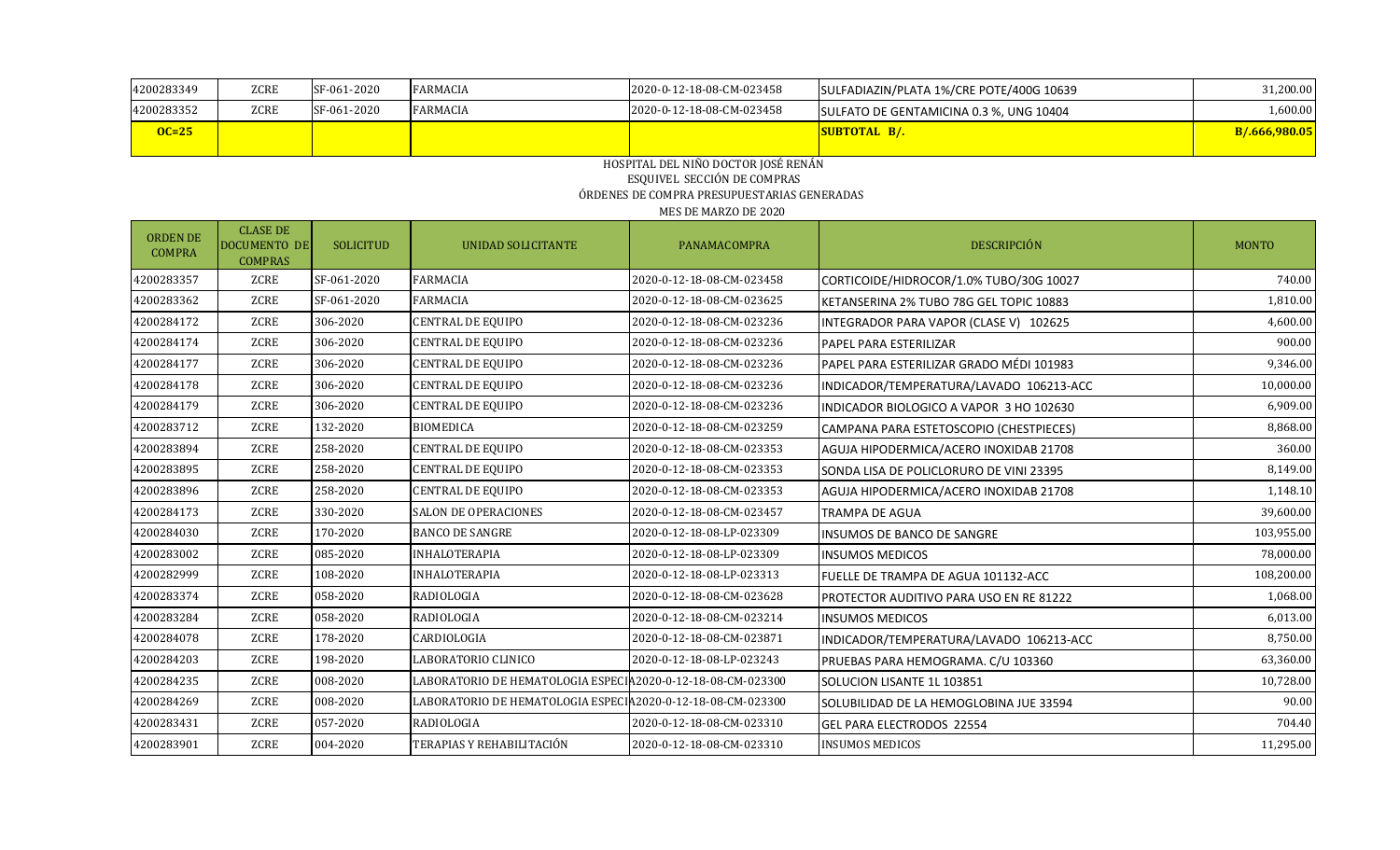| 4200283982 | <b>ZCRE</b> | 004-2020 | <b>TERAPIAS Y REHABILITACIÓN</b> | 2020-0-12-18-08-CM-023400 | <b>IGEL PARA ELECTRODOS 22554</b> | 710.00        |
|------------|-------------|----------|----------------------------------|---------------------------|-----------------------------------|---------------|
| 4200283965 | ZCRE        | 004-2020 | <b>TERAPIAS Y REHABILITACIÓN</b> | 2020-0-12-18-08-CM-023400 | ELECTRODOS, TUBS, MASILLAS        | 2,453.00      |
| $OC=25$    |             |          |                                  |                           | <b>SUBTOTAL B/.</b>               | B/.487,756.50 |
|            |             |          |                                  |                           |                                   |               |

### HOSPITAL DEL NIÑO DOCTOR JOSÉ RENÁN ESQUIVEL SECCIÓN DE COMPRAS ÓRDENES DE COMPRA PRESUPUESTARIAS GENERADAS MES DE MARZO DE 2020

| <b>ORDEN DE</b><br><b>COMPRA</b> | <b>CLASE DE</b><br>DOCUMENTO DE<br><b>COMPRAS</b> | <b>SOLICITUD</b>                      | UNIDAD SOLICITANTE        | PANAMACOMPRA                                                 | <b>DESCRIPCIÓN</b>                              | <b>MONTO</b>  |
|----------------------------------|---------------------------------------------------|---------------------------------------|---------------------------|--------------------------------------------------------------|-------------------------------------------------|---------------|
| 4200284163                       | ZCRE                                              | 004-2020                              | TERAPIAS Y REHABILITACIÓN | 2020-0-12-18-08-CM-023400                                    | TERMOPLAST NO PERFOR/0.125X45X60 107382         | 24,000.00     |
| 4200284020                       | ZCRE                                              | 004-2020                              | TERAPIAS Y REHABILITACIÓN | 2020-0-12-18-08-CM-023400                                    | BANDA PARA SUJETAR EMPAQUES Y/O E 102656        | 270.00        |
| 4200283948                       | ZCRE                                              | 004-2020                              | TERAPIAS Y REHABILITACIÓN | 2020-0-12-18-08-CM-023400                                    | <b>IVENDA ELASTICA AUTOADHESIVA NO ES 23121</b> | 3,725.00      |
| 4200284011                       | ZCRE                                              | TERAPIAS Y REHABILITACIÓN<br>004-2020 |                           | 2020-0-12-18-08-CM-023400                                    | CAJA DE VENDAJE NEUROMUSCULAR 5MX 102111        | 727.50        |
| 4200284016                       | ZCRE                                              | 046-2020<br>PATOLOGIA                 |                           | 2020-0-12-18-08-CM-023635                                    | HEMATOXILINA DE HARRIS FRC 1L 100892            | 694.00        |
| 4200284051                       | ZCRE                                              | 046-2020                              | PATOLOGIA                 | 2020-0-12-18-08-CM-023634                                    | EOSINA ""Y"" PREPARADO 3.8 LITRO 103386         | 880.00        |
| 4200284061                       | ZCRE                                              | 044-2020                              | PATOLOGIA                 | 2020-0-12-18-08-LP-023313                                    | JJUEGO PARA SISTEMA DE DETECCION C 102220       | 58,450.00     |
| 4200284421                       | ZCRE<br>CRS-102-2020                              |                                       |                           | 2020-0-12-18-08-CM-023171<br><b>ISERVICIO DE DIAGNOSTICO</b> |                                                 | 18,488.28     |
| $OC=25$                          |                                                   |                                       |                           |                                                              | <b>SUBTOTAL B/.</b>                             | B/.107,234.78 |
| $\overline{10TAL=183}$           |                                                   |                                       |                           |                                                              | <b>TOTAL</b>                                    | 3,221,361.55  |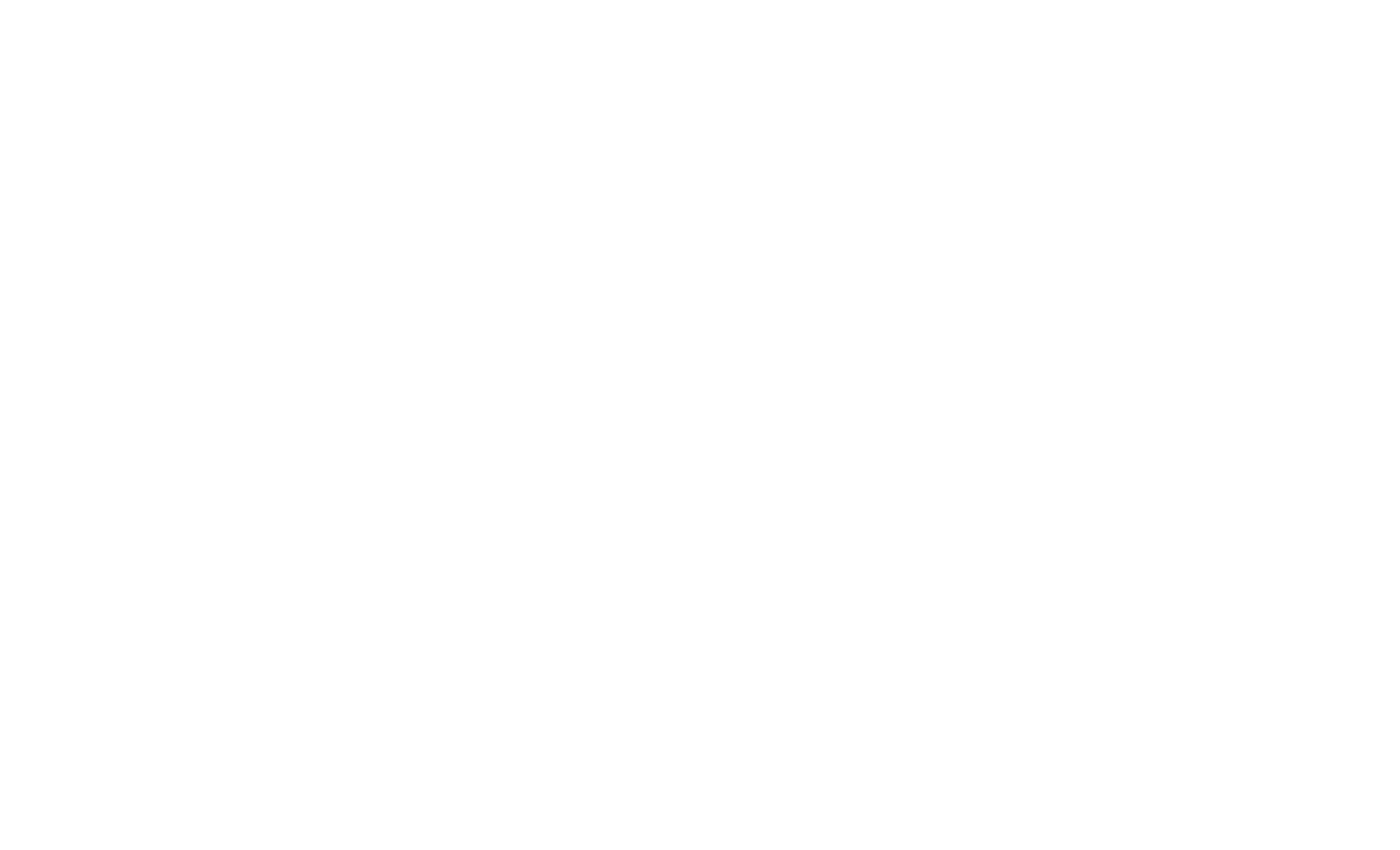|                                  |                                                         |                  |                           | HOSPITAL DEL NIÑO DOCTOR JOSÉ RENÁN ESQUIVEL |                        |              |
|----------------------------------|---------------------------------------------------------|------------------|---------------------------|----------------------------------------------|------------------------|--------------|
|                                  |                                                         |                  |                           | <b>SECCIÓN DE COMPRAS</b>                    |                        |              |
|                                  |                                                         |                  |                           | ÓRDENES DE COMPRA FINANCIERA                 |                        |              |
|                                  |                                                         |                  |                           | <b>MES DE MARZO 2020</b>                     |                        |              |
| <b>ORDEN DE</b><br><b>COMPRA</b> | <b>CLASE DE</b><br><b>DOCUMENTO DE</b><br><b>COMPRA</b> | <b>SOLICITUD</b> | <b>UNIDAD SOLICITANTE</b> | <b>PANAMA COMPRA</b>                         | <b>DESCRPCIÓN</b>      | <b>MONTO</b> |
| 4800056359                       | ZCRF                                                    | ADM-N-002        | ADMINISTRACION            | 2020-0-12-18-08-CM-023245                    | <b>EXAMEN ESPECIAL</b> | B/.39.00     |
| 4800056361                       | ZCRF                                                    | ADM-N-003        | ADMINISTRACION            | 2020-0-12-18-08-CM-023247                    | <b>EXAMEN ESPECIAL</b> | B/27.00      |
| 4800056366                       | ZCRF                                                    | ADM-N-004        | ADMINISTRACION            | 2020-0-12-18-08-CM-023248                    | <b>EXAMEN ESPECIAL</b> | B/0.40.00    |
| 4800056368                       | ZCRF                                                    | ADM-N-005        | ADMINISTRACION            | 2020-0-12-18-08-CM-023249                    | <b>EXAMEN ESPECIAL</b> | B/0.650.00   |
| 4800056369                       | ZCRF                                                    | ADM-N-006        | ADMINISTRACION            | 2020-0-12-18-08-CM-023252                    | <b>EXAMEN ESPECIAL</b> | B/0.650.00   |
| 4800056374                       | ZCRF                                                    | ADM-N-007        | ADMINISTRACION            | 2020-0-12-18-08-CM-023253                    | <b>EXAMEN ESPECIAL</b> | B/0.200.00   |
| 4800056393                       | ZCRF                                                    | ADM-N-019        | ADMINISTRACION            | 2020-0-12-18-08-CM-023350                    | <b>EXAMEN ESPECIAL</b> | B/0.650.00   |
| 4800056394                       | ZCRF                                                    | ADM-N-015        | ADMINISTRACION            | 2020-0-12-18-08-CM-023341                    | <b>EXAMEN ESPECIAL</b> | B/.21.00     |
| 4800056395                       | ZCRF                                                    | ADM-N-008        | ADMINISTRACION            | 2020-0-12-18-08-CM-023261                    | <b>EXAMEN ESPECIAL</b> | B/0.650.00   |
| 4800056396                       | ZCRF                                                    | ADM-N-009        | ADMINISTRACION            | 2020-0-12-18-08-CM-023263                    | <b>EXAMEN ESPECIAL</b> | B/0.420.00   |
| 4800056398                       | ZCRF                                                    | ADM-N-010        | ADMINISTRACION            | 2020-0-12-18-08-CM-023264                    | <b>EXAMEN ESPECIAL</b> | B/0.650.00   |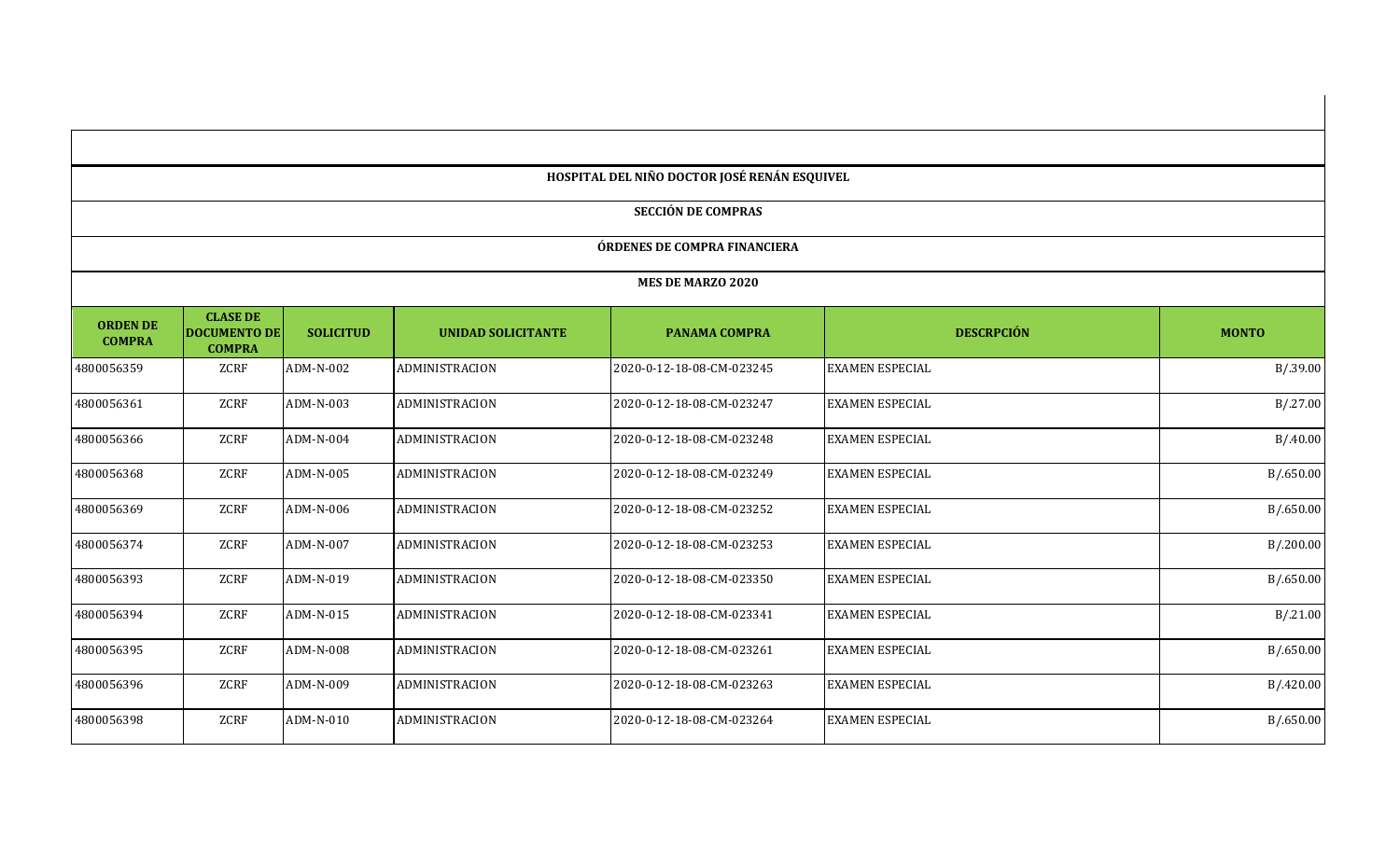| 4800056400          | ZCRF | ADM-N-017 | <b>ADMINISTRACION</b> | 2020-0-12-18-08-CM-023342  | <b>EXAMEN ESPECIAL</b> | B/0.53.00    |
|---------------------|------|-----------|-----------------------|----------------------------|------------------------|--------------|
| 4800056402          | ZCRF | ADM-N-011 | <b>ADMINISTRACION</b> | 2020-0-12-18-08-CM-023265  | <b>EXAMEN ESPECIAL</b> | B/.32.00     |
| 4800056403          | ZCRF | ADM-N-012 | ADMINISTRACION        | 2020-0-12-18-08-CM-023266  | <b>EXAMEN ESPECIAL</b> | B/420.00     |
| 4800056406          | ZCRF | ADM-N-018 | ADMINISTRACION        | 2020-0-12-18-08-CM-023343  | <b>EXAMEN ESPECIAL</b> | B/.21.00     |
| 4800056407          | ZCRF | ADM-N-013 | ADMINISTRACION        | 2020-0-12-18-0-8-CM-023267 | <b>EXAMEN ESPECIAL</b> | B/420.00     |
| 4800056408          | ZCRF | ADM-N-020 | ADMINISTRACION        | 2020-0-12-18-08-CM-023351  | <b>EXAMEN ESPECIAL</b> | B/0.650.00   |
| 4800056410          | ZCRF | ADM-N-021 | ADMINISTRACION        | 2020-0-12-18-08-CM-023352  | <b>EXAMEN ESPECIAL</b> | B/0.650.00   |
| 4800056411          | ZCRF | ADM-N-014 | <b>ADMINISTRACION</b> | 2020-0-12-18-08-CM-023268  | <b>EXAMEN ESPECIAL</b> | B/0.650.00   |
| 4800056431          | ZCRF | ADM-N-022 | <b>ADMINISTRACION</b> | 2020-0-12-18-80-CM-023359  | <b>EXAMEN ESPECIAL</b> | B/0.420.00   |
| 4800056432          | ZCRF | ADM-N-023 | <b>ADMINISTRACION</b> | 2020-0-12-18-08-CM-023360  | <b>EXAMEN ESPECIAL</b> | B/0.64.00    |
| 4800056434          | ZCRF | ADM-N-024 | <b>ADMINISTRACION</b> | 2020-0-12-18-08-CM-023361  | <b>EXAMEN ESPECIAL</b> | B/.32.00     |
| 4800056435          | ZCRF | ADM-N-025 | ADMINISTRACION        | 2020-0-12-18-08-CM-023362  | <b>EXAMEN ESPECIAL</b> | B/0.89.00    |
| 4800056436          | ZCRF | ADM-N-026 | <b>ADMINISTRACION</b> | 2020-0-12-18-08-CM-023363  | <b>EXAMEN ESPECIAL</b> | B/0.1,047.60 |
| 4800056437          | ZCRF | ADM-N-028 | ADMINISTRACION        | 2020-0-12-18-08-CM-023364  | <b>EXAMEN ESPECIAL</b> | B/0.64.00    |
| <b>SUBTOTAL: 25</b> |      |           |                       |                            | <b>SUBTOTAL</b>        | B/.8,609.60  |

| HOSPITAL DEL NIÑO DOCTOR JOSÉ RENÁN ESQUIVEL |
|----------------------------------------------|
| SECCIÓN DE COMPRAS                           |
| ÓRDENES DE COMPRA FINANCIERA                 |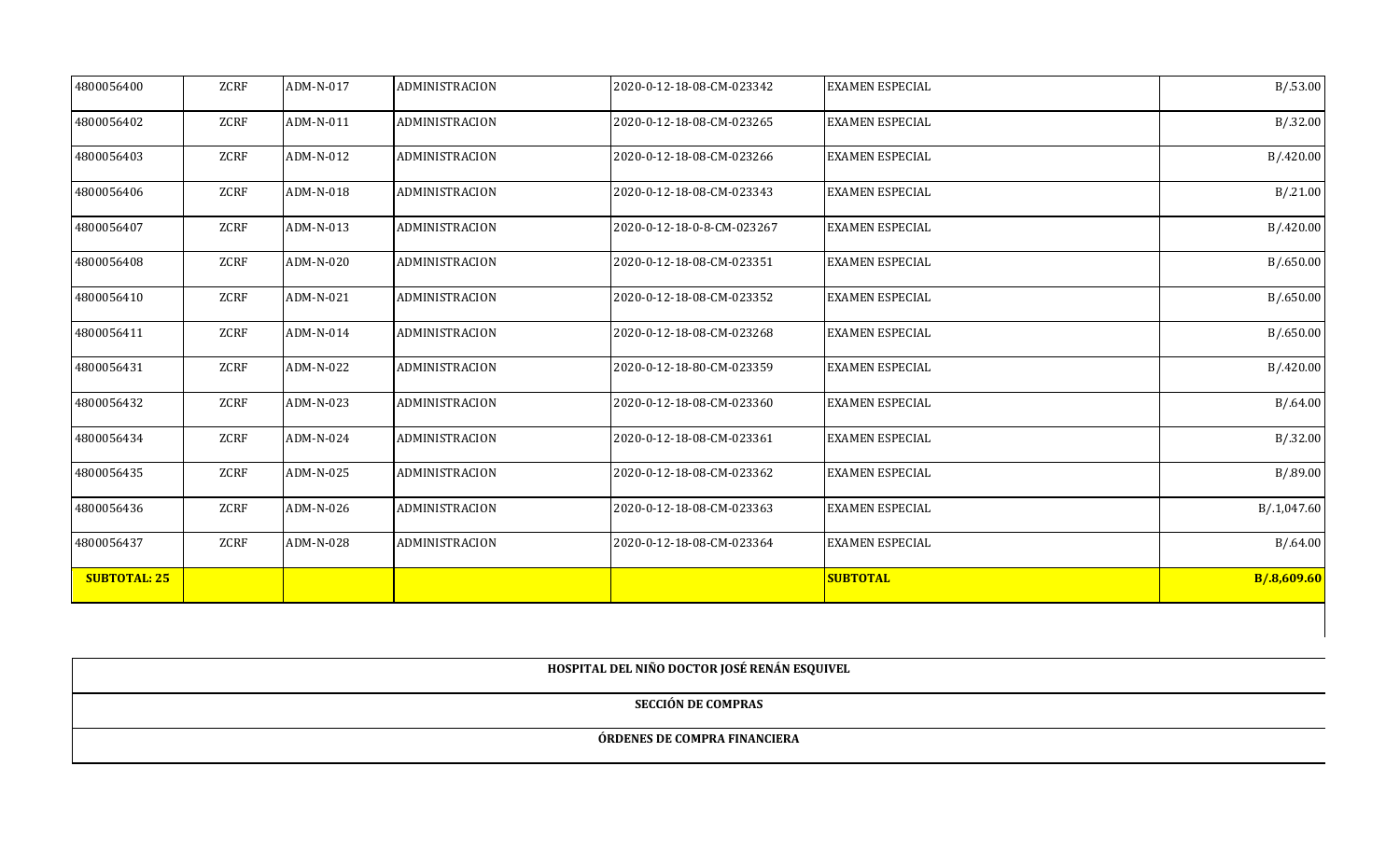|                                  | <b>MES DE MARZO 2020</b>                                |                  |                           |                           |                        |              |  |  |  |
|----------------------------------|---------------------------------------------------------|------------------|---------------------------|---------------------------|------------------------|--------------|--|--|--|
| <b>ORDEN DE</b><br><b>COMPRA</b> | <b>CLASE DE</b><br><b>DOCUMENTO DE</b><br><b>COMPRA</b> | <b>SOLICITUD</b> | <b>UNIDAD SOLICITANTE</b> | <b>PANAMA COMPRA</b>      | <b>DESCRPCIÓN</b>      | <b>MONTO</b> |  |  |  |
| 4800056438                       | ZCRF                                                    | ADM-N-029        | <b>ADMINISTRACION</b>     | 2020-0-12-18-08-CM-023365 | <b>EXAMEN ESPECIAL</b> | B/.271.00    |  |  |  |
| 4800056439                       | ZCRF                                                    | ADM-N-030        | ADMINISTRACION            | 2020-0-12-18-08-CM-023367 | <b>EXAMEN ESPECIAL</b> | B/.12.00     |  |  |  |
| 4800056440                       | ZCRF                                                    | ADM-N-031        | ADMINISTRACION            | 2020-0-12-18-08-CM-023368 | EXAMEN ESPECIAL        | B/.420.00    |  |  |  |
| 4800056443                       | ZCRF                                                    | ADM-N-032        | ADMINISTRACION            | 2020-0-12-18-08-CM-023386 | EXAMÉN ESPECIAL        | B/.380.00    |  |  |  |
| 4800056445                       | ZCRF                                                    | ADM-N-033        | ADMINISTRACION            | 2020-0-12-18-08-CM-023388 | EXAMEN ESPECIAL        | B/.124.00    |  |  |  |
| 4800056446                       | ZCRF                                                    | ADM-N-034        | ADMINISTRACION            | 2020-0-12-18-08-CM-023389 | <b>EXAMEN ESPECIAL</b> | B/.420.00    |  |  |  |
| 4800056448                       | ZCRF                                                    | ADM-N-036        | ADMINISTRACION            | 2020-0-12-18-08-CM-023391 | <b>EXAMEN ESPECIAL</b> | B/0.650.00   |  |  |  |
| 4800056449                       | ZCRF                                                    | ADM-N-037        | ADMINISTRACION            | 2020-0-12-18-08-CM-023393 | <b>EXAMEN ESPECIAL</b> | B/.124.00    |  |  |  |
| 4800056471                       | ZCRF                                                    | ADM-N-038        | ADMINISTRACION            | 2020-0-12-18-08-CM-023394 | EXAMEN ESPECIAL        | B/0.650.00   |  |  |  |
| 4800056474                       | ZCRF                                                    | ADM-N-039        | ADMINISTRACION            | 2020-0-12-18-08-CM-023395 | <b>EXAMEN ESPECIAL</b> | B/.380.00    |  |  |  |
| 4800056475                       | ZCRF                                                    | ADM-N-040        | ADMINISTRACION            | 2020-0-12-18-08-CM-023396 | EXAMEN ESPECIAL        | B/0.650.00   |  |  |  |
| 4800056477                       | ZCRF                                                    | ADM-N-041        | ADMINISTRACION            | 2020-0-12-18-08-CM-023397 | EXAMEN ESPECIAL        | B/0.850.00   |  |  |  |
| 4800056485                       | ZCRF                                                    | ADM-N-042        | ADMINISTRACION            | 2020-0-12-18-08-CM-023403 | <b>EXAMEN ESPECIAL</b> | B/0.00       |  |  |  |
| 4800056486                       | ZCRF                                                    | AMD-N-043        | ADMINISTRACION            | 2020-0-12-18-08-CM-023404 | EXAMEN ESPECIAL        | B/0.64.00    |  |  |  |
| 4800056487                       | ZCRF                                                    | ADM-N-044        | ADMINISTRACION            | 2020-0-12-18-08-CM-023405 | EXAMEN ESPECIAL        | B/.38.00     |  |  |  |
| 4800056488                       | ZCRF                                                    | ADM-N-045        | ADMINISTRACION            | 2020-0-12-18-08-CM-023406 | EXAMEN ESPECIAL        | B/.102.00    |  |  |  |
| 4800056489                       | ZCRF                                                    | ADM-N-046        | ADMINISTRACION            | 2020-0-12-18-08-CM-023407 | EXAMEN ESPECIAL        | B/.20.00     |  |  |  |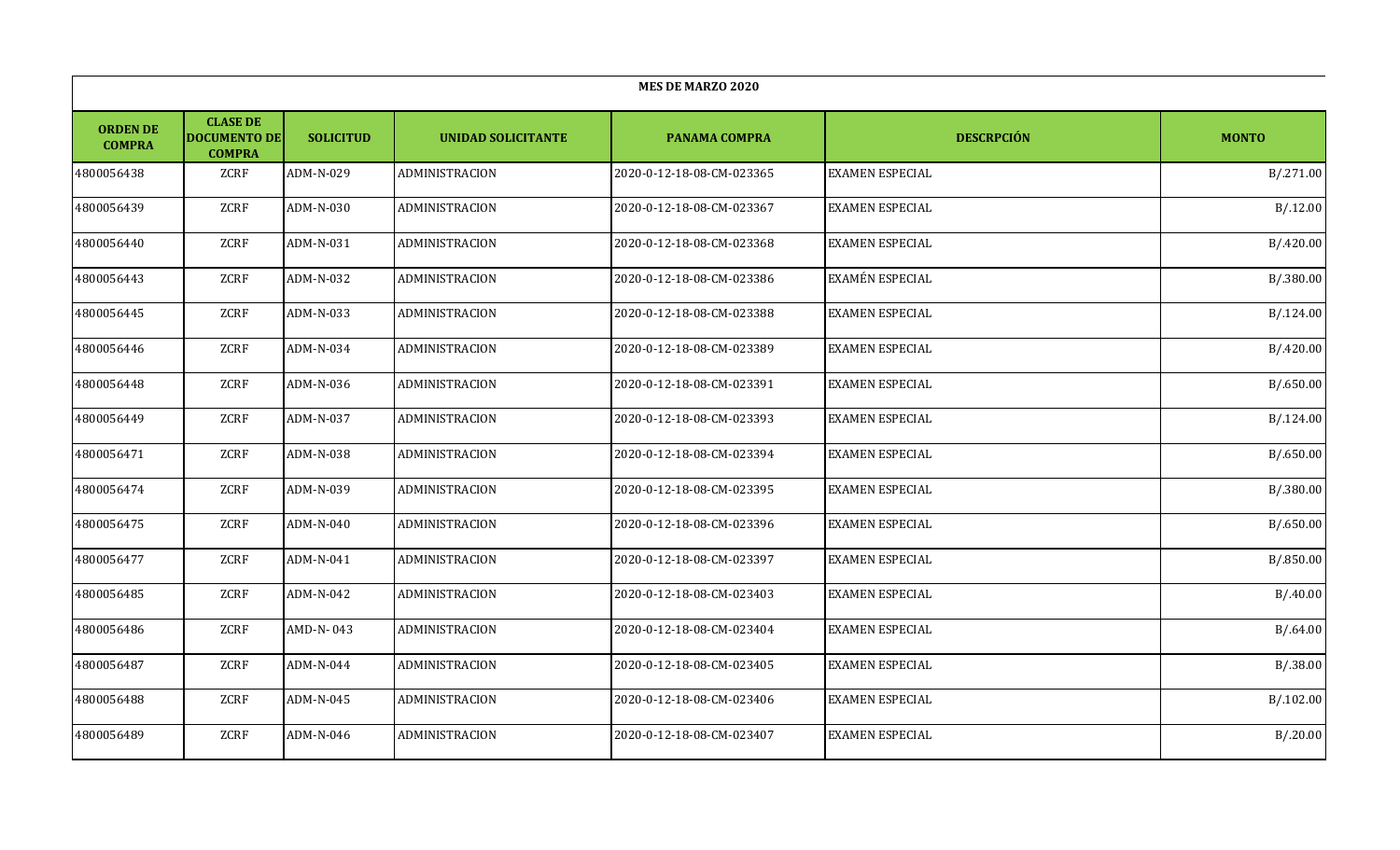| 4800056492          | ZCRF | ADM-N-047 | <b>ADMINISTRACION</b> | 2020-0-12-18-08-CM-023412 | <b>EXAMEN ESPECIAL</b> | B/0.65.00   |
|---------------------|------|-----------|-----------------------|---------------------------|------------------------|-------------|
| 4800056493          | ZCRF | ADM-N-049 | <b>ADMINISTRACION</b> | 2020-0-12-18-08-CM-023414 | <b>EXAMEN ESPECIAL</b> | B/.380.00   |
| 4800056494          | ZCRF | ADM-N-050 | ADMINISTRACION        | 2020-0-12-18-08-CM-023415 | <b>EXAMEN ESPECIAL</b> | B/.21.00    |
| 4800056495          | ZCRF | ADM-N-051 | ADMINISTRACION        | 2020-0-12-18-08-CM-023417 | <b>EXAMEN ESPECIAL</b> | B/420.00    |
| 4800056496          | ZCRF | ADM-N-052 | ADMINISTRACION        | 2020-0-12-18-08-CM-023418 | <b>EXAMEN ESPECIAL</b> | B/.21.00    |
| 4800056504          | ZCRF | ADM-N-053 | <b>ADMINISTRACION</b> | 2020-0-12-18-08-CM-023420 | <b>EXAMEN ESPECIAL</b> | B/.531.45   |
| 4800056509          | ZCRF | ADM-N-054 | <b>ADMINISTRACION</b> | 2020-0-12-18-08-CM-023422 | <b>EXAMEN ESPECIAL</b> | B/.531.45   |
| 4800056544          | ZCRF | ADM-N-055 | <b>ADMINISTRACION</b> | 2020-0-12-18-08-CM-023438 | <b>EXAMEN ESPECIAL</b> | B/0.48.00   |
| <b>SUBTOTAL: 50</b> |      |           |                       |                           | <b>SUBTOTAL</b>        | B/.7,212.90 |

| HOSPITAL DEL NIÑO DOCTOR JOSÉ RENÁN ESQUIVEL                                                                                                                                                       |                                                                                                           |  |  |  |  |  |  |  |
|----------------------------------------------------------------------------------------------------------------------------------------------------------------------------------------------------|-----------------------------------------------------------------------------------------------------------|--|--|--|--|--|--|--|
| <b>SECCIÓN DE COMPRAS</b>                                                                                                                                                                          |                                                                                                           |  |  |  |  |  |  |  |
| ÓRDENES DE COMPRA FINANCIERA                                                                                                                                                                       |                                                                                                           |  |  |  |  |  |  |  |
| <b>MES DE MARZO 2020</b>                                                                                                                                                                           |                                                                                                           |  |  |  |  |  |  |  |
| <b>CLASE DE</b><br><b>ORDEN DE</b><br><b>DESCRPCIÓN</b><br><b>DOCUMENTO DE</b><br><b>SOLICITUD</b><br>UNIDAD SOLICITANTE<br><b>MONTO</b><br><b>PANAMA COMPRA</b><br><b>COMPRA</b><br><b>COMPRA</b> |                                                                                                           |  |  |  |  |  |  |  |
| 4800056546                                                                                                                                                                                         | B/0.1,178.10<br>ZCRF<br>ADMINSTRACION<br>2020-0-12-18-08-CM-023439<br><b>EXAMEN ESPECIAL</b><br>ADM-N-056 |  |  |  |  |  |  |  |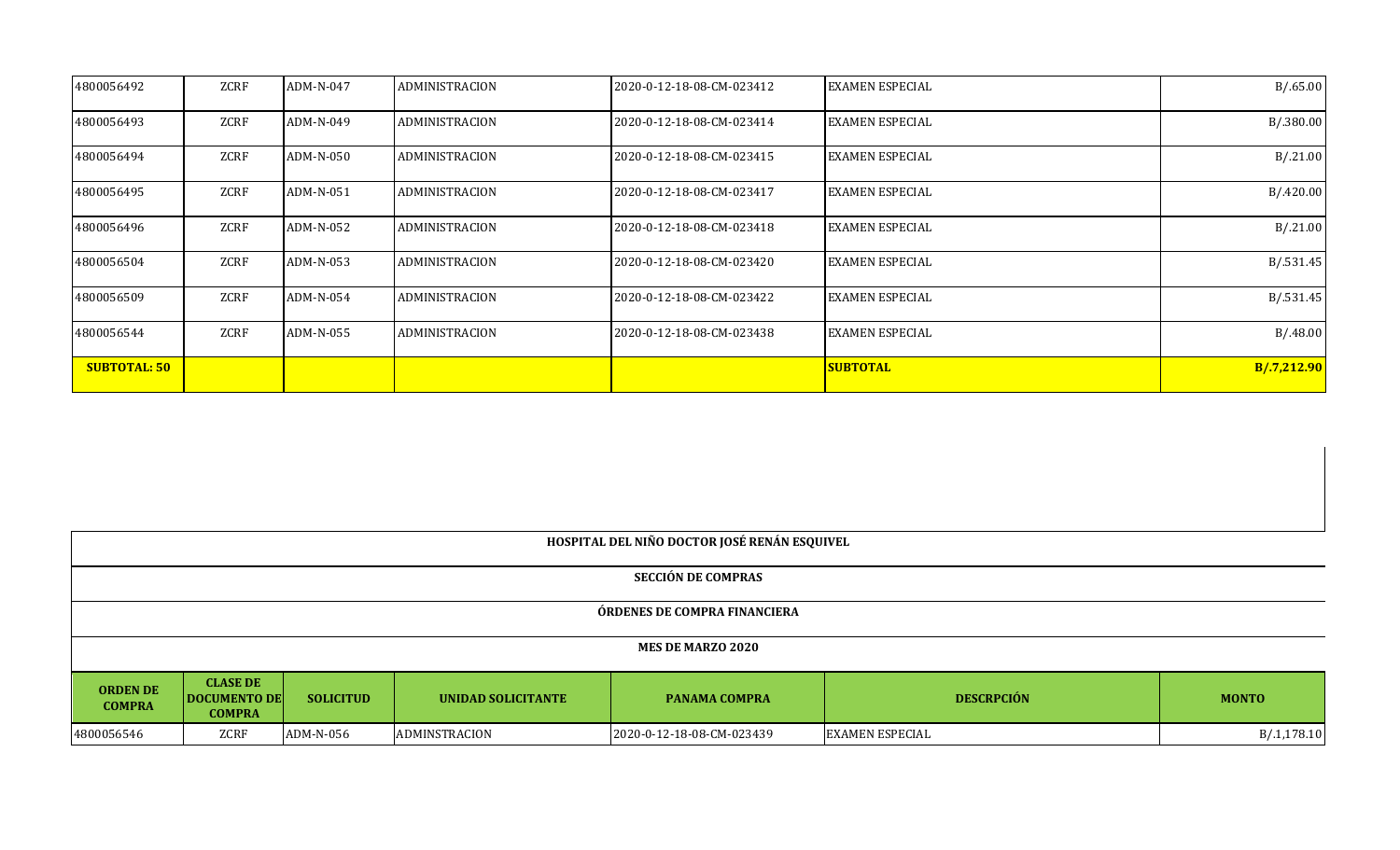| 4800056547          | ZCRF        | ADM-N-057    | ADMINSTRACION              | 2020-0-12-18-08-CM-023442 | <b>EXAMEN ESPECIAL</b>                   | B/0.420.00   |
|---------------------|-------------|--------------|----------------------------|---------------------------|------------------------------------------|--------------|
| 4800056551          | ZCRF        | ADM-N-058    | <b>ADMINSTRACION</b>       | 2020-0-12-18-08-CM-023443 | <b>EXAMEN ESPECIAL</b>                   | B/0.1,178.10 |
| 4800056552          | ZCRF        | ADM-N-059    | ADMINSTRACION              | 2020-0-12-18-08-CM-023444 | <b>EXAMEN ESPECIAL</b>                   | B/0.380.00   |
| 4800056555          | ZCRF        | ADM-N-060    | <b>ADMINSTRACION</b>       | 2020-0-12-18-08-CM-023445 | <b>EXAMEN ESPECIAL</b>                   | B/420.00     |
| 4800056558          | ZCRF        | ADM-N-061    | <b>ADMINSTRACION</b>       | 2020-0-12-18-08-CM-023446 | <b>EXAMEN ESPECIAL</b>                   | B/0.89.00    |
| 4800056564          | ZCRF        | ADM-N-062    | <b>ADMINSTRACION</b>       | 2020-0-12-18-08-CM-023447 | <b>EXAMEN ESPECIAL</b>                   | B/0.64.00    |
| 4800056566          | ZCRF        | ADM-N-063    | <b>ADMINSTRACION</b>       | 2020-0-12-18-08-CM-023448 | <b>EXAMEN ESPECIAL</b>                   | B/0.426.60   |
| 4800056567          | ZCRF        | ADM-N-064    | <b>ADMINSTRACION</b>       | 2020-0-12-18-08-CM-023449 | <b>EXAMEN ESPECIAL</b>                   | B/.370.00    |
| 4800056568          | ZCRF        | ADM-N-065    | <b>ADMINSTRACION</b>       | 2020-0-12-18-08-CM-023450 | <b>EXAMEN ESPECIAL</b>                   | B/.370.00    |
| 4800056569          | ZCRF        | ADM-N-066    | ADMINSTRACION              | 2020-0-12-18-08-CM-023451 | <b>EXAMEN ESPECIAL</b>                   | B/0.64.00    |
| 4800056622          | ZCRF        | ADM-N-067    | ADMINSTRACION              | 2020-0-12-18-08-CM-023486 | <b>EXAMEN ESPECIAL</b>                   | B/0.420.00   |
| 4800056623          | ZCRF        | ADM-N-068    | ADMINSTRACION              | 2020-0-12-18-08-CM-023487 | <b>EXAMEN ESPECIAL</b>                   | B/0.24.00    |
| 4800056628          | <b>ZCRF</b> | ADM-N-069    | <b>ADMINSTRACION</b>       | 2020-0-12-18-08-CM-023488 | <b>EXAMEN ESPECIAL</b>                   | B/.32.00     |
| 4800056630          | ZCRF        | ADM-N-070    | ADMINSTRACION              | 2020-0-12-18-08-CM-023489 | <b>EXAMEN ESPECIAL</b>                   | B/0.420.00   |
| 4800056631          | ZCRF        | ADM-N-072    | ADMINSTRACION              | 2020-0-12-18-08-CM-023490 | <b>EXAMEN ESPECIAL</b>                   | B/0.28.00    |
| 4800056632          | ZCRF        | ADM-N-073    | <b>ADMINSTRACION</b>       | 2020-0-12-18-08-CM-023492 | <b>EXAMEN ESPECIAL</b>                   | B/.32.00     |
| 4800056633          | ZCRF        | ADM-N-074    | <b>ADMINSTRACION</b>       | 2020-0-12-18-08-CM-023493 | <b>EXAMEN ESPECIAL</b>                   | B/.380.00    |
| 4800056665          | ZCRF        | 513-2020     | MANTENIMIENTO              | 2020-0-12-18-08-CM-023580 | LLAVE DE PEDAL DE PISO                   | B/0.680.00   |
| 4800056676          | ZCRF        | 407-2020     | <b>CENTRAL DE EQUIPO</b>   | 2020-0-12-18-08-CM-023582 | LENTES DE SEGURIDAD                      | B/.487.50    |
| 4800056681          | ZCRF        | 443-2020     | <b>CENTRAL DE EQUIPO</b>   | 2020-0-12-18-08-CM-023584 | MOTAS DE ALGODÓN GRANDE (0.7 G 103046    | B/.1,271.40  |
| 4800056734          | ZCRF        | 531-2020     | <b>CENTRAL DE EQUIPO</b>   | 2020-0-12-18-08-CM-023591 | TERMOMETRO DIGITAL SIN CONTACTO. 103698  | B/.1,999.90  |
| 4800056752          | ZCRF        | CRS-029-2020 | <b>INFORMATICA</b>         | 2020-0-12-18-08-RC-002122 | ENLACE DE COMUNICACIÓN DE 50 MBPS        | B/.12,048.00 |
| 4800056763          | ZCRF        | 509-2020     | <b>SALON DE OPERACONES</b> | 2020-0-12-18-08-CM-023596 | IMPLANTE PARA REPARACIONES CAPSUL 103805 | B/0.1,600.00 |
| 4800056770          | ZCRF        | 510-2020     | <b>SALON DE OPERACONES</b> | 2020-0-12-18-08-CM-023594 | SUST/ODTEO/HUE/EST/PRES/JER/2.8CC 50437  | B/4,410.00   |
| <b>SUBTOTAL: 75</b> |             |              |                            |                           | <b>SUBTOTAL</b>                          | B/.28,792.60 |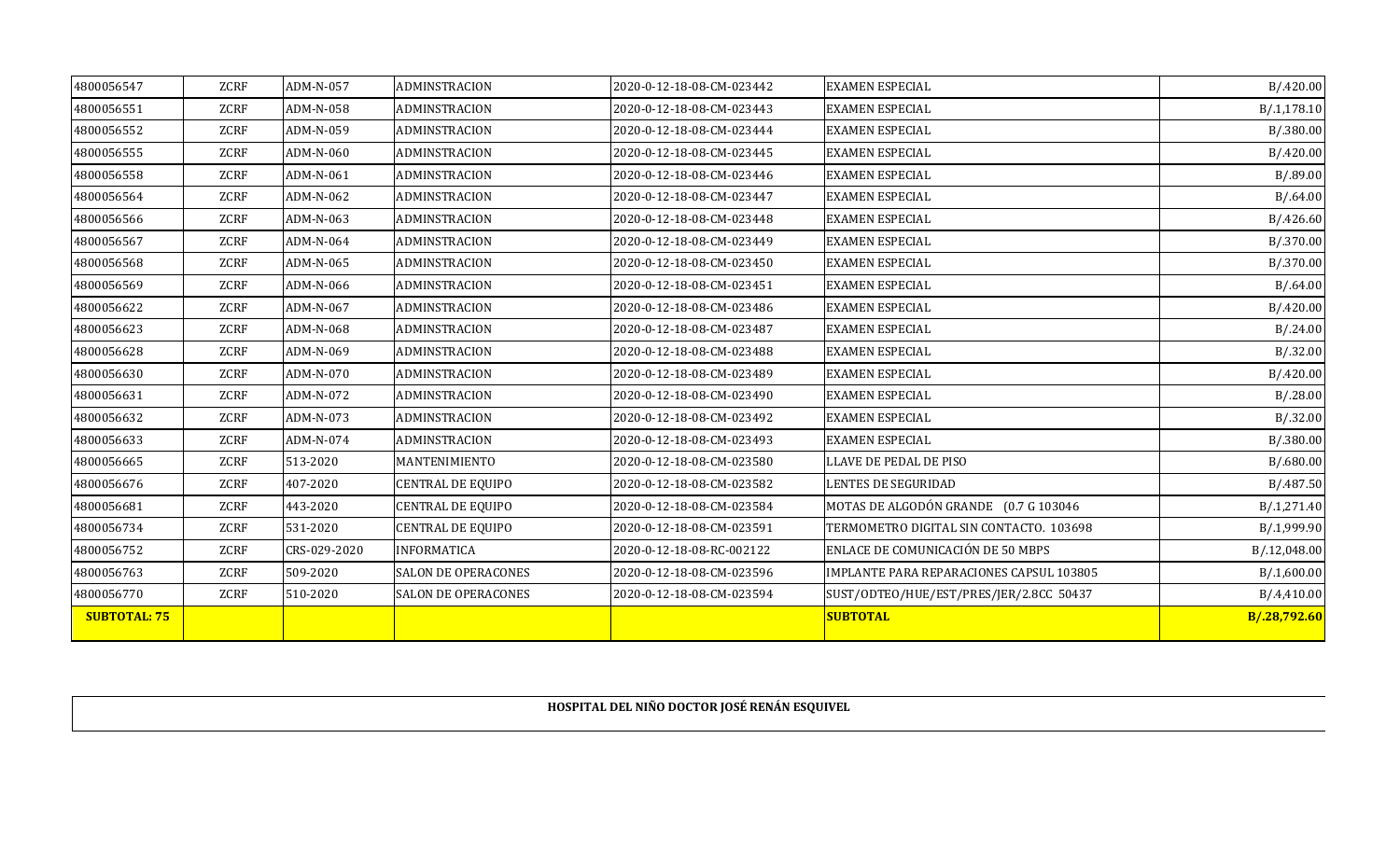| <b>SECCIÓN DE COMPRAS</b>        |                                                         |                  |                             |                            |                                          |               |  |  |  |
|----------------------------------|---------------------------------------------------------|------------------|-----------------------------|----------------------------|------------------------------------------|---------------|--|--|--|
| ÓRDENES DE COMPRA FINANCIERA     |                                                         |                  |                             |                            |                                          |               |  |  |  |
|                                  |                                                         |                  |                             | <b>MES DE MARZO 2020</b>   |                                          |               |  |  |  |
| <b>ORDEN DE</b><br><b>COMPRA</b> | <b>CLASE DE</b><br><b>DOCUMENTO DE</b><br><b>COMPRA</b> | <b>SOLICITUD</b> | <b>UNIDAD SOLICITANTE</b>   | <b>PANAMA COMPRA</b>       | <b>DESCRPCIÓN</b>                        | <b>MONTO</b>  |  |  |  |
| 4800056809                       | ZCRF                                                    | 508-2020         | <b>SALON DE OPERACIONES</b> | 2020-0-12-18--08-CM-023595 | SISTEMA/PLACA BLOQ/ ORTO/TITANIO 106948  | B/2,250.00    |  |  |  |
| 4800056863                       | ZCRF                                                    | 532-2020         | <b>CENTRAL DE EQUIPO</b>    | 2020-0-12-18-08-CM-023623  | SONDA/TUBO/ALIMENT/14FRX125CM 24304      | B/.980.00     |  |  |  |
| 4800056915                       | ZCRF                                                    | SF-177-2020      | <b>FARMACIA</b>             | 2020-0-12-18-08-CM-023636  | DEXTROSA EN AGUA, AL 10%, ENVASE 10271   | B/.9,000.00   |  |  |  |
| 4800056933                       | ZCRF                                                    | SF-020-2020      | <b>FARMACIA</b>             | 2020-0-12-18-08-CM-023307  | SEVOFLURANO 100%/FRASCO 250 ML C/U 10183 | B/.59,640.00  |  |  |  |
| 4800056956                       | ZCRF                                                    | SF-176-2020      | FARMACIA                    | 2020-0-12-18-08-CM-023632  | GLUCONATO DE CLORHEXIDINA AL 2% E 102971 | B/.3,600.00   |  |  |  |
| 4800056960                       | ZCRF                                                    | SF-049-2020      | <b>FARMACIA</b>             | 2020-0-12-18-08-CM-023633  | AMOXICILINA 400 MG + ÁCIDO CLAVUL 12165  | B/.2,860.00   |  |  |  |
| <b>SUBTOTAL: 6</b>               |                                                         |                  |                             |                            |                                          | B/.78,330.00  |  |  |  |
| <b>TOTAL: 81</b>                 |                                                         |                  |                             |                            |                                          | B/.122,945.10 |  |  |  |

# **HOSPITAL DEL NIÑO DOCTOR JOSÉ RENÁN ESQUIVEL SECCIÓN DE COMPRAS CONTRATOS PRESUPUESTARIO GENERADO Y TRAMITADO MES DE MARZO DE 2020**

| <b>ORDEN DE</b><br><b>COMPRA</b> | <b>CLASE DE</b><br><b>DOCUMENTO</b> | <b>SOLICITUD</b> | N° DE<br>CONTRATO | UNIDAD SOLICITANTE | N° PANAMA COMPRA          | <b>CONTRATO</b><br><b>MARCO</b> | <b>DESCRIPCION</b>             | <b>MONTO</b> |
|----------------------------------|-------------------------------------|------------------|-------------------|--------------------|---------------------------|---------------------------------|--------------------------------|--------------|
| 4300018543                       | ZCTR                                | CRS-078-2020     | CONT-004-20       | BIOMÉDICA          | 2019-0-12-18-08-CM-023182 | 4600016078                      | SERVICIO DE DIAGNÓSTICO Y PRUE | d/2,400.00   |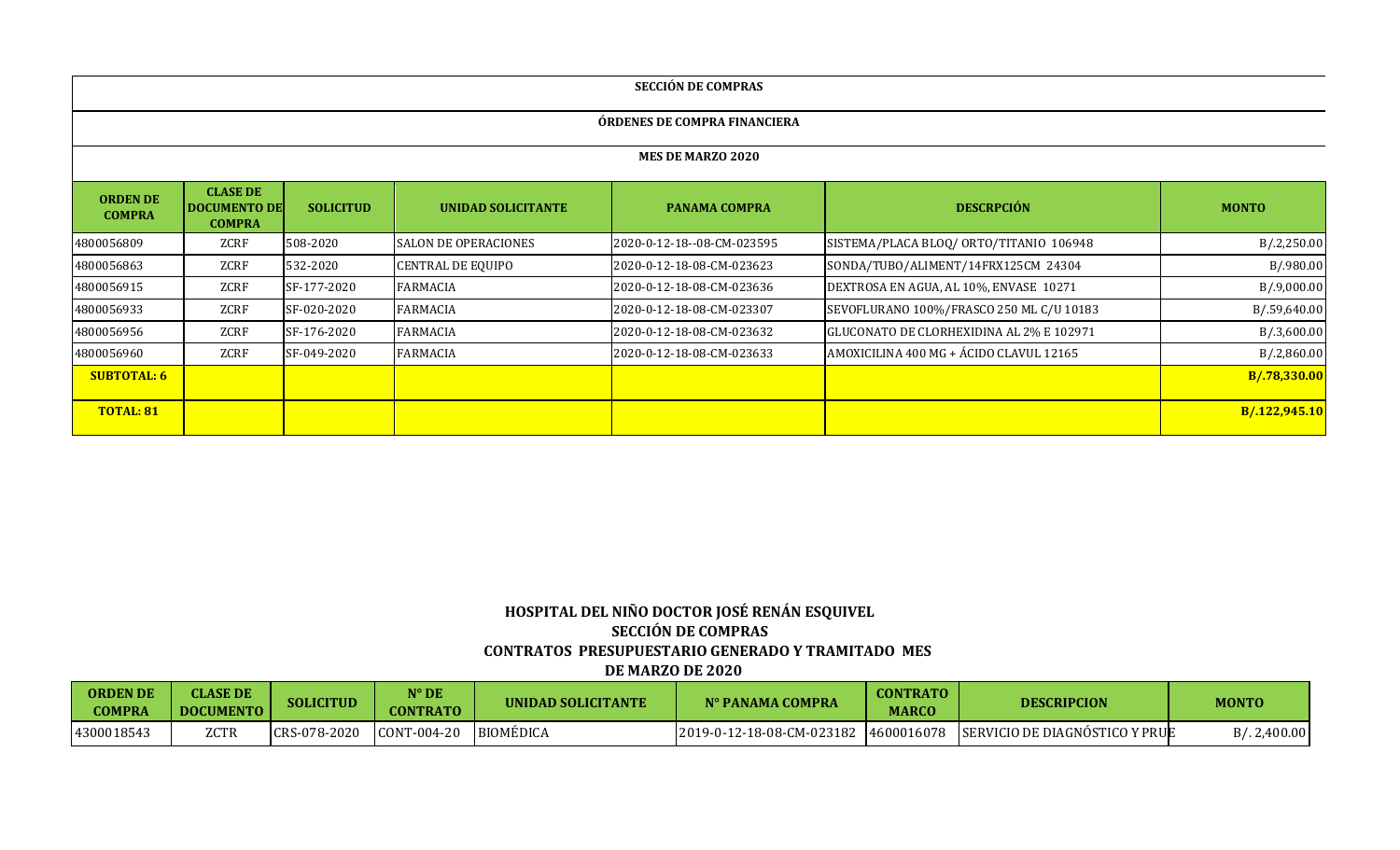| 4300018702 | ZCTR | CRS-050-2019 | CONT-002-19 | <b>BIOMÉDICA</b>     | l2018-0-12-18-08-CM-020870 | 4600012382 | SERVICIO DE DIAGNÓSTICO Y PRUE | B/.16,500.00  |
|------------|------|--------------|-------------|----------------------|----------------------------|------------|--------------------------------|---------------|
| 4300018708 | ZCTR | CRS-049-2020 | CONT-008-19 | <b>BIOMÉDICA</b>     | l2019-0-12-18-08-LP-021069 | 4600013217 | SERVICIO DE DIAGNÓSTICO Y PRUE | B/.37,000.00  |
| 4300018583 | ZCTR | ADENDA-3     | CONT-004-18 | <b>MANTENIMIENTO</b> | 2017-0-12-18-08-LA-019185  | 4600016360 | M.DE EQ. DE REFRIGERACIÓN      | B/.66,867.18  |
| 4300018723 | ZCTR | ADENDA-2     | 132-17      | ADMINISTRACIÓN       | 2017-0-12-18-08-LM-001713  | 4600014853 | <b>DIESEL</b>                  | B/0.45,000.00 |
| 4300018705 | ZCTR | CRS-075-19   | CONT-005-19 | <b>BIOMÉDICA</b>     | l2018-0-12-18-08-LP-020882 | 4600011909 | SERVICIO DE DIAGNÓSTICO Y PRUE | B/.25,500.00  |
| 4300018759 | ZCTR | CRS-089-20   | CONT-003-20 | <b>BIOMÉDICA</b>     | 2019-0-12-18-08-LP-023043  | 4600016032 | SERVICIO DE DIAGNÓSTICO Y PRUE | B/.46,400.04  |
| TOTAL=7    |      |              |             |                      |                            |            | <b>TOTAL</b>                   | B/.239,667.22 |